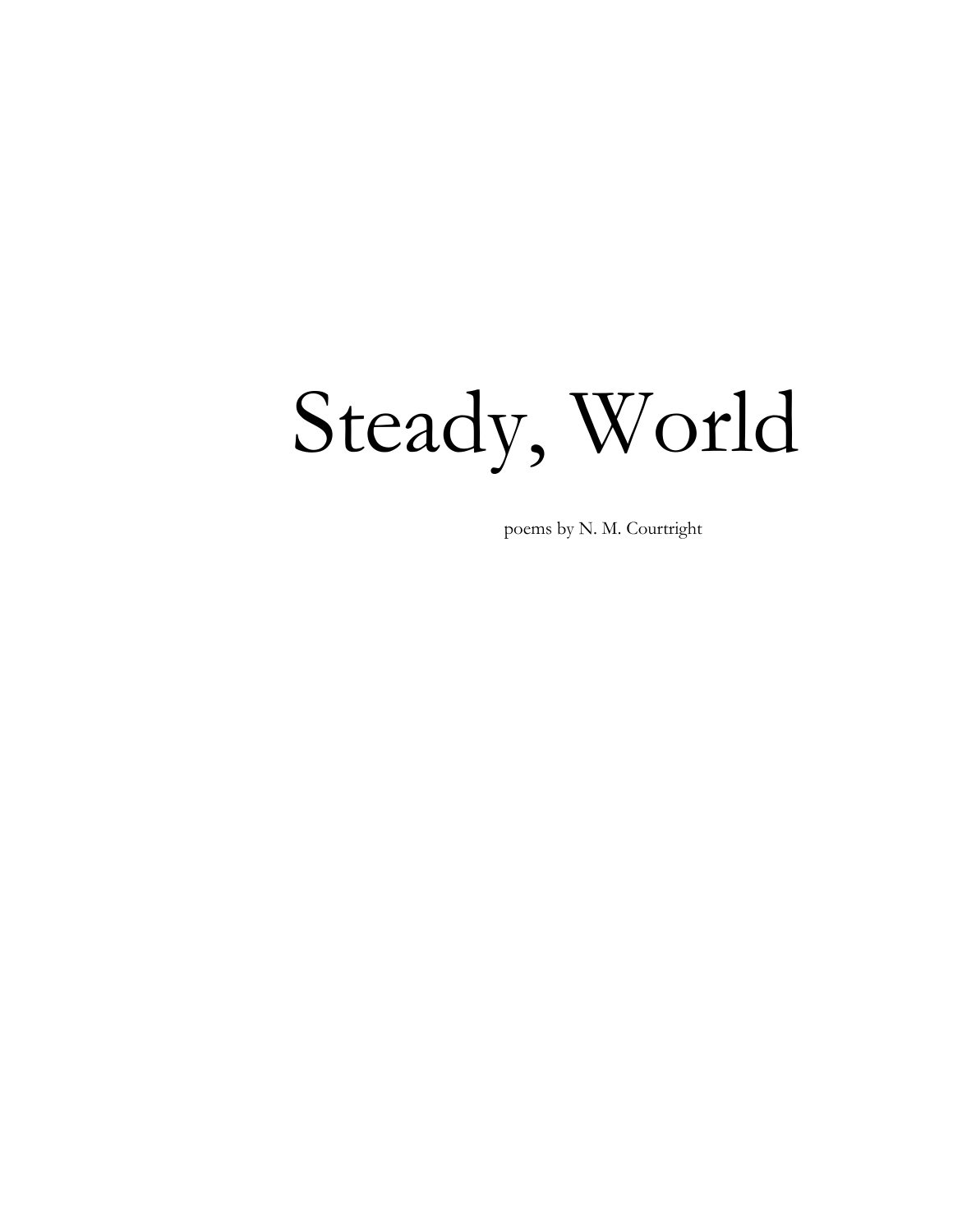### STEADY, WORLD

#### THESIS

Presented to the Graduate Council of Texas State University-San Marcos in Partial Fulfillment of the Requirements

for the Degree

#### Master of FINE ARTS

by

Nicholas Marvin Courtright, B.S.S.

San Marcos, Texas May 2007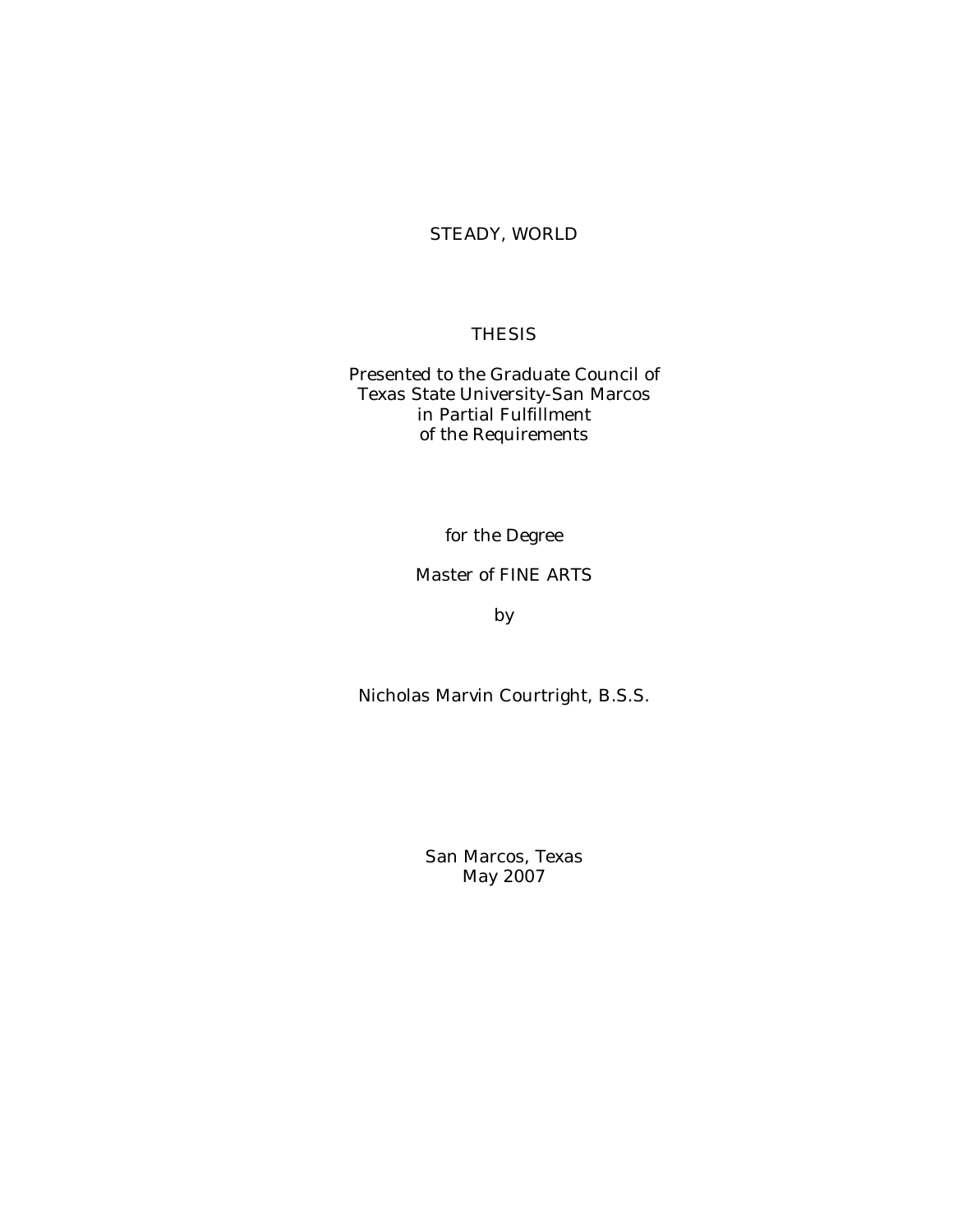## STEADY, WORLD

Committee Members Approved:

Steve Wilson, Chair

Michael Hennessy

John Blair

Approved:

J. Michael Willoughby Dean of the Graduate College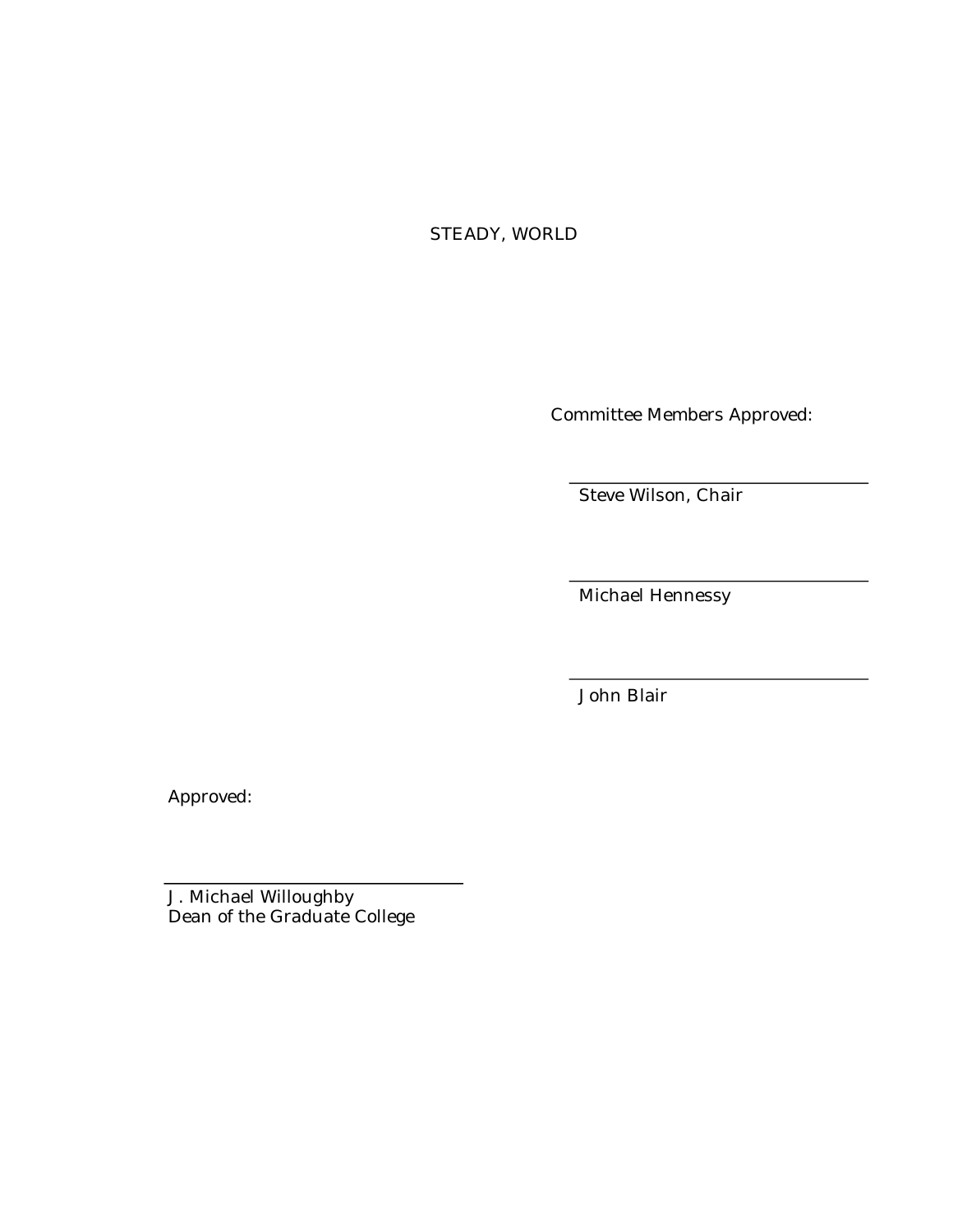## **COPYRIGHT**

by

Nicholas Marvin Courtright

2007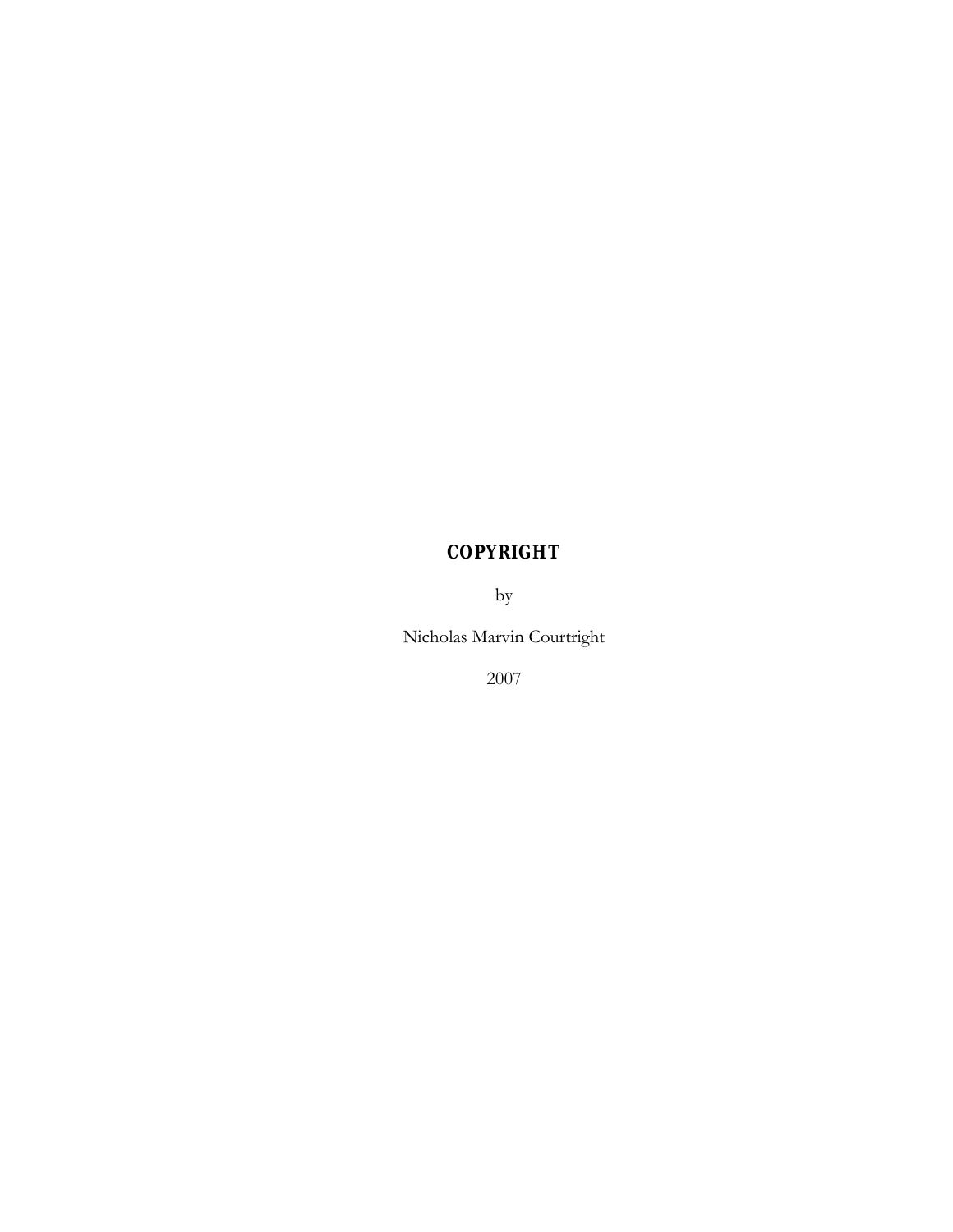#### **ACKNOWLEDGEMENTS**

There are many people to thank not only for their encouragement and guidance in the completion of this collection, but in providing the poetic sense of questioning and inspiration required for all types of art. I'd most like to thank Steve Wilson, for directing this thesis and for relentlessly urging me to continue exploring poetry's beautiful and dangerous possibilities, Amelia Gray, for her love and tolerance, and my parents, for instilling in me the confidence to pursue passion rather than paycheck. I'd also like to express my appreciation to Michael Hennessy and John Blair, for serving on my committee and answering my ceaseless questions, and to Andrew Neuendorf, Robert DeMott, and Julie Cruse, for always having faith in my work, even when I didn't.

I would also like to gratefully acknowledge the editors of the following publications for providing a venue, either past or forthcoming, for poems in this collection: *Denver Quarterly* : "Ukraine Love Song"; *The Florida Review* : "The Smallest Room"; *The Iowa Review* : "Elegy for the Builder's Wife"; *Lilies & Cannonballs* : "Homecoming After Ten Years"; *New Orleans Review* : "Everyday Crash"; *Ninth Letter* : "Preparing for the Fire"; *Pebble Lake Review* : "The City"; *Salamander* : "The Intimacy of the Crocodile"; and *Siren* : "The Movement of Beauty."

This manuscript was submitted on 9 April 2007. All stanza breaks have been preserved.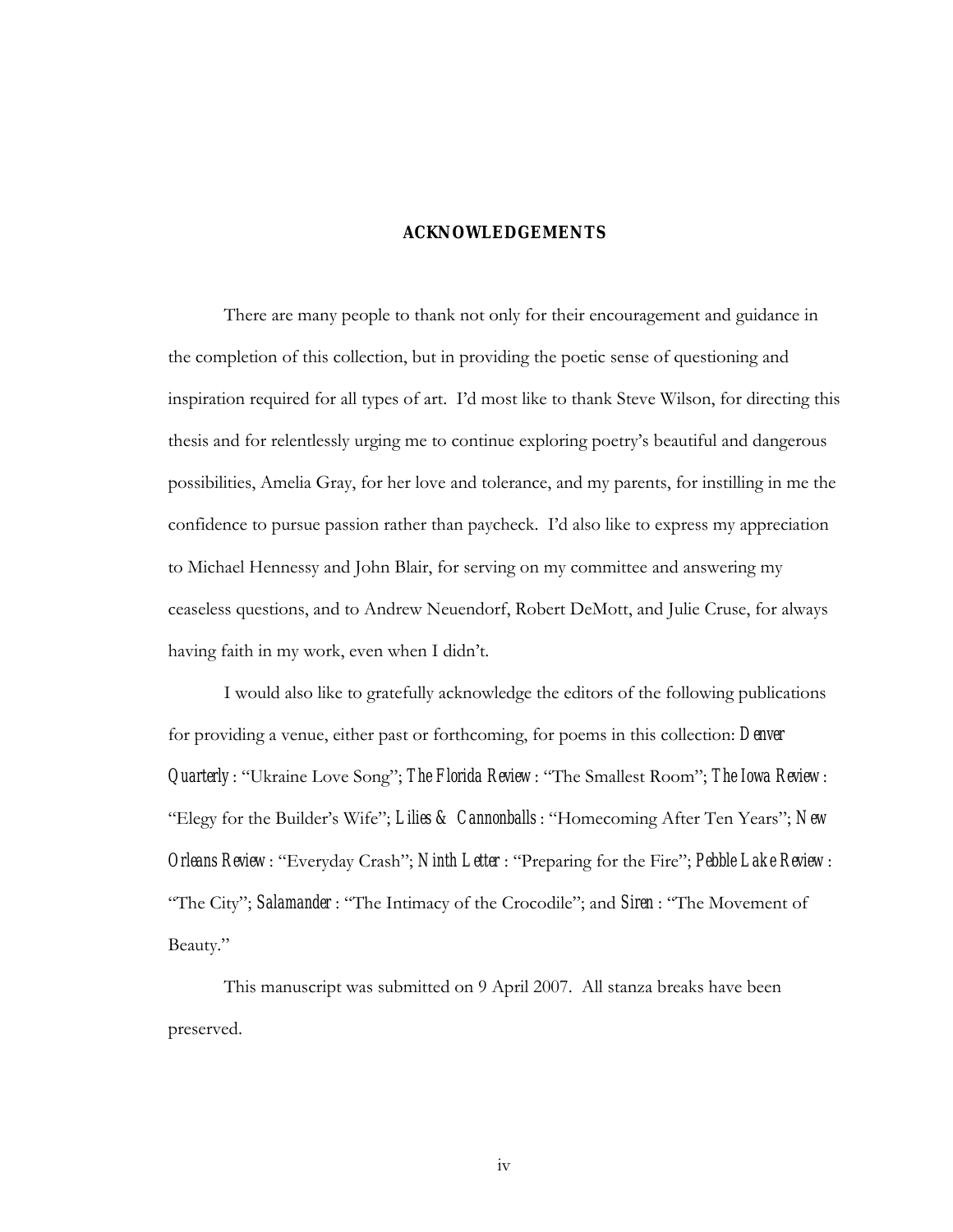## TABLE OF CONTENTS

| $\alpha$ . |  |
|------------|--|
| β.         |  |
| $\gamma$ . |  |
| δ.         |  |
| ε.         |  |
| ζ.         |  |
| $\eta$ .   |  |
| $\theta$ . |  |
| ι.         |  |
| κ.         |  |
|            |  |
|            |  |
|            |  |
|            |  |
|            |  |
|            |  |
|            |  |
|            |  |
|            |  |
|            |  |
|            |  |
|            |  |
|            |  |
|            |  |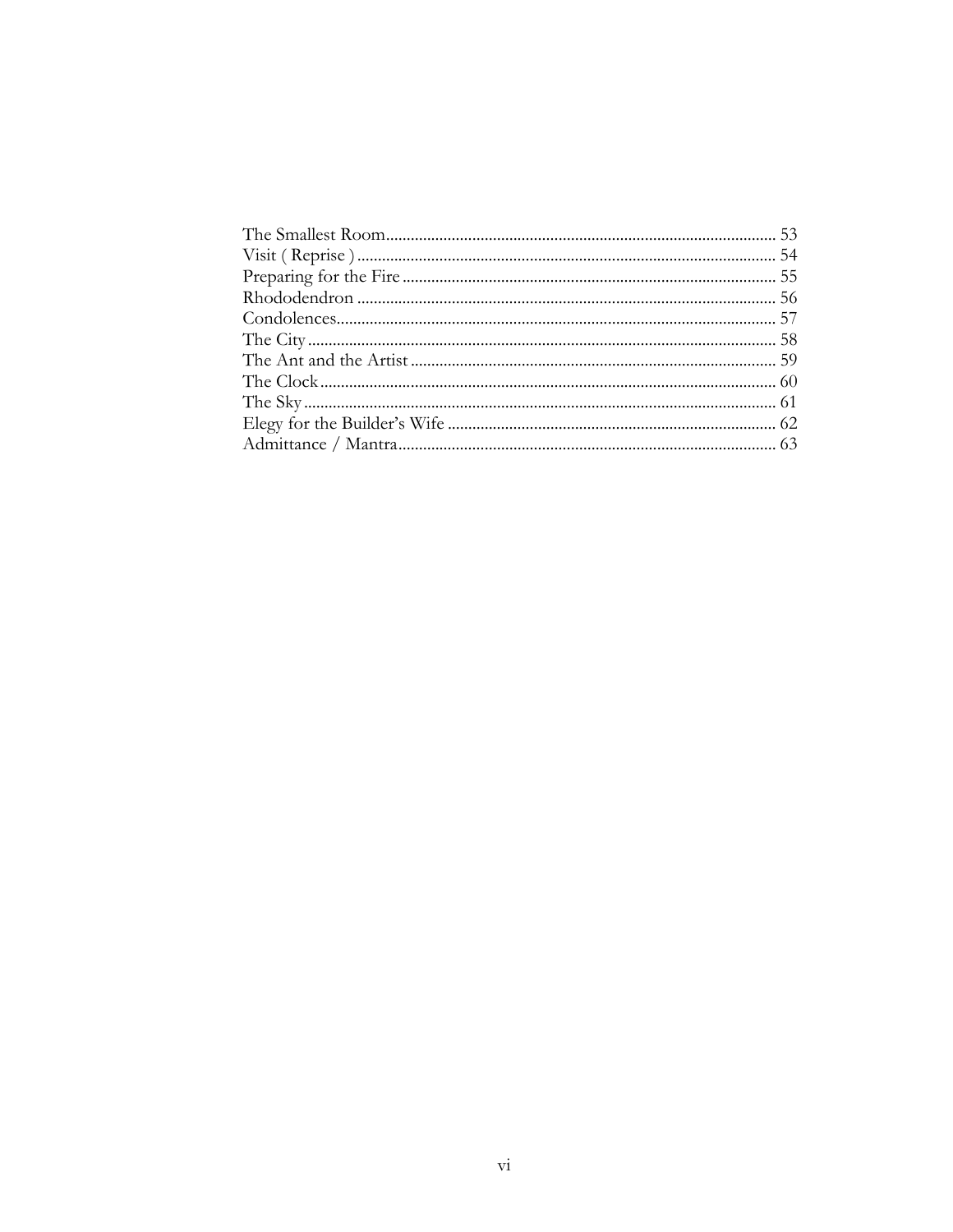# SAFEST AMONG GHOSTS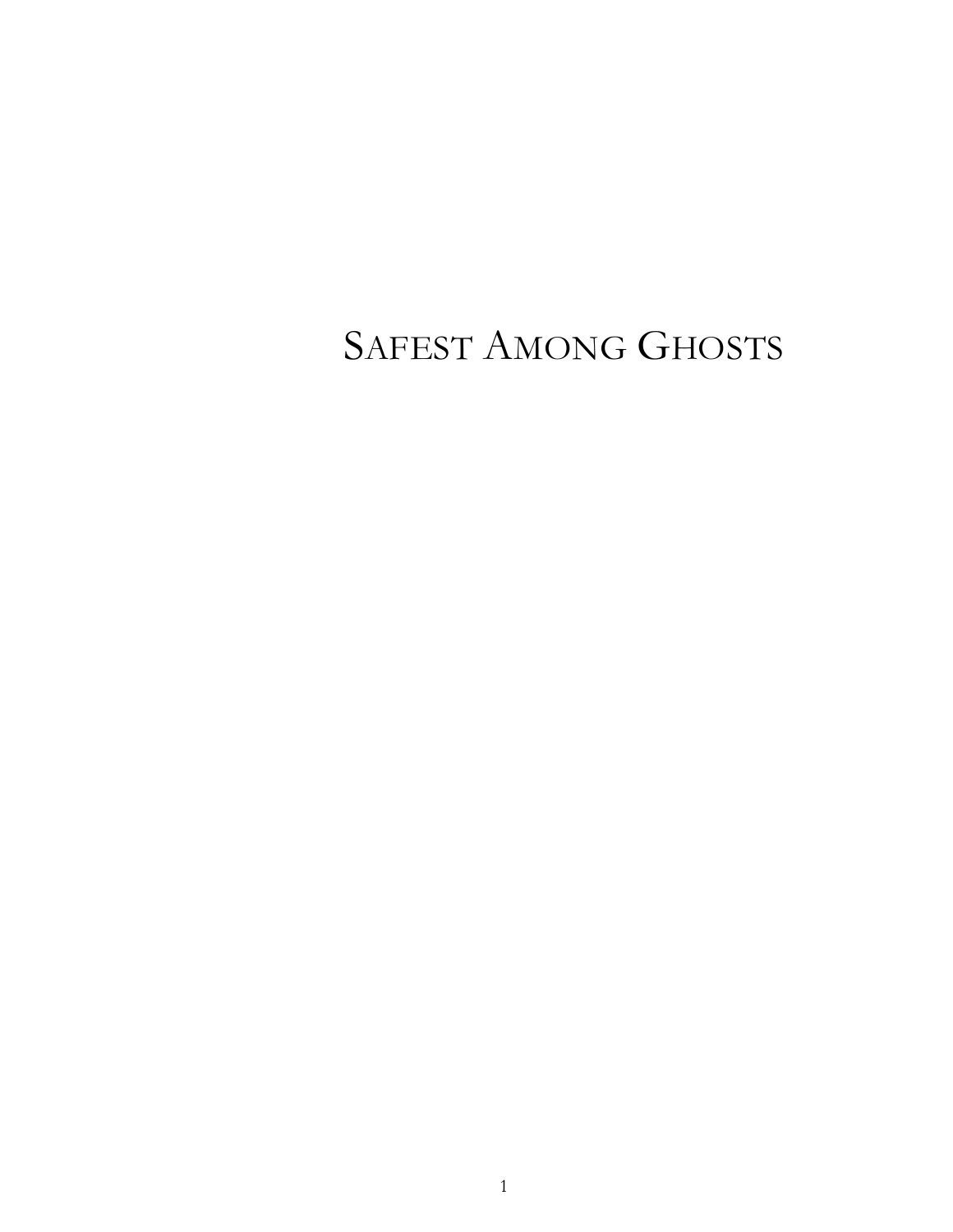The Intimacy of the Crocodile

When I say we walk to the store to buy the things we need this is a metaphor for that first morning glance

when eyelids separate and in floods what survived another improbable night. When I say

the undrinkable oceans are there for a reason I mean that is why I beg for a safe passage into the haunted cellars of my childhood.

When I say the crocodile is the most natural mother this means be very still, and rest your head on my shoulder.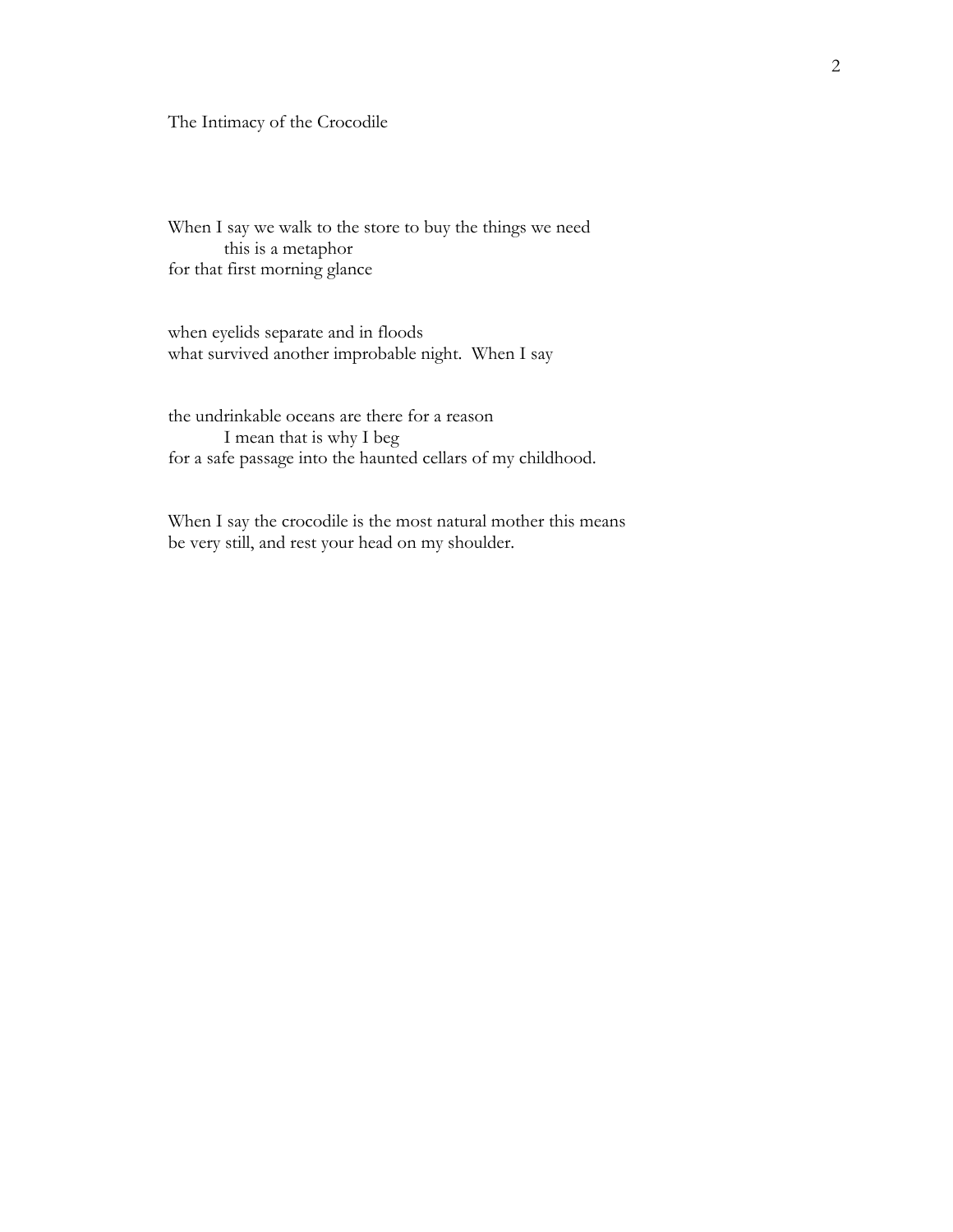#### Anonymous Survivor

September is quiet, and he fights it all the way to the drain. He stares into it, watching the dirty water stare into it and then go down. This is one of the dreams he dreams when he's awake.

Behind his evening shadow he feels insignificant, and doesn't want to discuss his little role in tragedy. He plays the future well, but avoids the skyline, terrified of the thought

he might take advantage of it. If he watches too long, he could be quite prepared to discover all things to be like heaven. He isn't sure what that is, though, whether it's white

or whether he'll find the passing ships of his past loves, the evenings he moves through with his long shadow and wandering thoughts. Far away, the soft green memory

of the studio and the city as it used to be, like it too was made only to be studied, and that the art of it was not for art's sake. To him, even the notion of heaven seems very far away.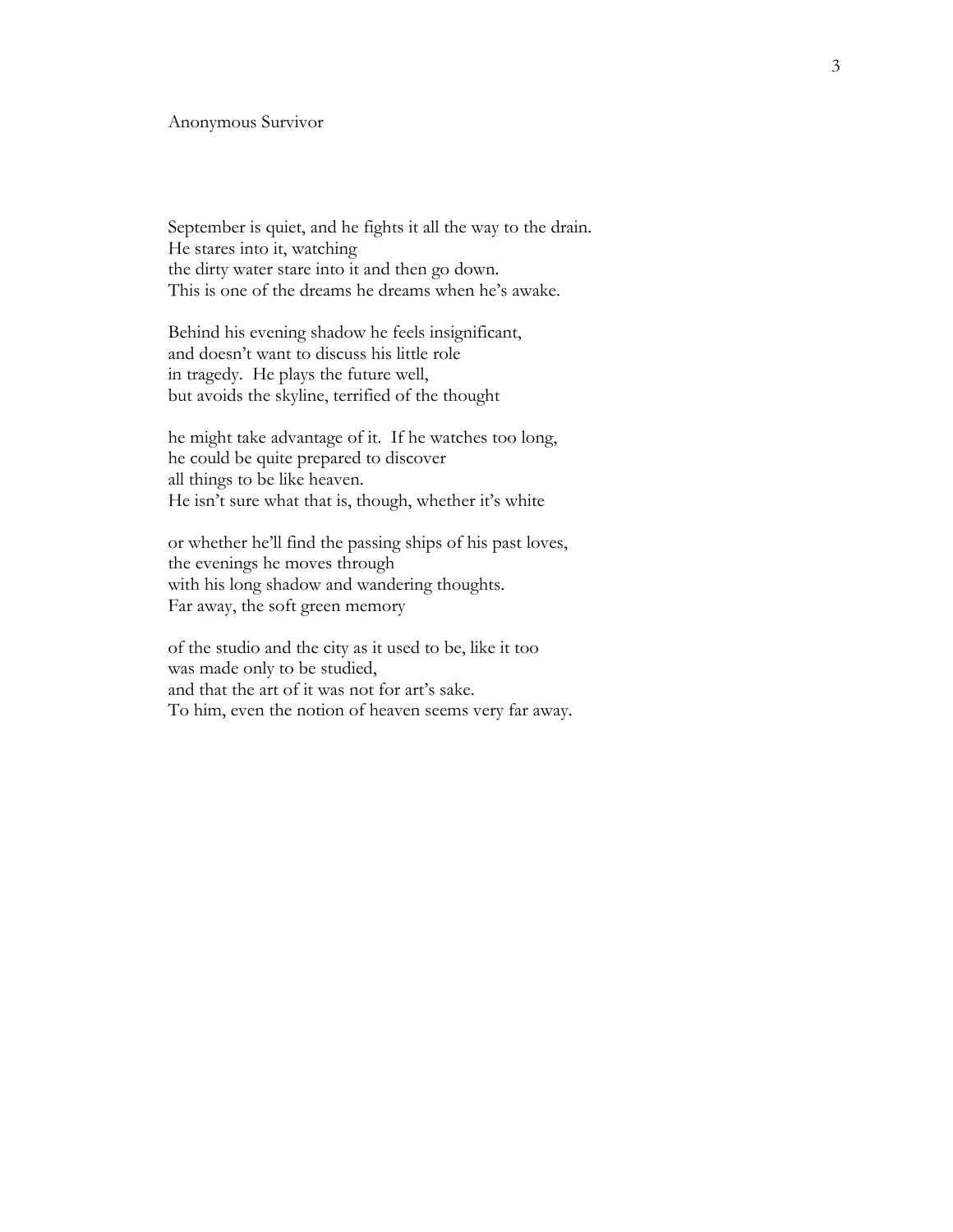#### The Movement of Beauty

In a building with thin walls, white walls, nothing is Rotten or joyless. In there is your careful body.

It is a body beginning at its center and moving outward. It does this until it fills a place its own size.

Under your head is a chest. Inside the chest Are gold coins and letters from the war.

Perhaps this chest is made of more than bone and flesh. Only some of this is true. For a moment, you are narrow

As a chute of steam. Like steam, you disappear. It is all you know to do. You are pieces put together

To make pieces. It is natural then that you would be Under a blue sky. See it want to watch you. The blue,

Blue sky. It finds you beautiful in a way it cannot describe. It tries using simple and unaffecting language:

Graceful, supple, innocent, strange. This does not impress you, a smooth, gentle body,

Steamlike and permissive. The sky struggles. Still, you are blessed, by and by.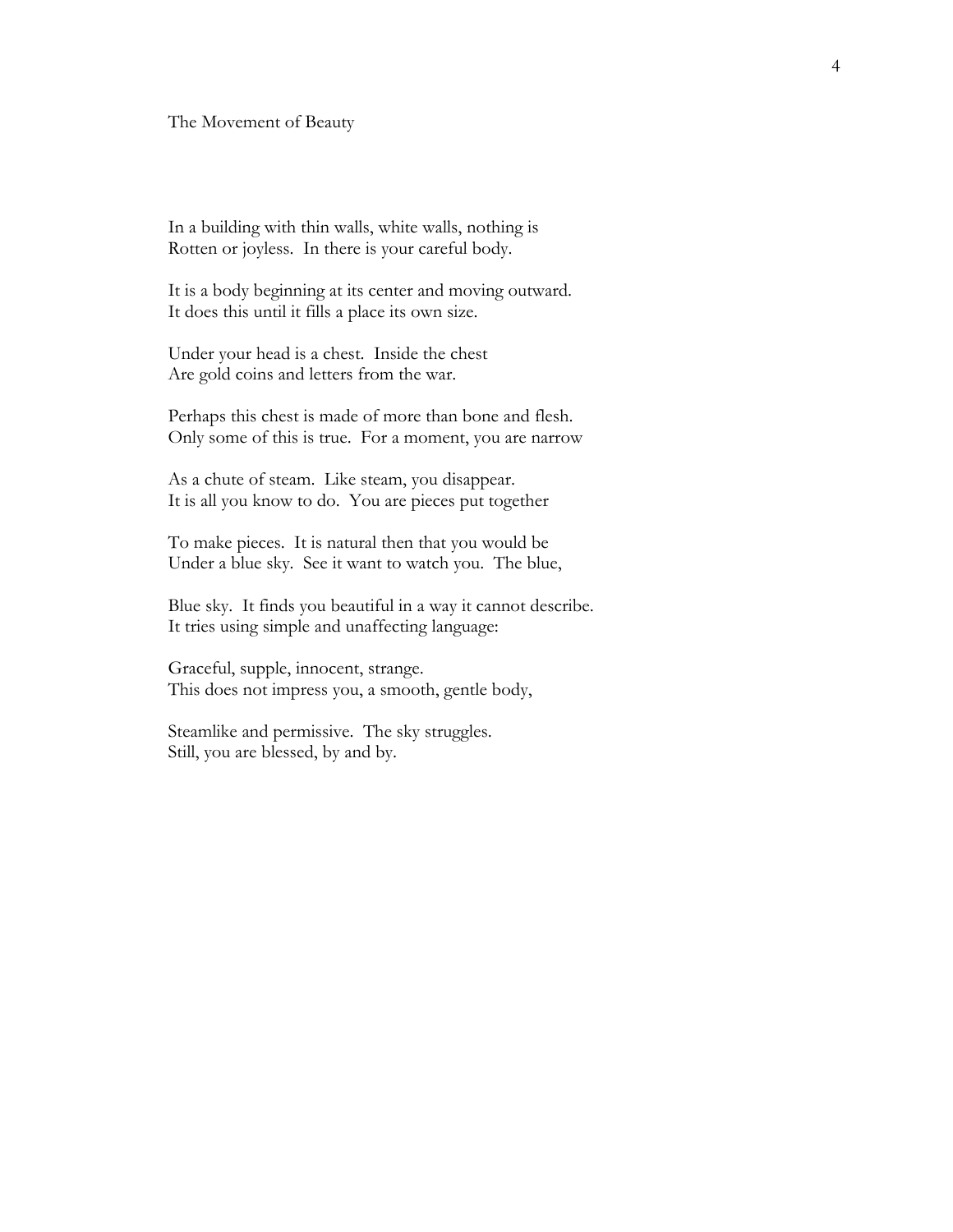#### **Centuries**

With the proper amount of wind, a rose could go through the heart; right through.

Put water on her skin, see it run off as if in fear. And then watch the opiate shoreline.

Down go the houses, she. Aegean drowsiness, the time goes about its lasting thing

like the unbending trees. Her mouth is eager and full, her unseen tongue, red, strong.

She'll have to say something. About loud wind and care, about thorns, about the ground.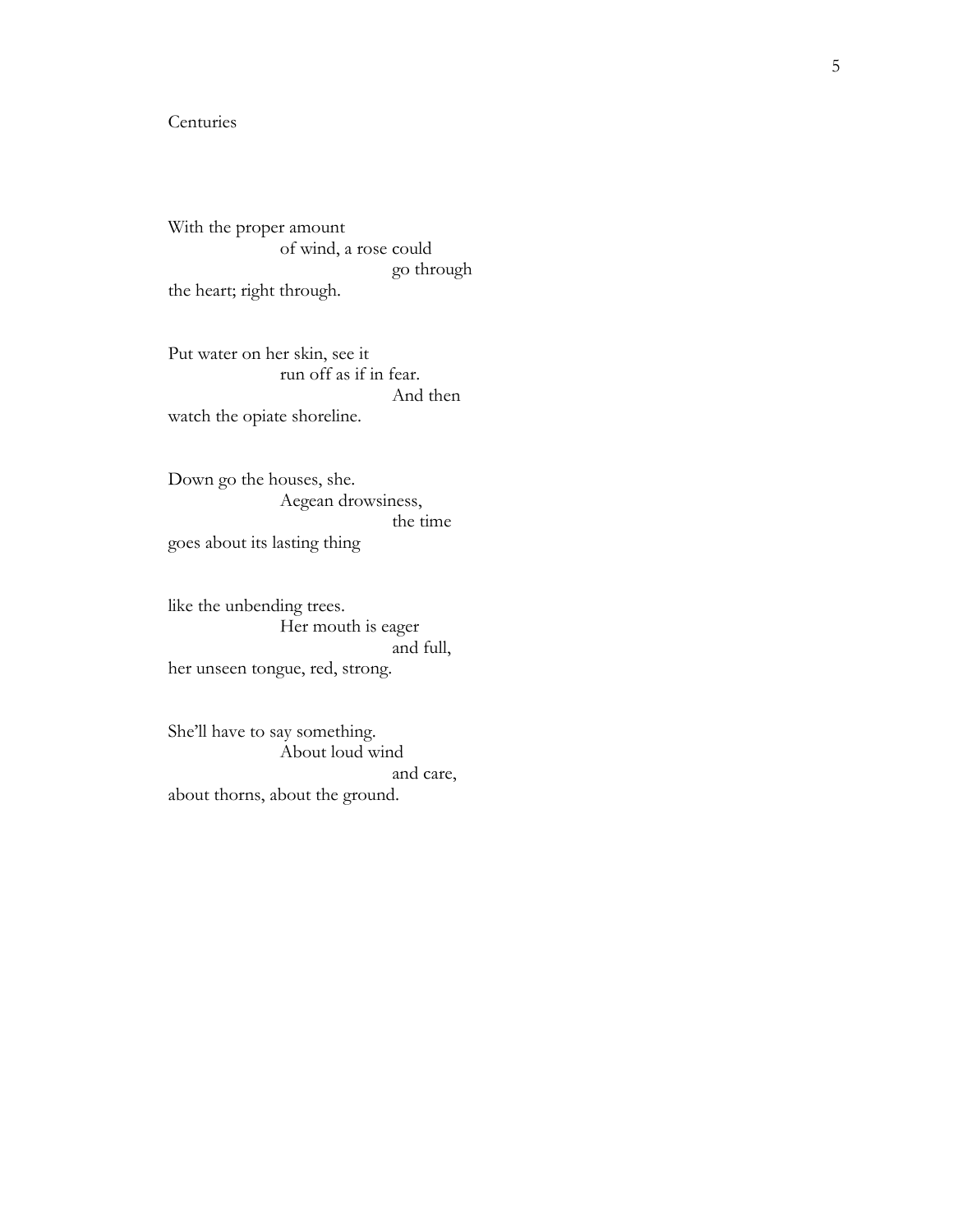#### Visit

Star too large you called it but for why

*it was the brightest* you wondered for what

reason are the others overdone it must be perhaps the others are too young

 $\bullet$ 

and not ready and like us when *we* 

*were lovers* and comment on human parts

fitting together like metal in a factory but that was just hood talk

 $\bullet$ 

as it remained warm beneath bodies

and the cold night Ohio which held our

pieces kept like pictures fire-lost which *again we would not see for so long*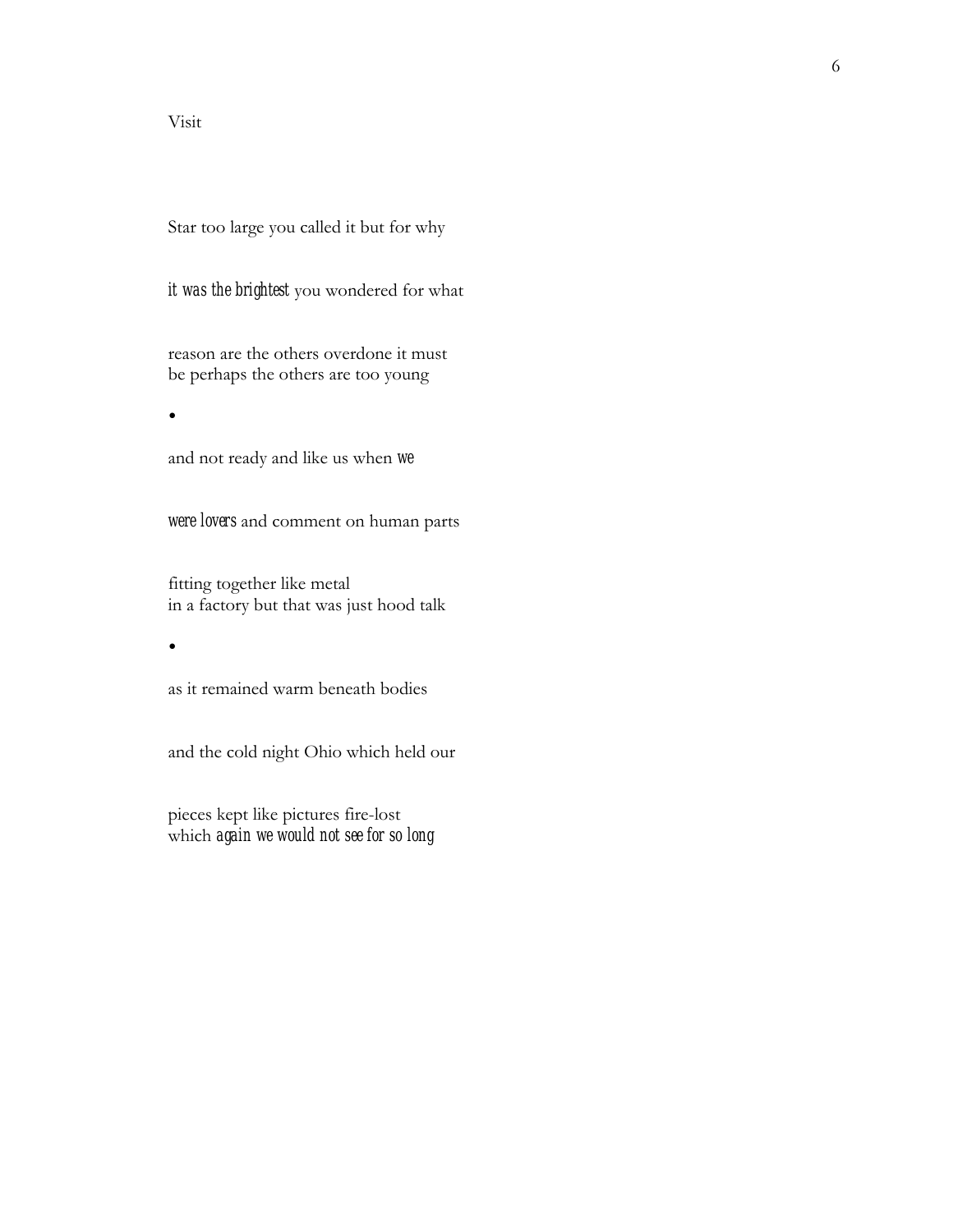#### In Your Sleep You Said Careful

Possibly a hullabaloo, or even the desperate echoings of rigamarole. Could be you thought the subconscious was a mess, that five hundred pages couldn't say a minute. Could be too much going on, so much even that the scope of human thought is too complicated to make real.

Careful, you said clearly. Maybe you were still making choices. Maybe you were saying, there are infinite decisions in every millisecond, like to blink or to not blink or to not blink or blink.

Careful, you imagine the feet of the dead. Who or what was tossed.

Could be you, chuckling from the bottom of the abyss.

Could be you wanted to say, Careful, these are angry muscles.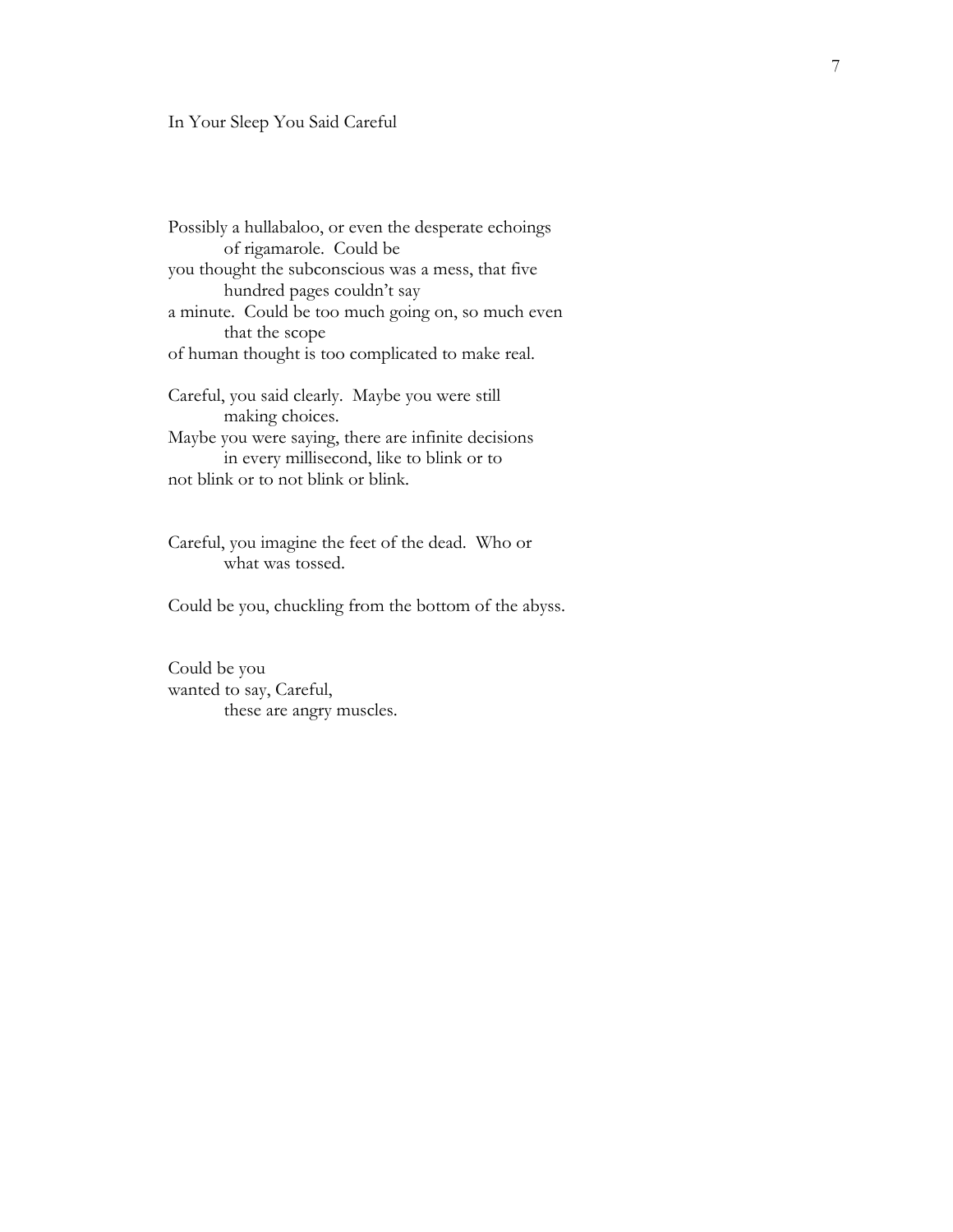#### Poem for Two Little Girls

This isn't a world for unabashed expectation. It isn't a world where walking extra quickly down the street curls the night around the trees any faster than it would have otherwise.

If you'd walked as slowly as possible, just maybe though the sun would have seemed to hold itself gently above the water tower for a spare moment. And it is at this moment of suspension

when the sun is least concerned with its own imminent downfall, that workers break the water tower into pieces two hundred feet up, and the crashing down of old metal onto the ungiving ground

allows echoes their furthest reach. The sound of voices bounces off the houses in much the same way. Like the sun and the sound, metal as it falls seems to hang a second in perfect stillness, avoiding gravity.

Two babies, little girls, came late. They were both told they should expect little, so they could be happy with whatever happened to come their way. Later, someone surely will say about something serious

that these things take time. And lots of things take time, but it is also true that the faster you run, the fewer bits of rain make their hit, so it's best that you run. Hear me, you run.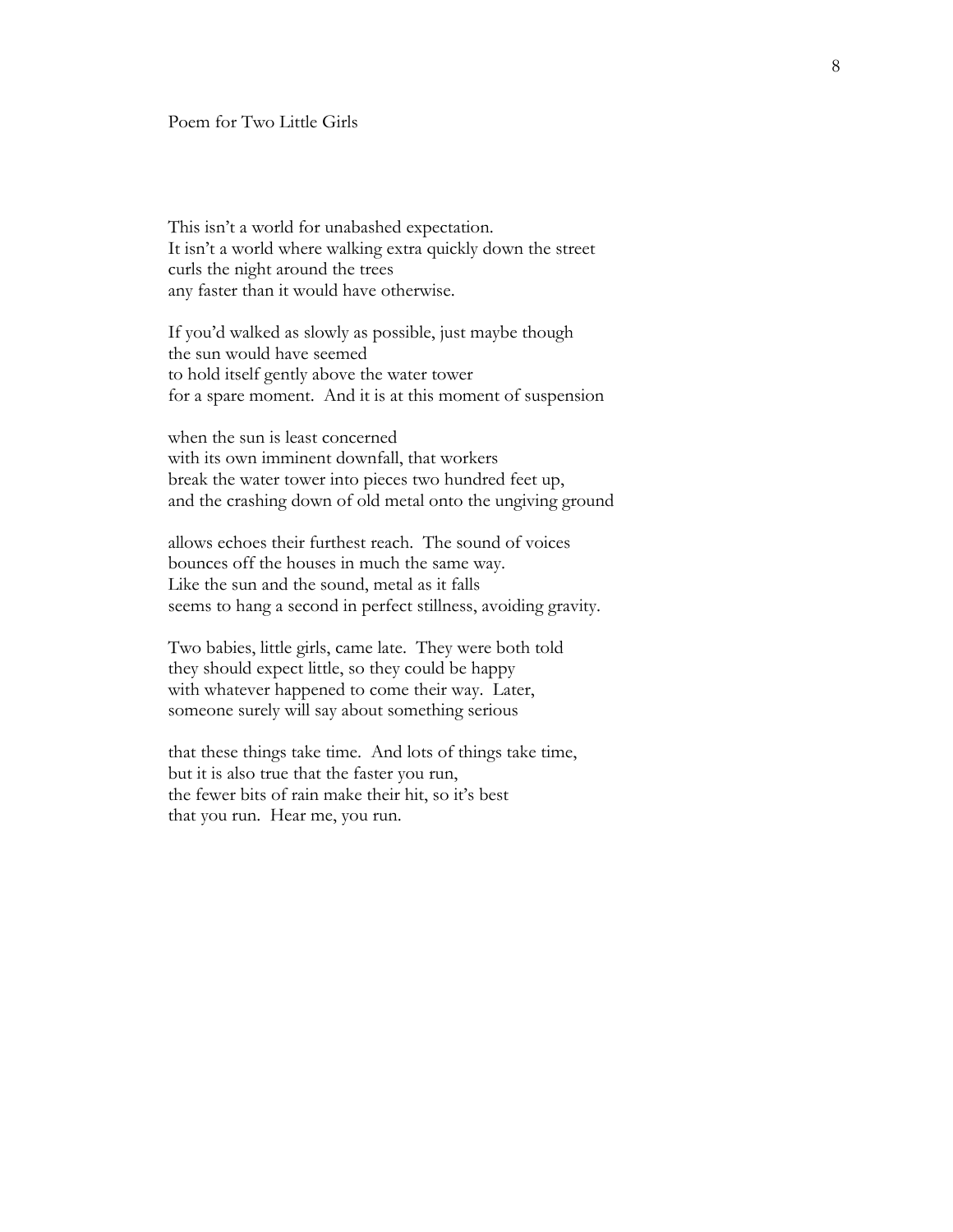Where the Blue-Jay Calls

Listen: the hum of streetlamps above grayness, where the blue-jay lights upon earth

and not my shoulder,

where you lie your head.

It's been long since you lent me a glance through the café window,

where your old friend spoke truths he himself did not want to hear.

Today, a cut of December sun through the clouds cools no judgment,

 and the coldness of love shifts with the energy of its making—

this is where the blue-jay calls, and evening comes, its head bowed.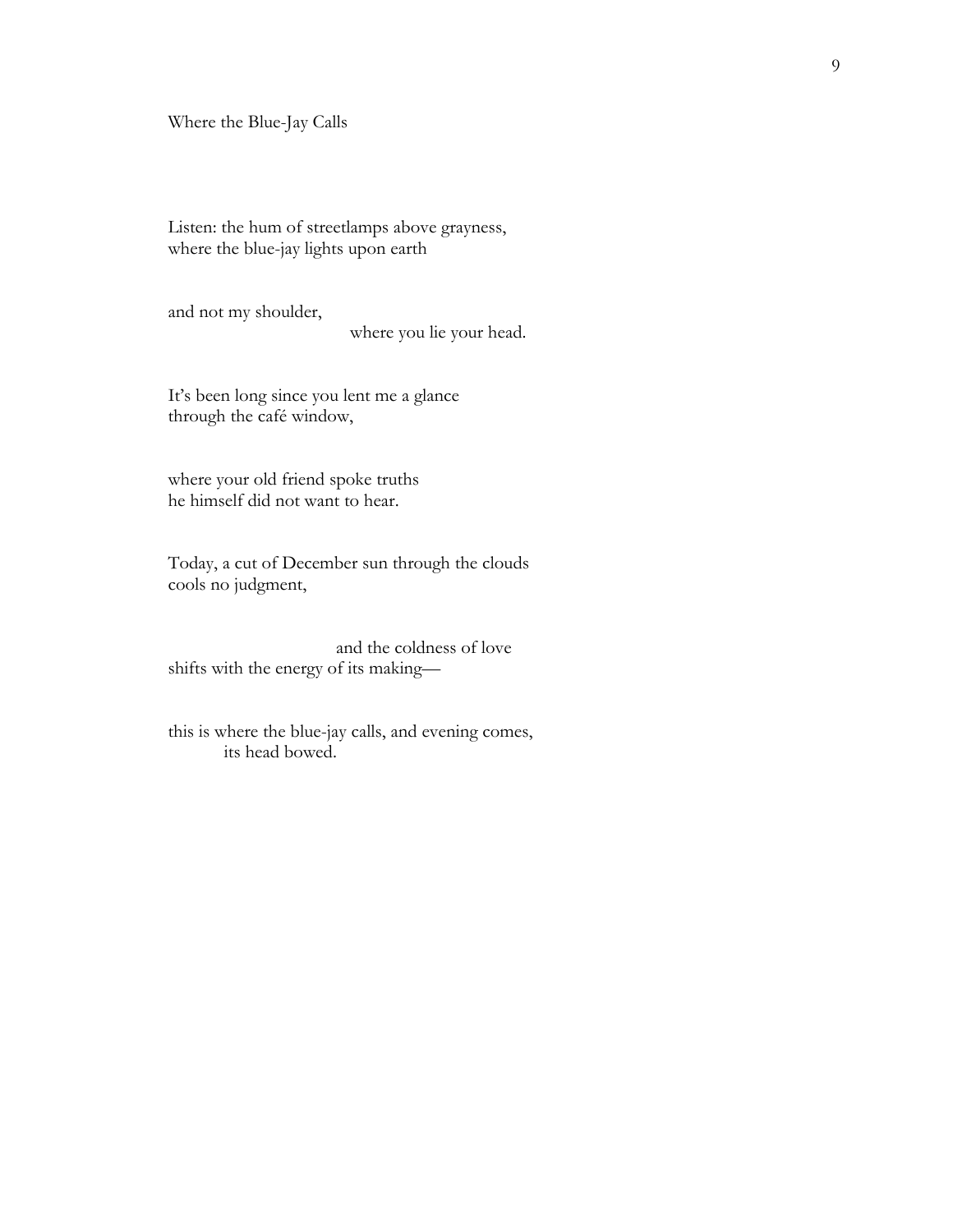#### Ukraine Love Song

Open mouths opening over flatland earth, why can't I stop

watching what the eyes want? —The tireless shape of a leg rising up

as if born of the ground, as if reaching for the ungiving trees:

the trees' woebegone desire trembles and the sky trembles back. Romance

is rarely a question of who has said too much, or who has said too little,

or whose regrets are sealed in an unbreakable jar. It is a question of east or west,

where we can be scandalous, either together or by ourselves.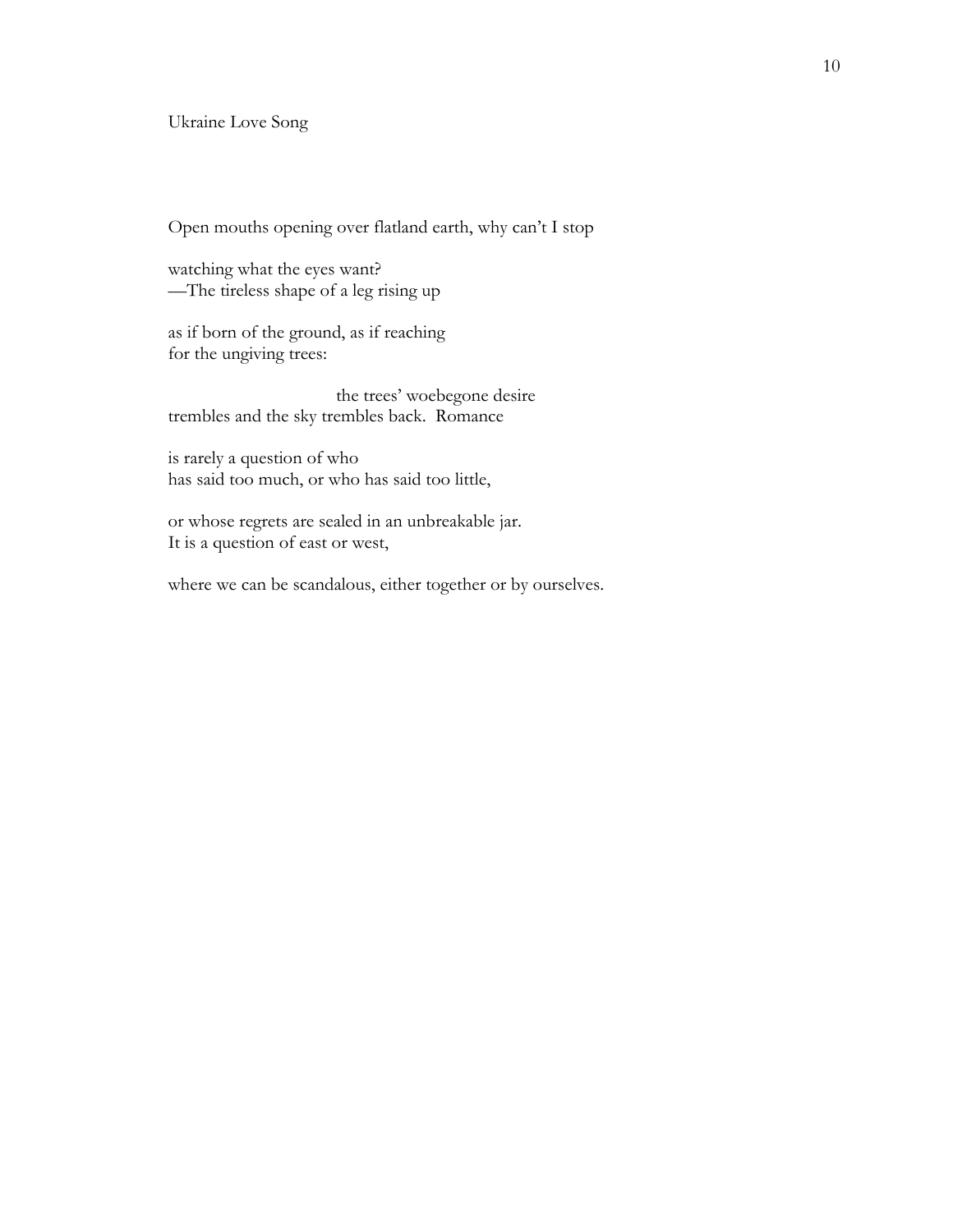Ode to the Draped Aphrodite

What are you doing, sexy thing in sheets, blue-skinned

Woman king, cloud-like, like clouds clasping Nooks of mountains, valley-swallowing and curled like arms

Across the chest. I'm going in, please lock and de-light

Upon your return, allow the night to whittle its sharp edges Down along the grass-tops. I'll pretend you rooftop dance

While my eyes are open and looking, but miss the scene.

These are the movements of beauty, the on and on. And what could anyone say, but be kind and fold yourself

Into this like a man cannot? You lie still, on the quilt.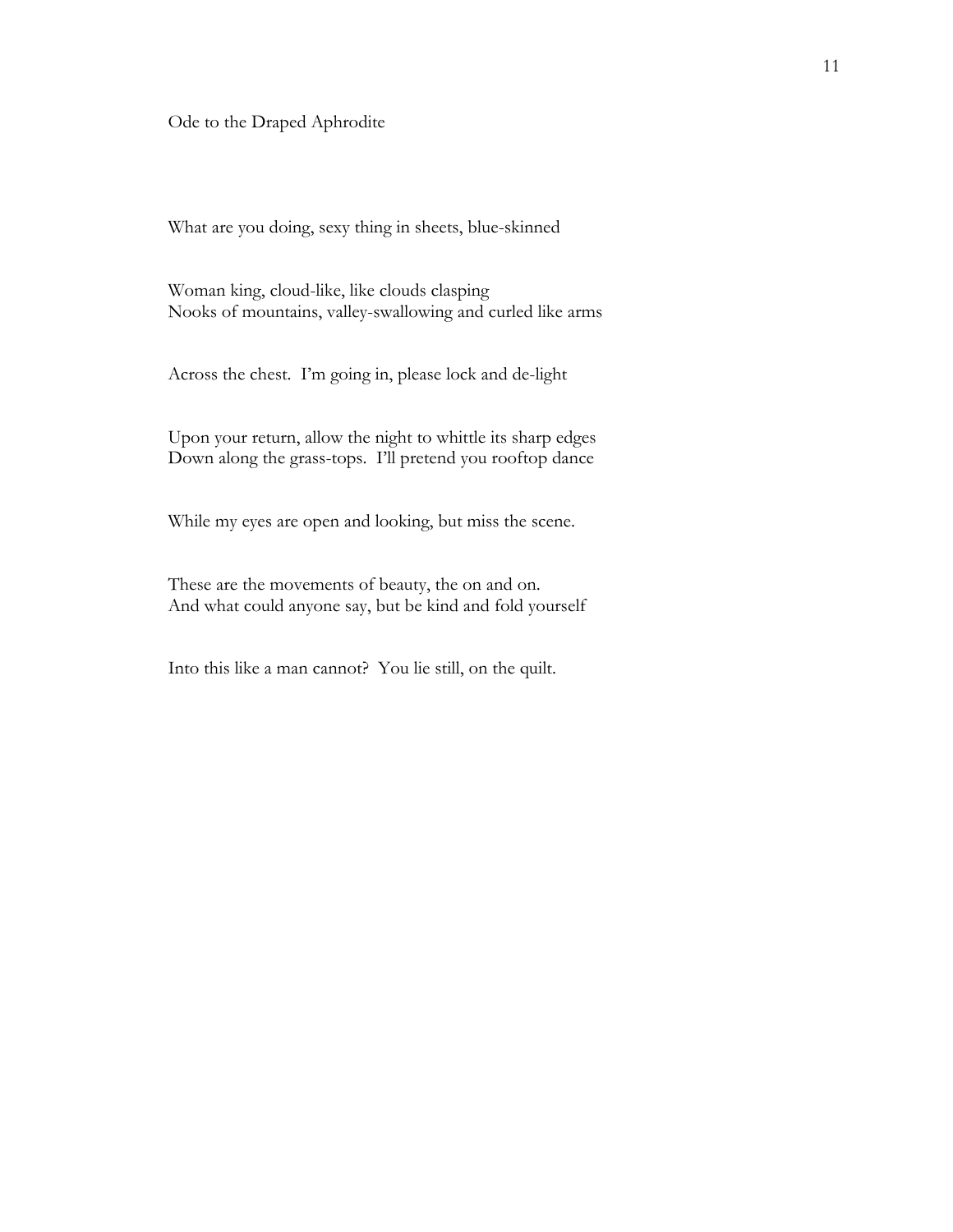# HOMECOMING AFTER TEN YEARS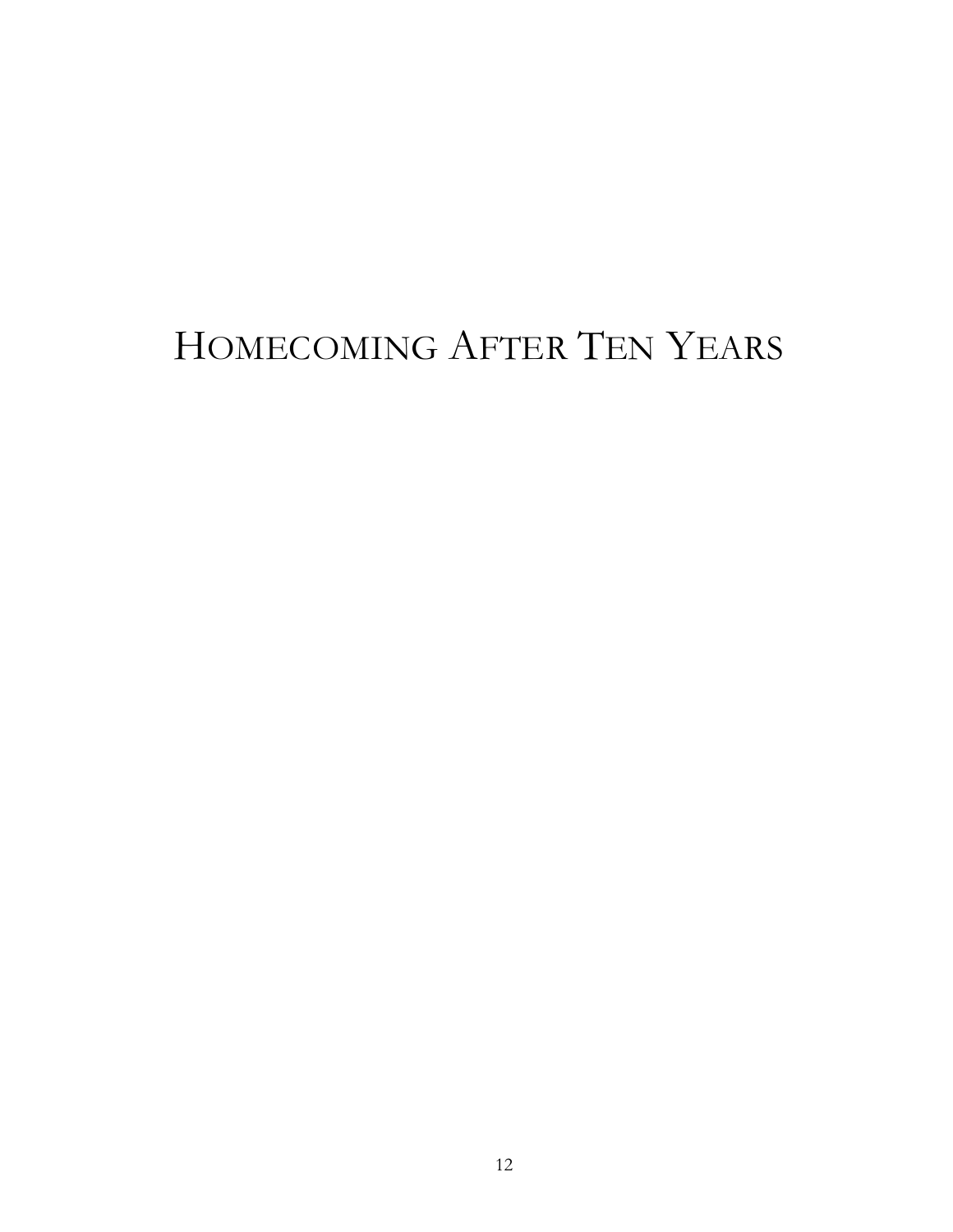#### α. Homecoming After Ten Years

Evening: the glass is just half, the history is just half, the grass is green only in patches

and the hills stand up hunched like people waiting in line—

behind one cloud, a mountaintop like a tooth—

and a man arrives home after so many years.

Beyond the mountaintop

the crossing light of the evening cuts the air

and he can see his leaving

in the cups his hands form above the brow. He answers no questions but his own

and if he wanted he could be anyone.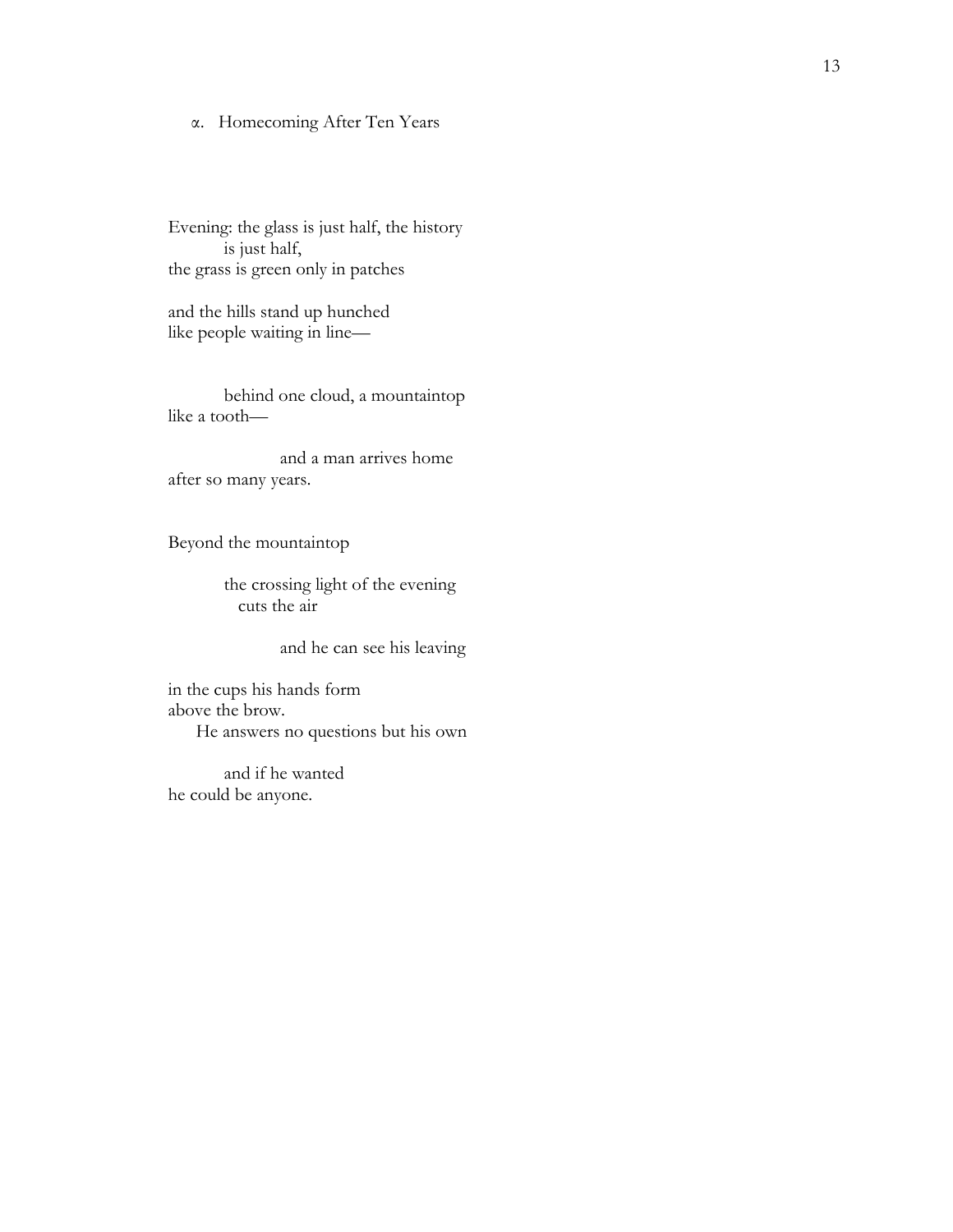#### β. Aubade ( Deception )

The person behind the character

remembers shoulderblades like wings

through the arrow-sharp alarm of dawn,

and this is what she asks:

do you love, do you love?

Fog, fog—

the low cloud

he rolls in

is whiter than milk and heavy.

> He carries it between buildings, down

cobblestone streets, and in his arms.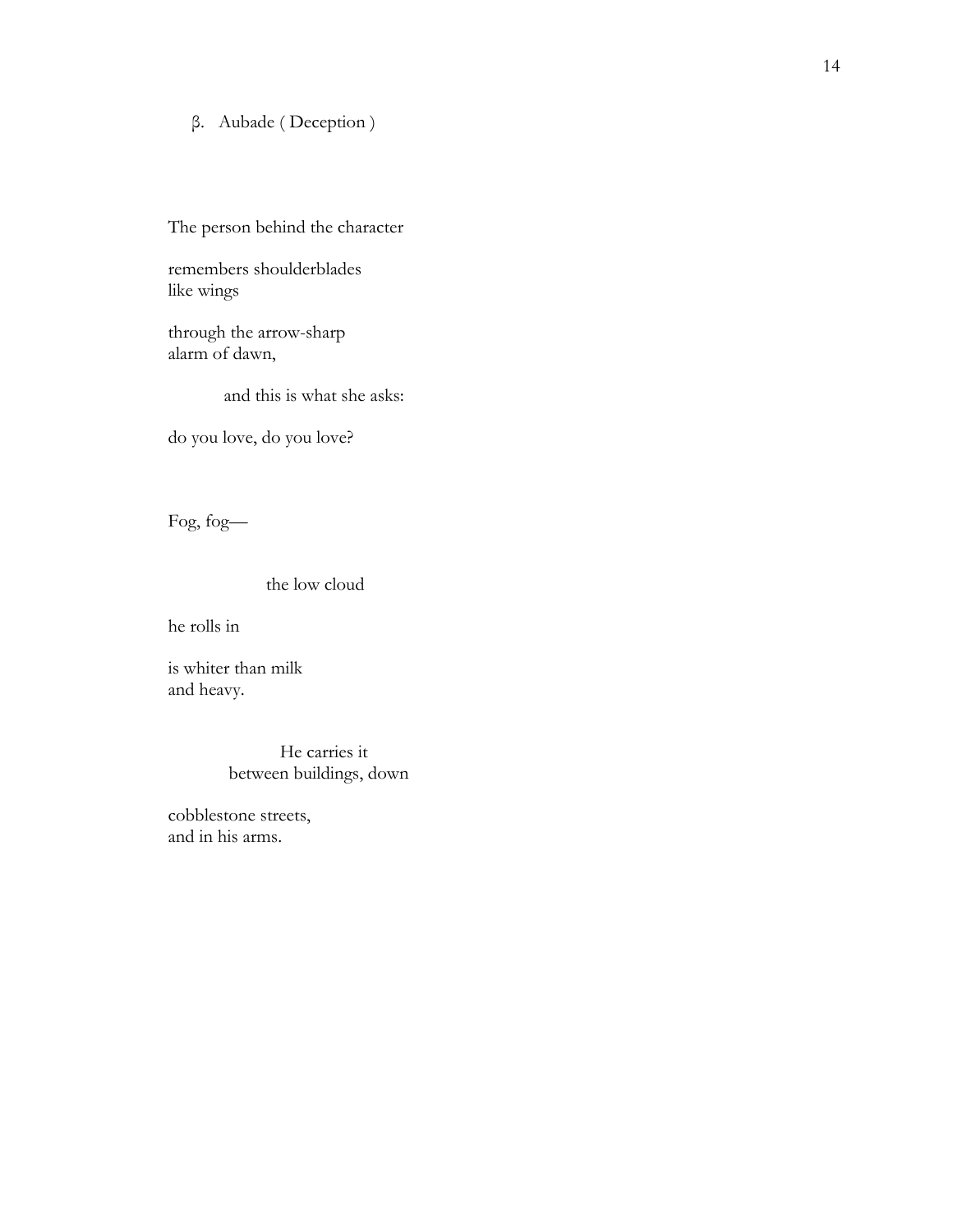#### γ. A Tyrian Harmony

#### *"As the sun in his chest kept on, Lebanon."*

#### He stares at things large from afar

until they no longer seem touchable, until they seem like a screen dropped from a sky too close to feel.

#### *"Only we touch, and we touch, and touch."*

You there, crossing the bridge, what miracle do you see in the blade?

> Land of sand, land of death, land of so many, so many—

the illusion of moving when there is no moving, a memory for the first time

holding still. And the sun in his chest keeps on, like a volcano.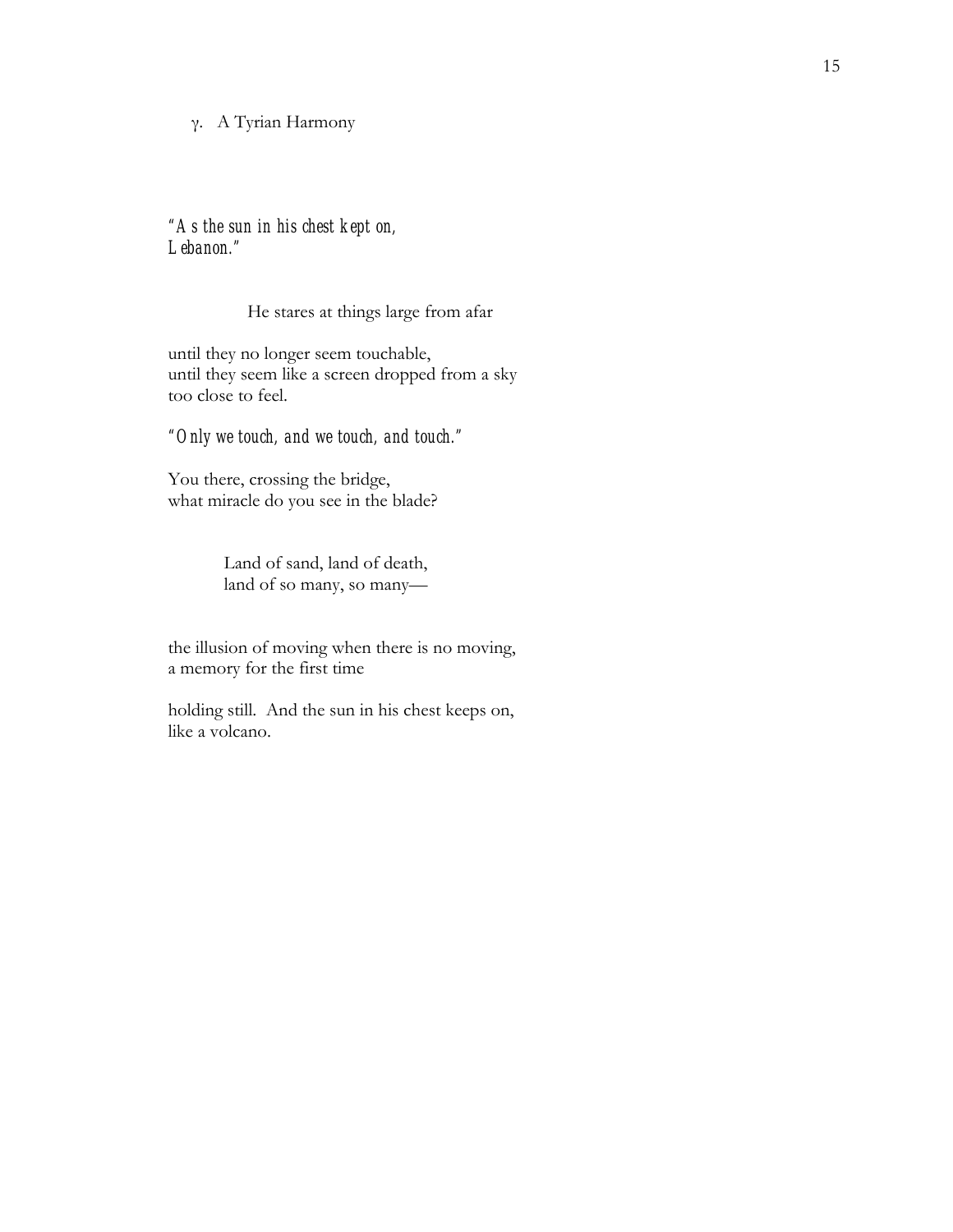#### δ. The Warning

When he searches for the maps, when he cannot find his way,

air shuffles around his dark body, apologizing.

Before him,

a shadow crosses the street so quick and tall, his shadow pouring steel

into the black sea as searchlights cut the night. There, he listens:

#### *as the sun grows large in the sky, as the weather wraps this world like a gift.*

 — Tomorrow, the day he runs from, the open doors he runs from,

the white silence made most desperate as his red throat closes up—

take a deep breath. Something is coming.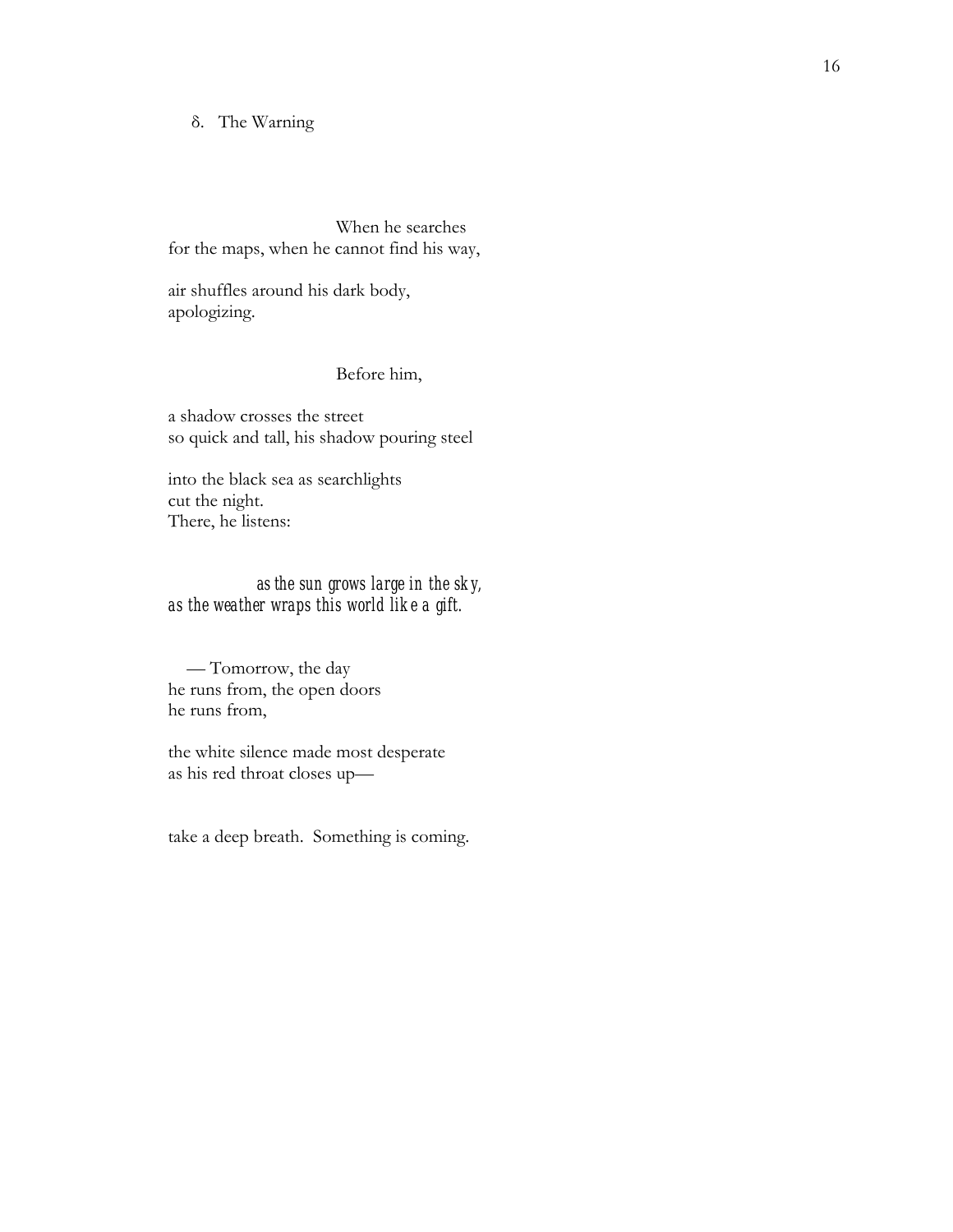ε. Twelve Bridges To & From

#### *Keep still the answer to my question,*

I say, your lightning veins sharp as tongues, like the sharp sight of a lighthouse.

#### *In the very far off*

\*

#### *suspension bridges could be*

trustworthy like soot suffered within the chimney but still

it's bold to believe that the heaviness

of man's rocks and wires could support even my small being

above those dashing waters.

#### \*

*Feed me, amazing heights*, though the tongue is cracked. Feed me

above the evaporation and condensation happening at all times.

#### *Right now. Right then*

\*

entering like a gentle planet into its first adolescent orbit, its captive universal irons—this distant

love brews within it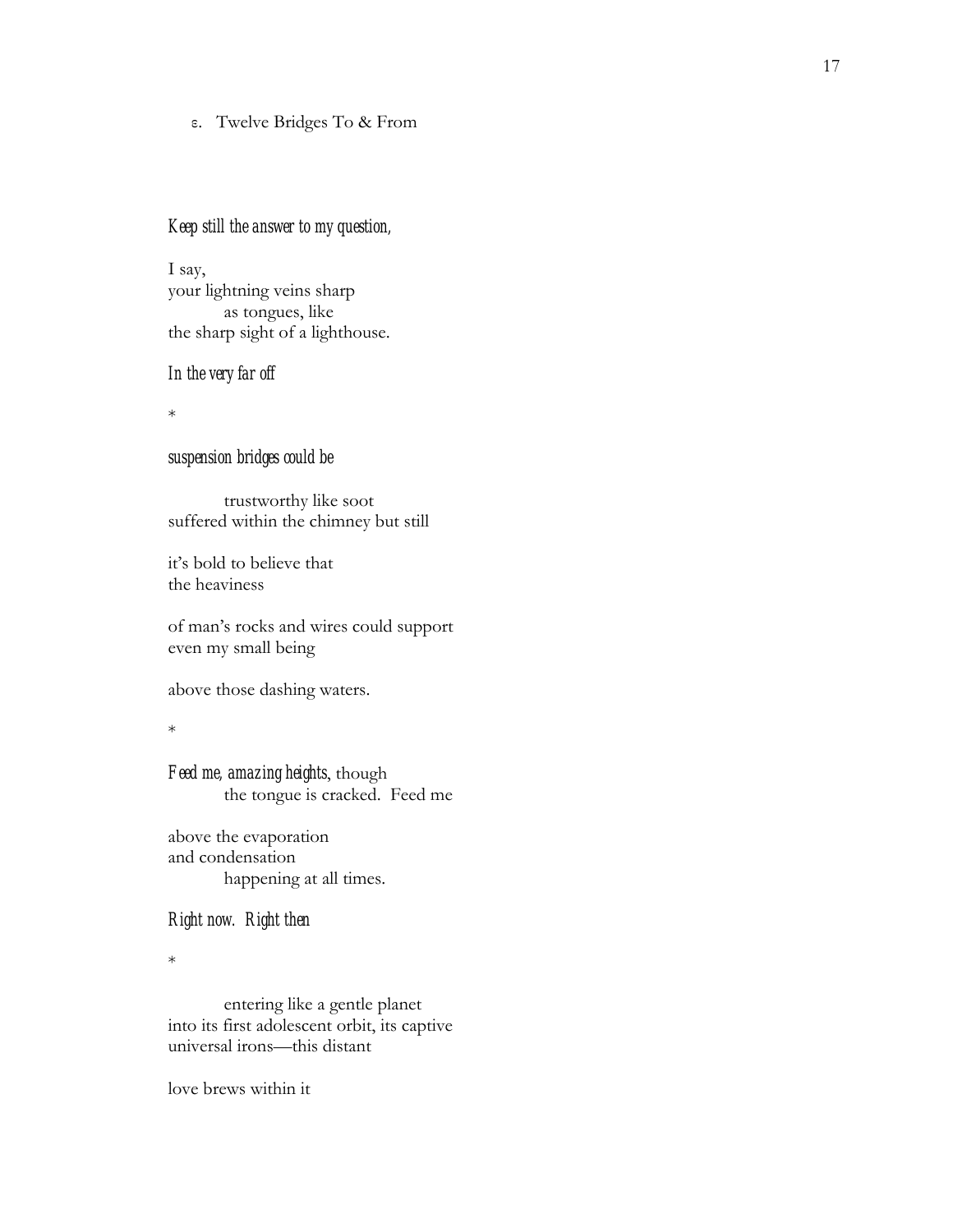a starvation. I would make it mine

all over this, my body and the bridge's shivering universe.

\*

The waters below could be soft at the close, soft

as the nape of a child's neck. A far fall, as from a cloud, calls them hard.

#### *Hard like the ungiving ground, hard like the bridge itself.*

\*

When I took my deepest breath it pushed about the lesser

organs and pushed about the mood of the day's sun and night.

Too, the bridge's stocky legs there I could not bring within my arms, so big were they.

But that deepest breath filled me like a terrible sword.

\*

Oxygen then, safe and steady, will never be less loved.

#### *It's high up there.*

The bridge buckles lightly in the wind, but regathers.

 Truly, that was its chance to crash unashamed.

\*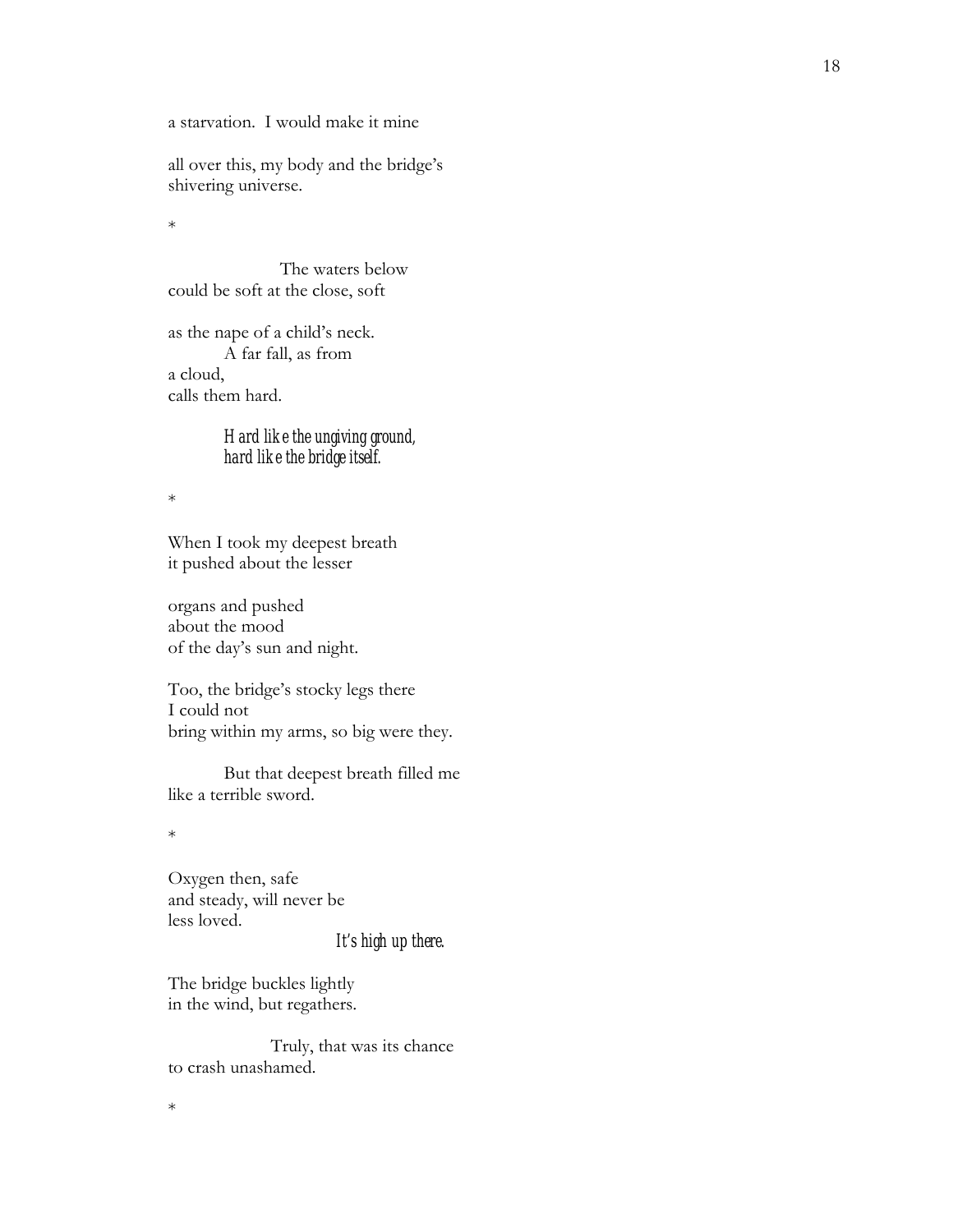*Almost from somewhere* 

*I can taste the goldenrod on the air, taste the all-about of the sky, taste the blood beneath the skin, So high-up I've been.*

\*

From the middle I see the cobwebbing of its cable, its gunmetal confidence. If I were a braver man

I'd imagine myself as the bridge: responsible, certain, so willing to weigh my chances against the greatest weights.

Then, I would have the arms it takes to span earths.

To make two places one.

\*

At the edge of the earth a prophet

whispered to me, *Dwell on the wandering, flying*

#### *away face, face of the greatest connections, face of electric night.*

And so it's so

\*

this bridge has a habit of reliability and a lone enemy:

the shaking of any possible day. When that happens, I'll hazard a guess:

to heaven, sideways is the way

\*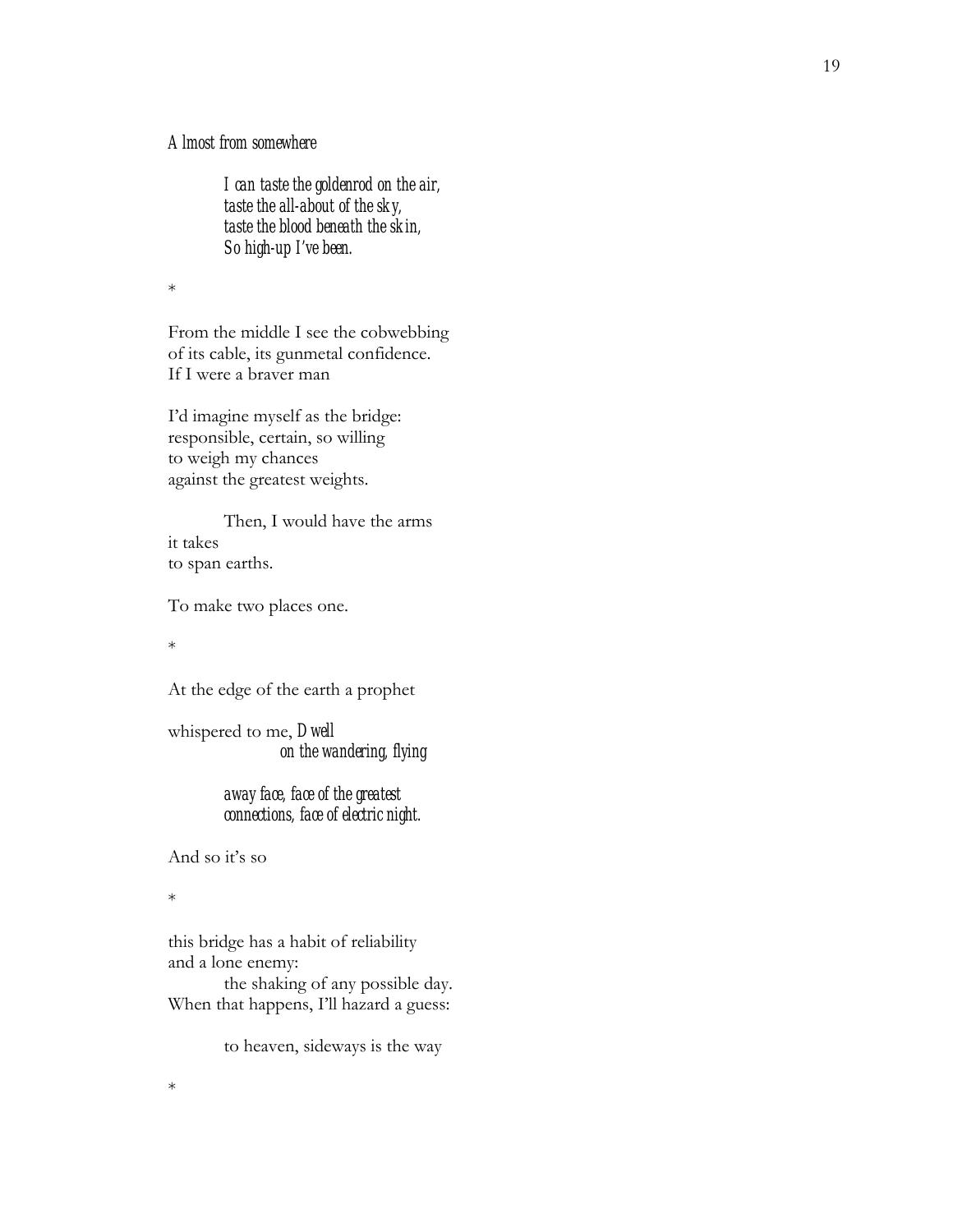it could be, maybe. It could be time for proverbial night. When it's dark it's just so dark, *Stand here*

> *and stand here, near the unseen edges. Face the greatest connector,*

*steel and concrete and all it means. Face this black night*

*with its black eyes, face it like you absolutely trust its electricity.*

But, I whisper, how?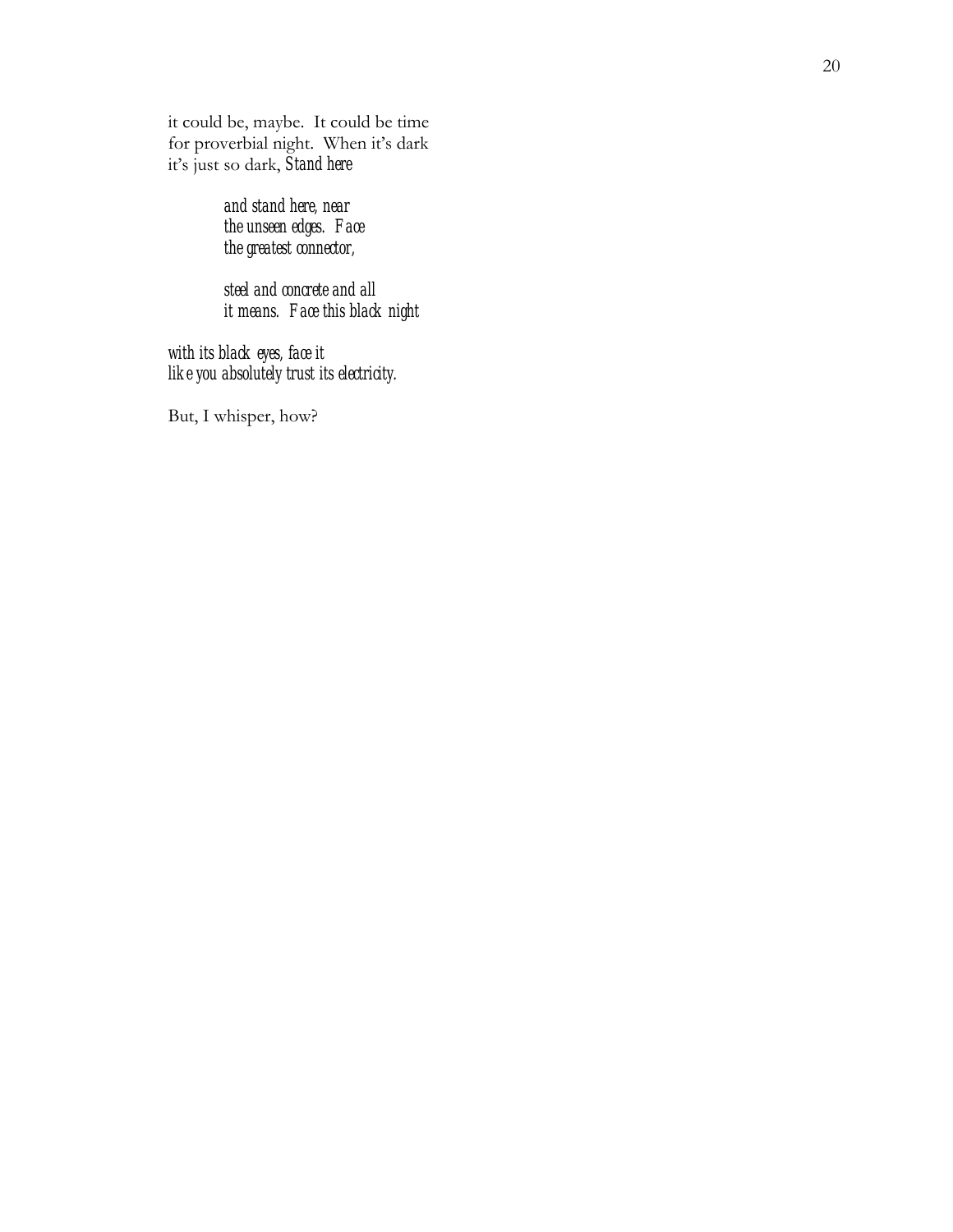ζ. The Explorer's Faith

An island rises behind the fog

and the quietest of things sits up,

trumpeting the oncoming something—

all this has sprung only from his eyes,

and then, from what's been learned—

that so many are one, so many

every minute agreeing to be born—

the new earth, this rock after so many months

bursting forth from the sea,

the steady world hurtling and almost almost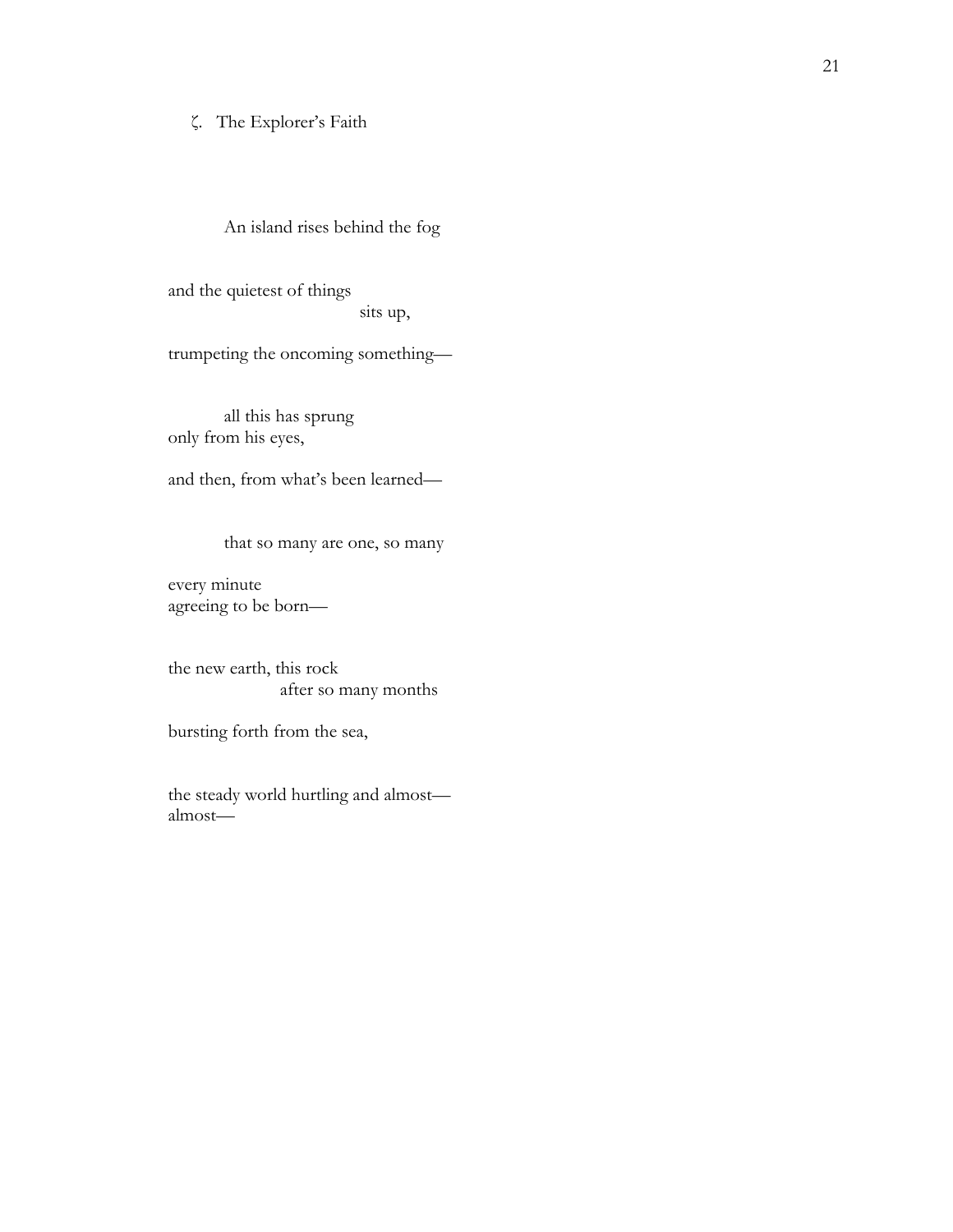η. Seeing

When the word *ocean* leaves his vocabulary, when the taste *lemon* is mere memory,

he fears crumbling again.

Like so many *now* is turning him in.

/

And he rushes to drink

and he rushes to find

where water's rush is greater than his own.

That place is everywhere,

coming like hellcats upon the earth.

/

#### *Your skin touches nothing but itself.*

 In this dream he hears his own dangerous voice:

*you, hold* 

*the ether*

*like two fearless diamonds.* 

#### /

The light before there was heat, the heat before there was sight—

he could keep it together

but only when skies grab fertile ground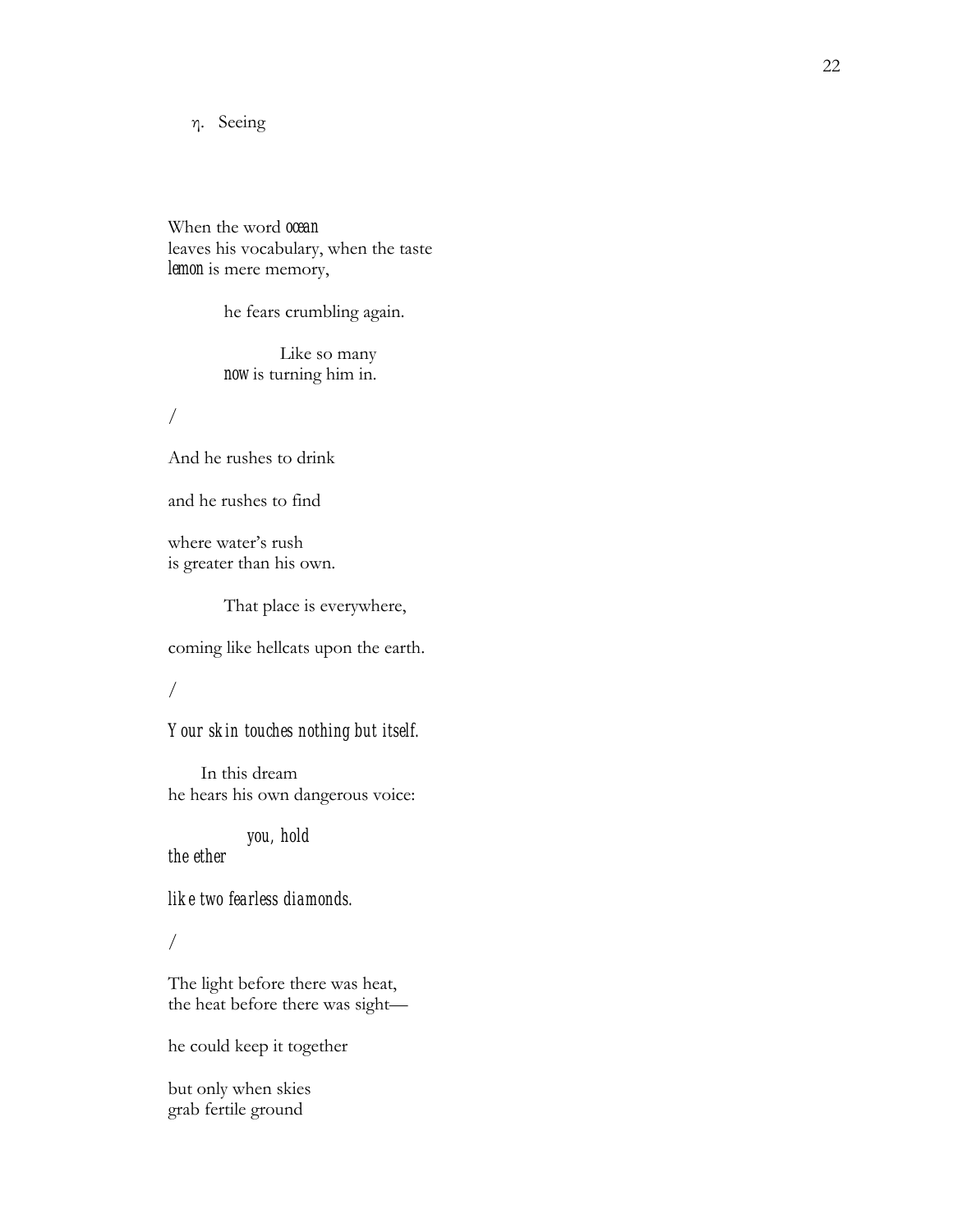wrenching it from the earth.

/

Strangest in the darknesses where shape is most misplaced,

a body.

He watches

the rolling water accomplish itself, how it touches nothing but *all of this*.

/

Forgiveness, curl of the inner ear, seashell mercy, winter of the nautilus—

Mercy. Mercy.

The sky approaches, coming down until he can feel it on his brow.

Sometimes he can see too much.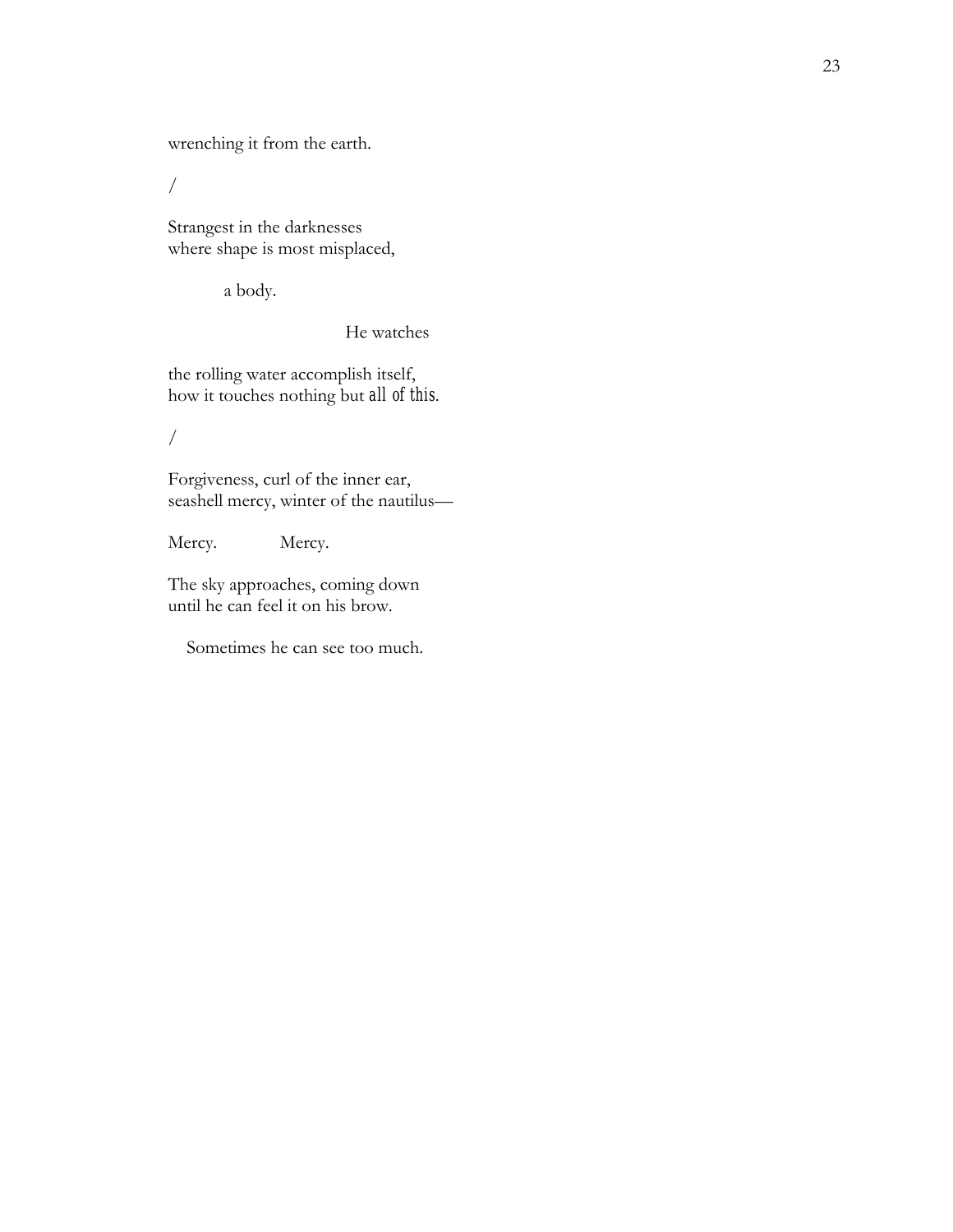#### θ. The Passing of Time

Beneath that bridge he could not share the pouring, the light talk of the missed, once glimpsed, sleepless, sorry—

he felt smaller yet than a child. Swallows lilt and jostle the air around him—

he has not come here because he is the one who is to come here. Last year is again further away—

bones narrow, the spine narrows, the boy lays his hands across his lap. He has waited so long to see again these fields—

then even them, into coal, into oil, into diamonds, glass-cutting diamonds, then alive into skin, again into skin and then earth again—

then above, and around, they are all that is left. And he is but a body and its shifting, its shaking reach into the volcano.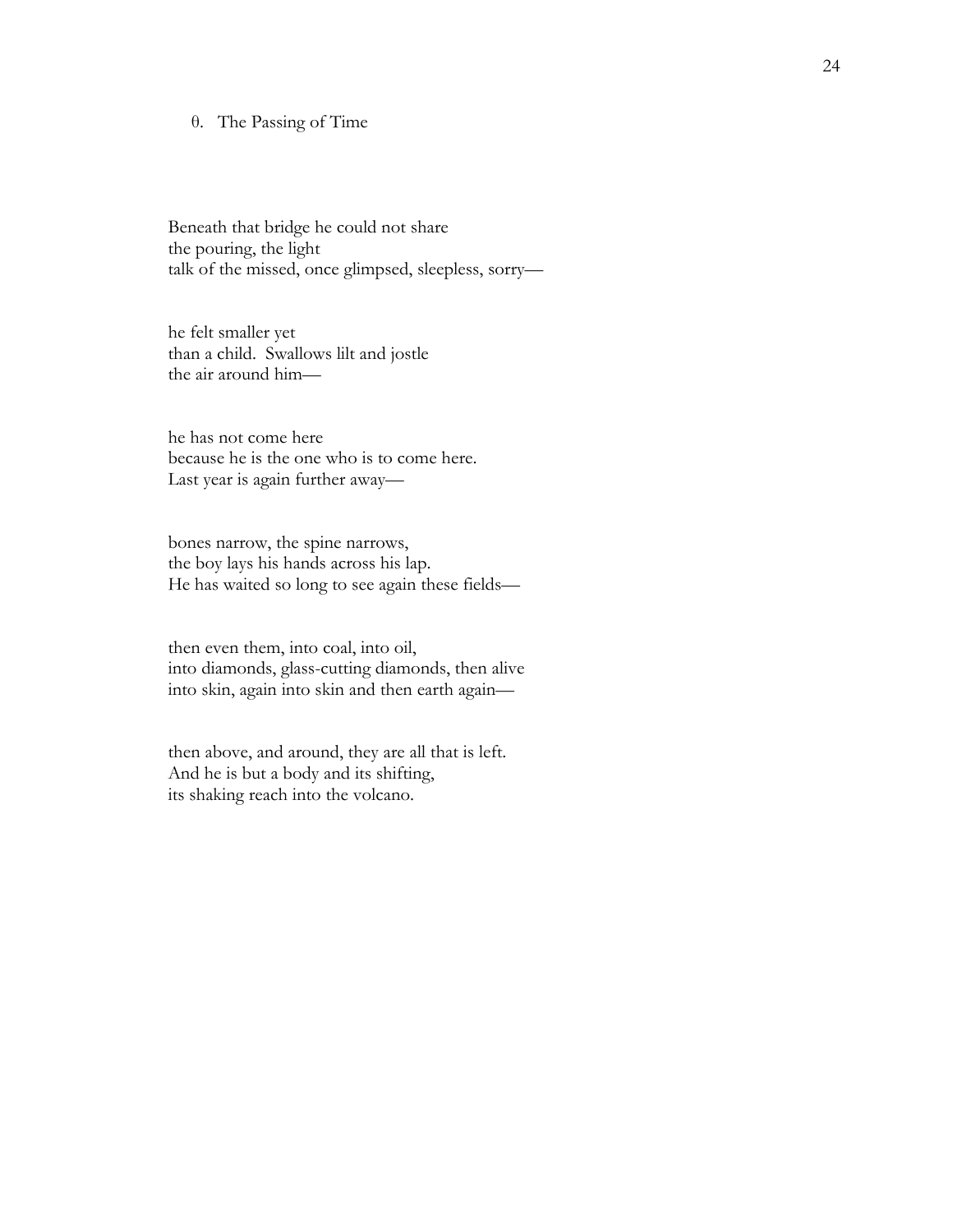#### ι. Aubade ( Exodus )

Bring to the hills

the silent open hand, the tree whose bark has grown unfit,

and the darkest greeting of daylight—

his leaking heart takes so, so long to beat.

In the dream she is sleeping still

and fearsome, a wingless angel inside a music box—

 her lips are cold, her face

is like a waterfall…

The sex of the night is removed by morning,

by the heating of the windows and catcalls of alarm—

#### *I loved you still, as I left,*

*as I crossed the bridge.*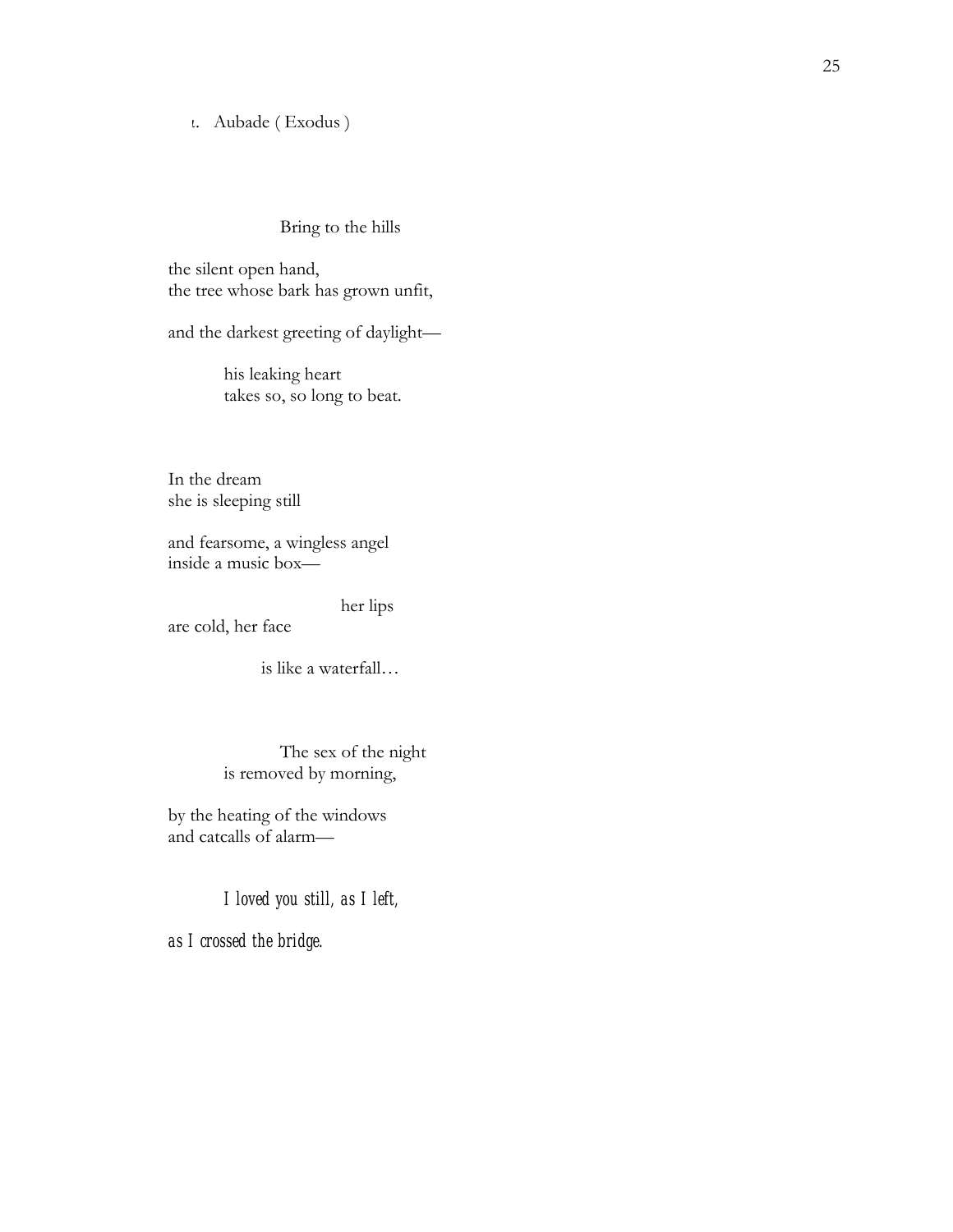κ. After We Die

The shortness of the sun's shadow,

 the barren forests marching to the coarse, faceless, thrashing

death-beat of the water—

understanding our passing as our passing understands the clapping

of the leaves against the sky and

the words on the door,

#### when they say DO NOT ENTER

he does not, until one day he does and he'll say forgive me for not being there when needed

and she'll say we have two souls each and neither wants to leave.

She'll say, and he'll listen.

And there began history.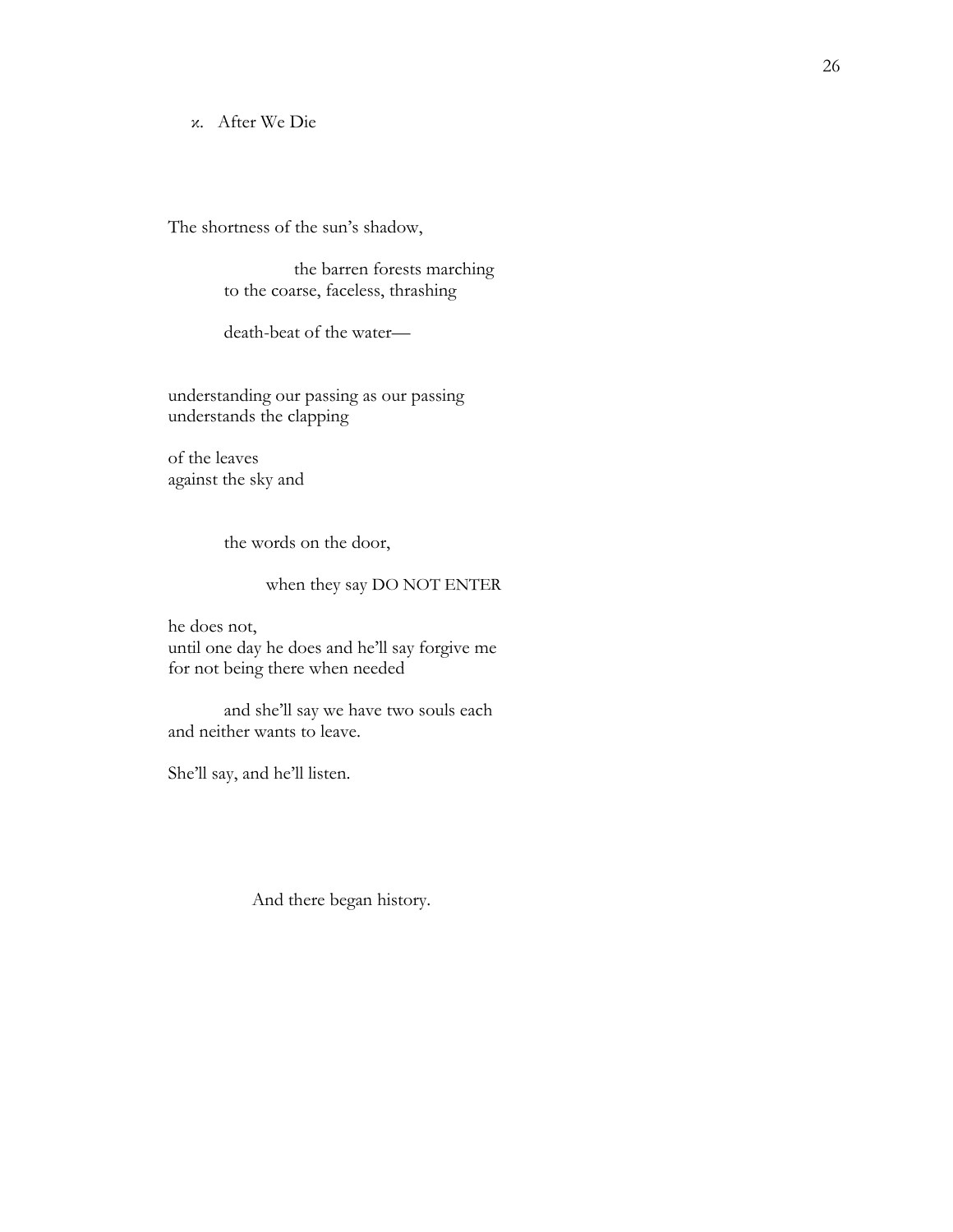# WHERE THE WORKERS LIVED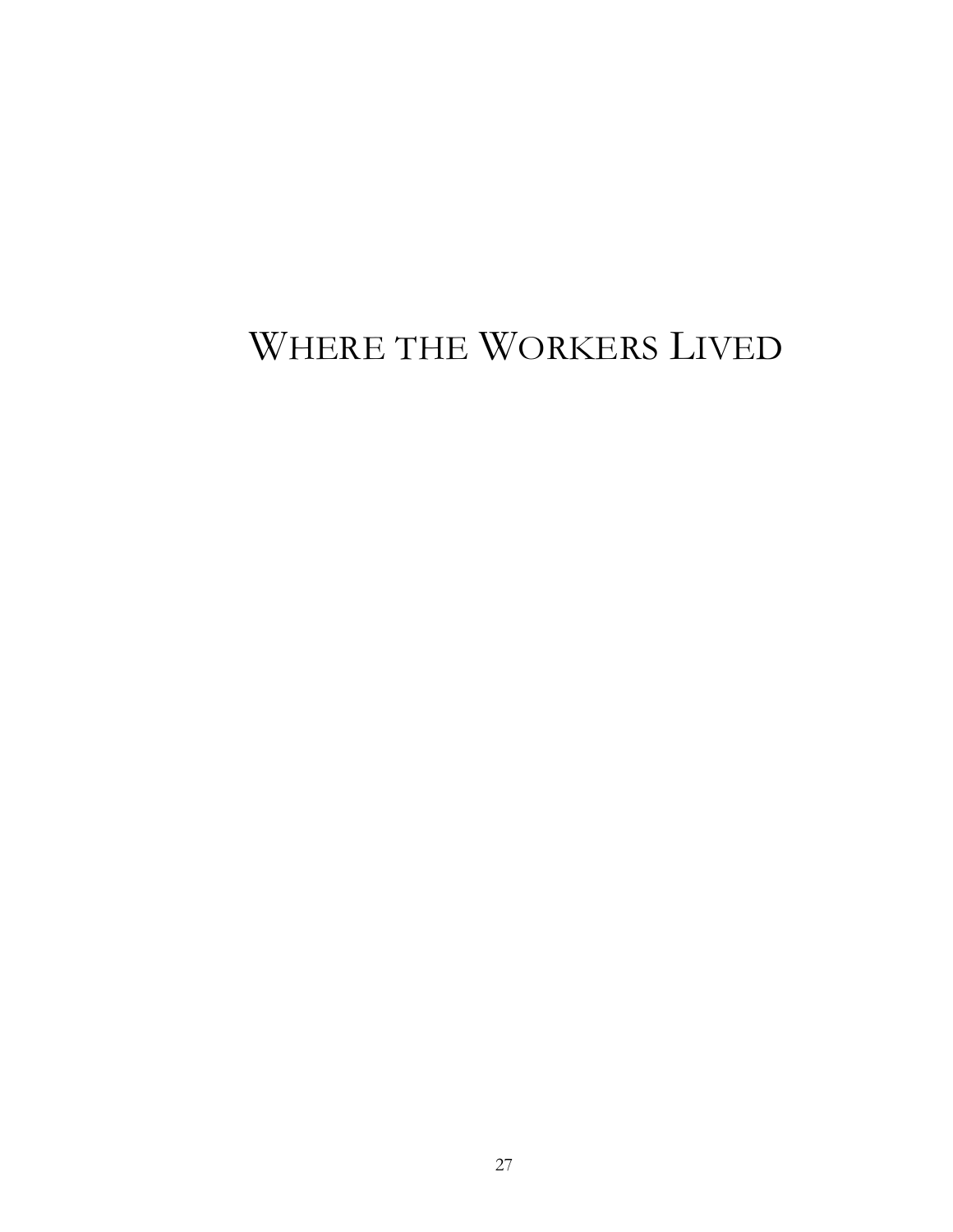# Prelude

How can we build anymore beyond the brown fields of Belarus,

the dangerous smoldering to-do all the boys eyed and brought into their own hands, and which carried cities and land into the sun, and, lady of progress, how drawn in is the icy dress your shoulders hold so delicately?

I can build for the love of this and the wind shaping trees' leaves into dirt-colored papers curled to wait for our feet. These days are for decisions.

So we put each one slowly together to watch it unday itself into night, where the careful scissoring of hours is warmer than every air, and people raise their faces to the light.

*Pripyat, The Ukraine*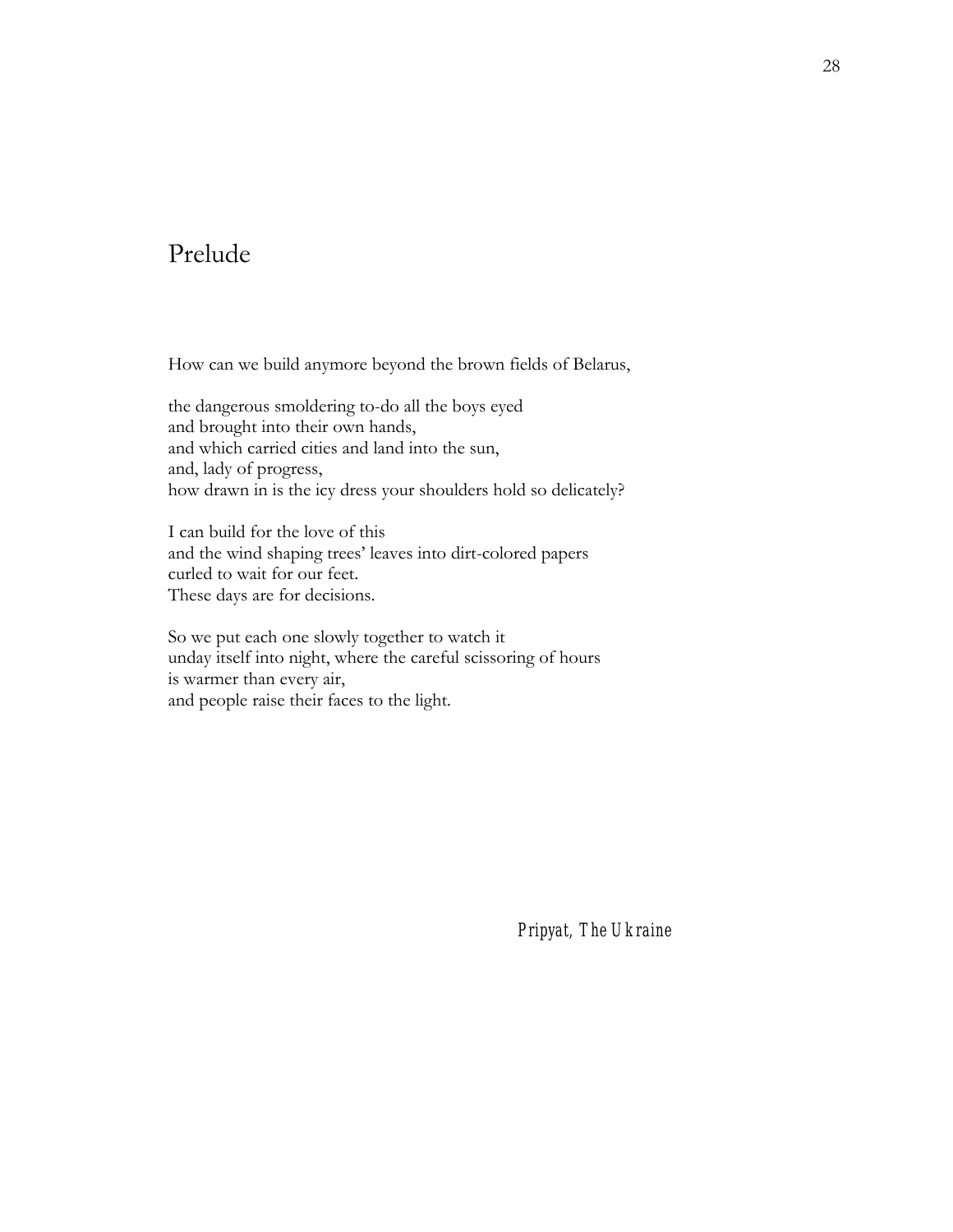I.

#### ( *Where he remained, he was made* ) most safe

amongst burdens unburdened, the quantum shuffling of time and

April of '86 is today, when absent breaths

mouth world-weight too much to last,

and these airs ( *We are not needed for this to go on*, *What we learn to hate we will learn* )

are like the moon in a dream,

the unwrapping of spring-wrapped forest,

and the shaking hands shaking birds from their branches above.

*When misery places* 

*its feet into the water, and the antagonist stirs unseen, he cannot soundly speak, he cannot utter* 

*the names of our dead.*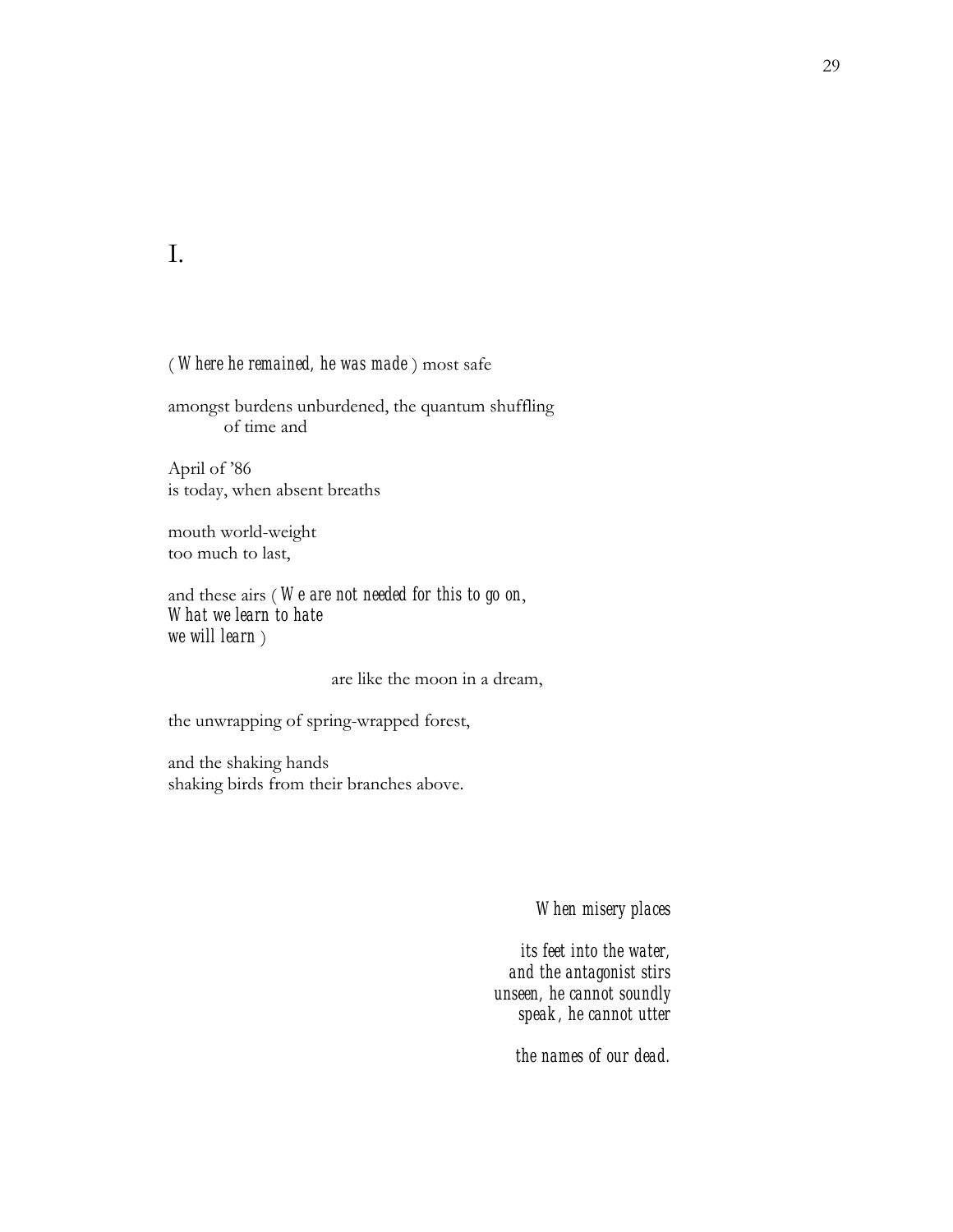*If the house is empty, the other world won't be.*

—On this baked earth

*what we have become will be what we are not.*

> Grab the twisted grasses in your twisted hands, boy, grab the terror and pull it from the land. Move it slowly there is no small talk here, nothing small at all.

> > This is no less than loss.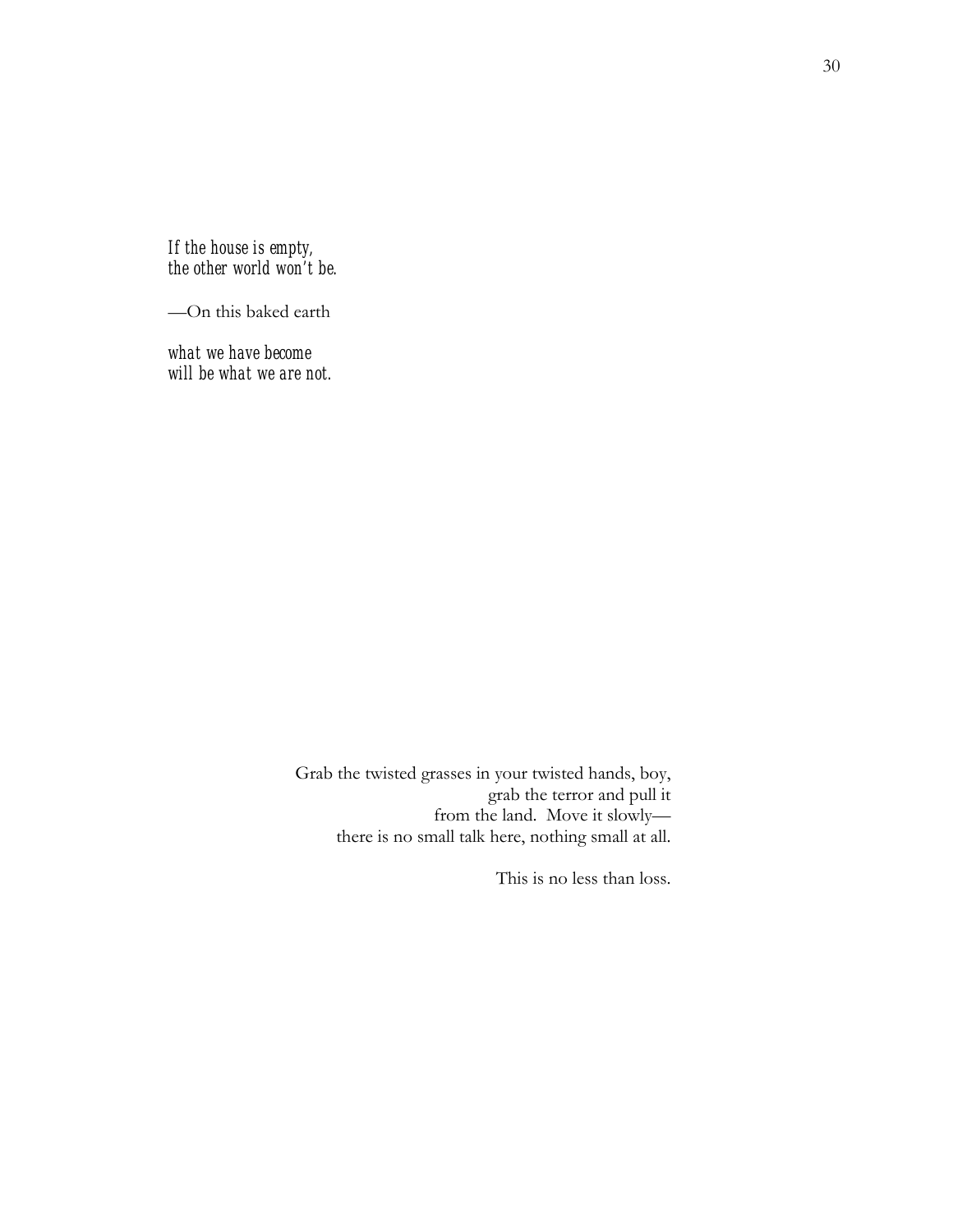Atmosphere does not touch him terribly—he is accustomed to its feel. But the garland

twenty years wraps around his neck is palpable. It feels like 10,000 papercuts.

And the suggestion of silver shaking off its brightness, the dullard dulling shine

and gold which does not de-gold in its dish, are the words which knock

endlessly the left-open doors: his admonition, the *get out get out you must, the name for this* 

#### *everyone will know*—CHERNOBYL.

The warning, and then, the abandoned carnival,

its overturned bumper cars uncrashing and a yellow bicycle left to rust on the railing,

the state-run shoestore looted, the warning which could not have come in time—*let's see* 

*just how much unseen something a town can take.*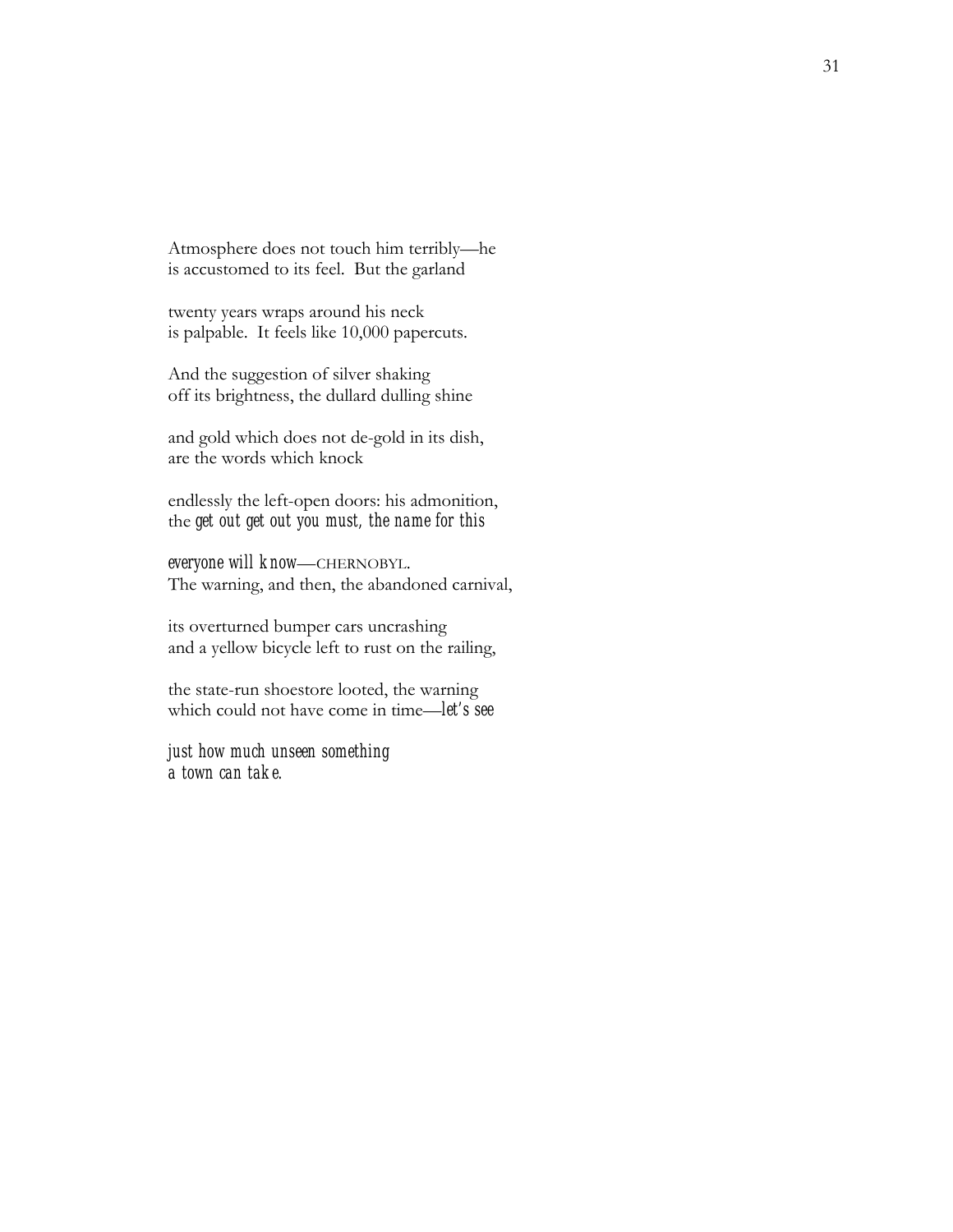II.

#### *Dedicated to reactor number four and what happened there*

Utterance. Panic. Morning:

*audition wrong-gone—*NO. This is

not a drill, this is not. A drill. Hear: sirens:

*when the windwracked bitter waters wrack,*

*when the craterous thud mingles stew as yet unborn…*this is

not a drill, this is the puddles rumpling and

after the last moment without worry and of course

at first the sight

was amazing. Of course.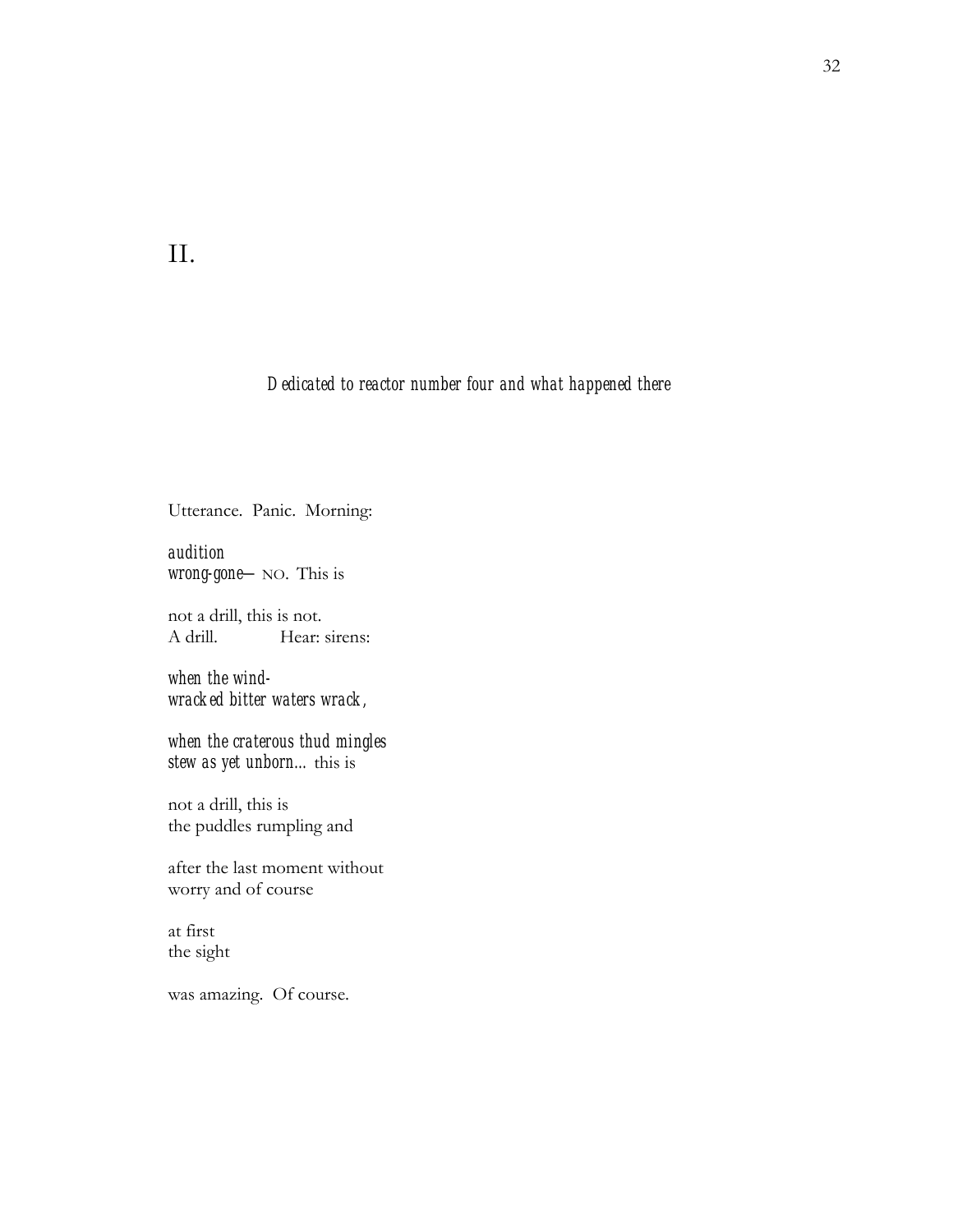When the explosion—thought it was only an explosion—not so big—just a SHAKING of windows—DISHES in the cabinet water in the kettle boiling—tea almost ready—we could go on thinking nothing had happened—it would be easy—kids in the street say boom—mimicking BOOM—for what they don't know can't hurt them?

#### ( *in the quiet* )

He has learned: this stone was once that stone, this stone is love and time, that stone is a stone

and my callow ambitions. Do not say

what is wrong and what is right. Time will tell, and it will

whisper one maddening language. *These maxims are to live by*, do

not say to him. Do not say *day is a monster*.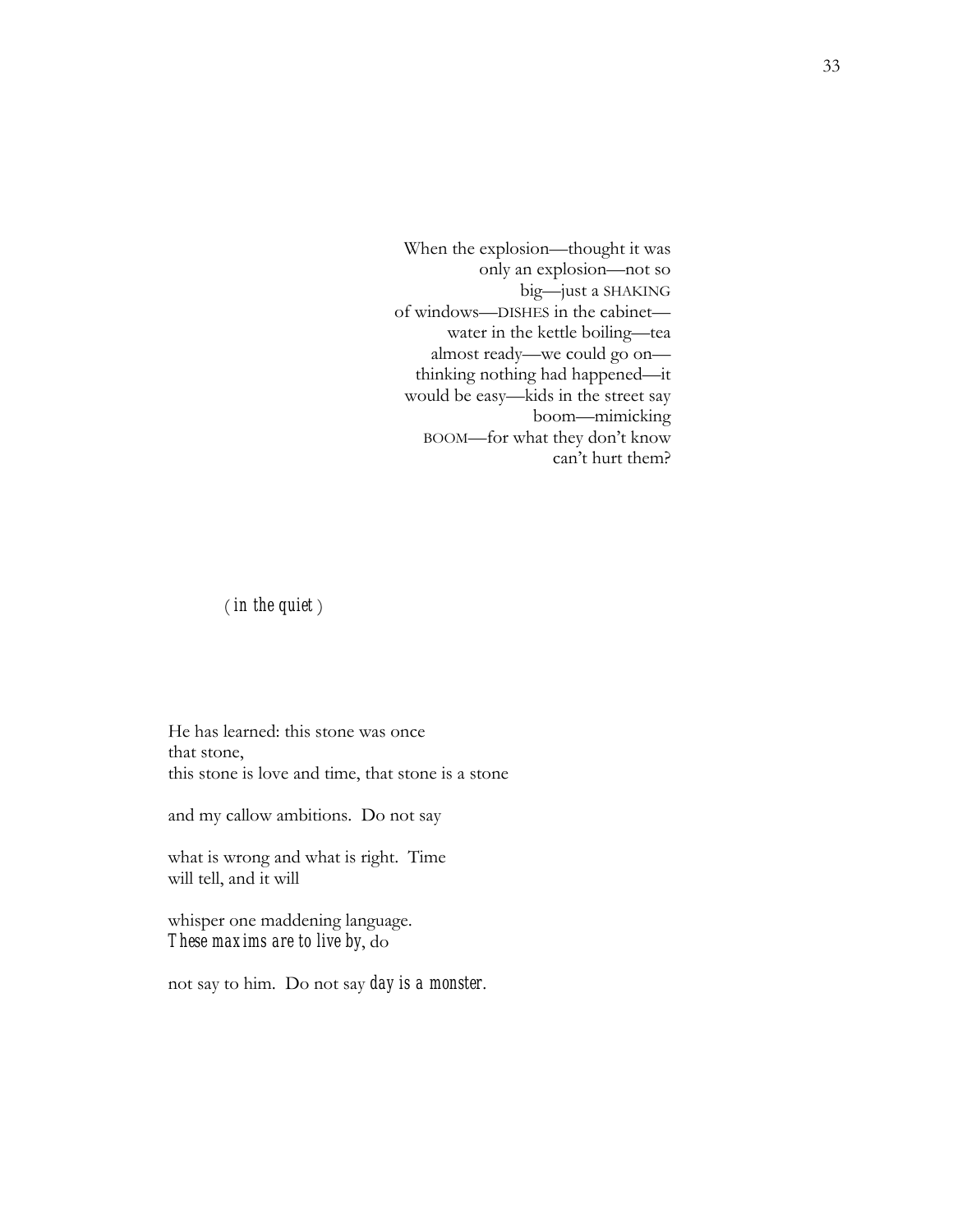Are you lost?

Yes I am.

Are you found? Yes, I am.

 $\bullet$ 

Crazy to think you wouldn't have a better room than this, a finer place to rest your head.

> *Danger upswing, groundswell effacing the turning*

*of the year, and the bulging cipher eye of the nucleus…*

Crazy to think this room wouldn't be better.

 $\bullet$ 

Are you lost?

I am.

Are you found? I am.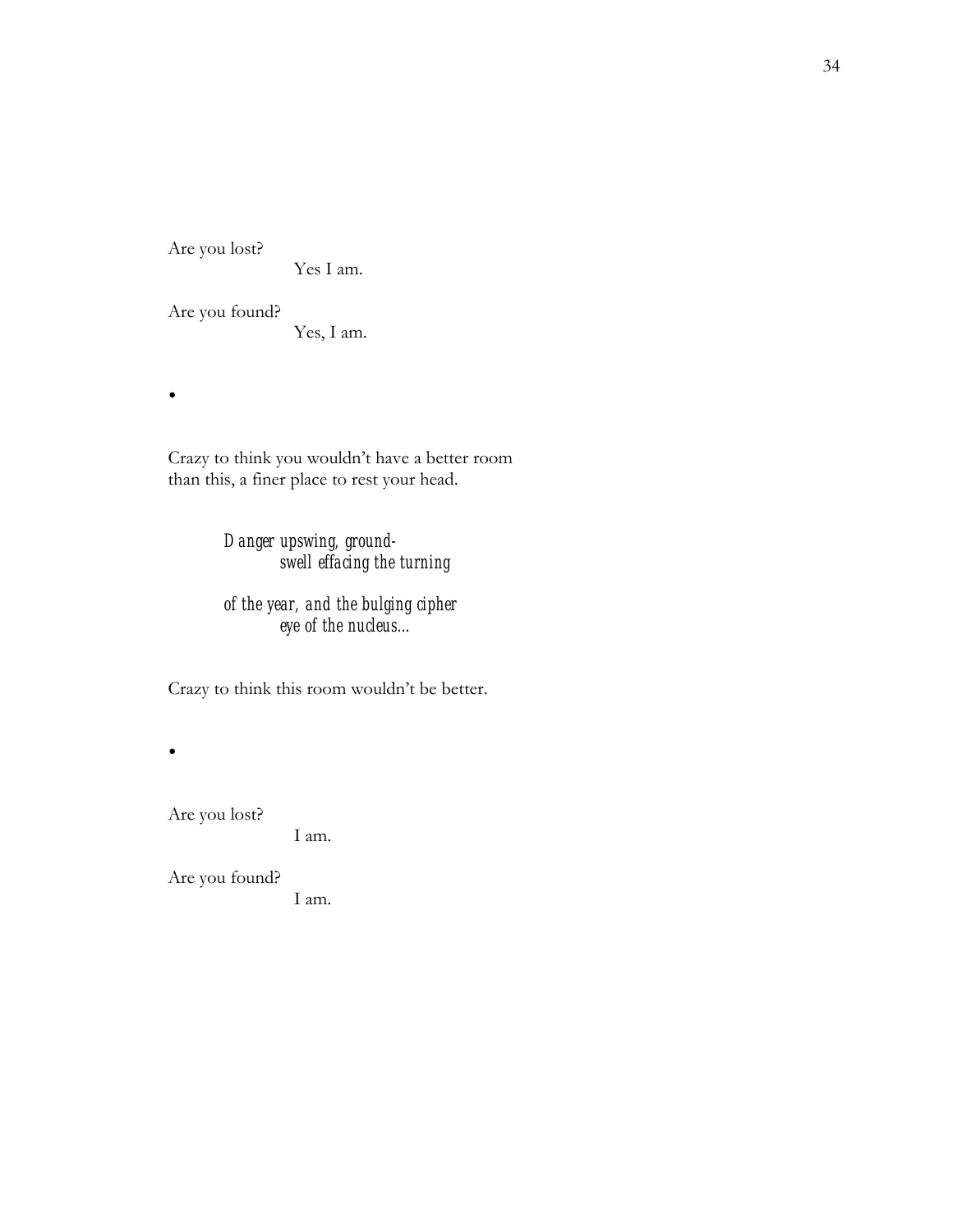Trees like wires, the children like wires and miserable.

When everyone left, they did it quick, hands in their pockets, hands holding bags and bags, pushing carts of things and things, carryable possessions, maybe they took the bus out of town, felt it pick up speed, the buildings moving together in the passing, leaving

 for the last time what was known, leaving houses and schools and stores and parks and roads and ground and ground and ground

> that looked no different than ever before, leaving for the last time what was home.

The cargo of day's startling wagon, filled up up, wagon wheels

marking cross-stitch ways like stitchmarks of a once-loved's face,

haul up. —It is only after that that the shadow's eyeless blackness

comforts. Too bad, these lessons have not yet been born

of the wolfcall romping

through the second floor, of the turtle whose back is broken.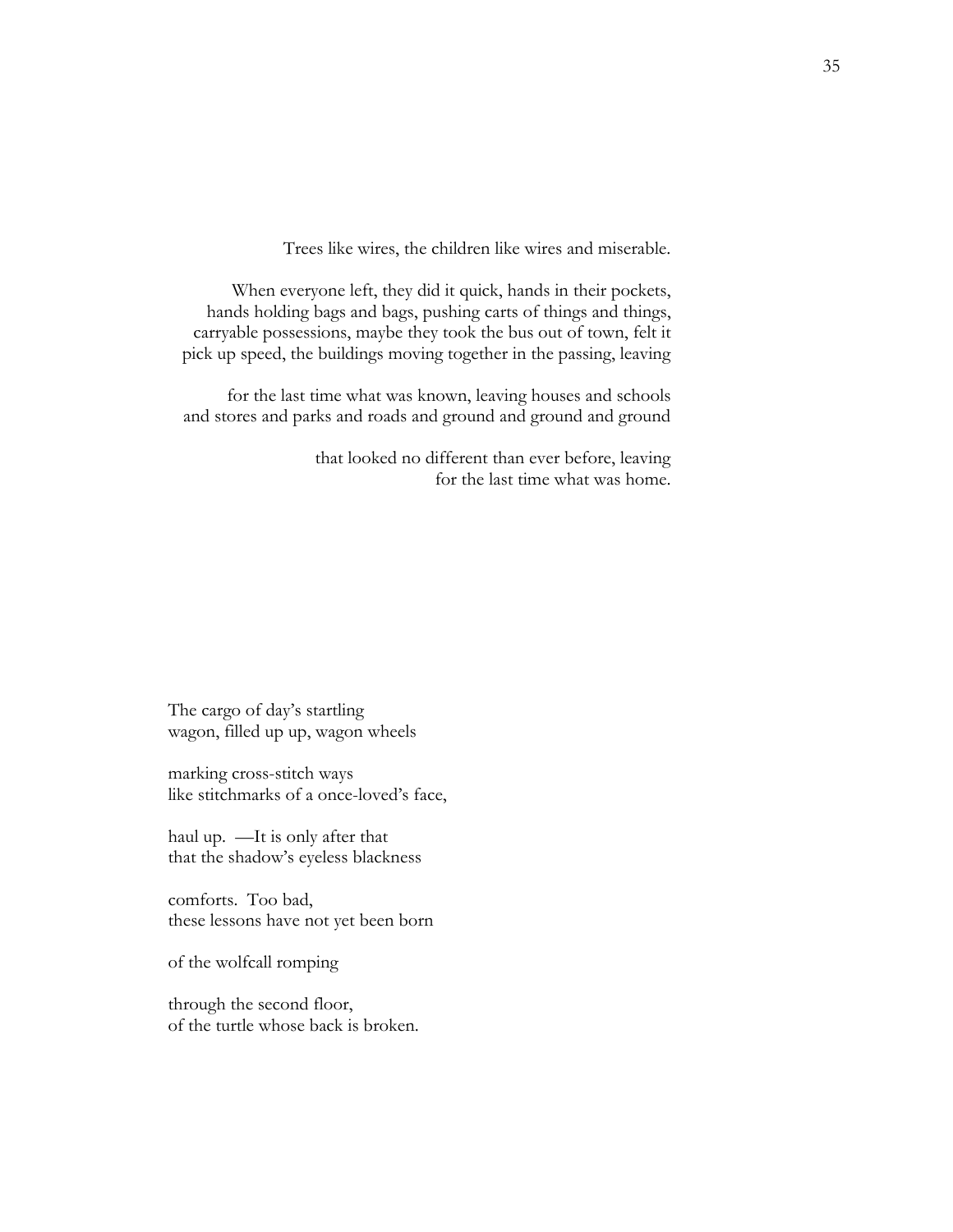When snow falls it is beautiful.

When snow falls.

Boxes of bones too warped to rattle.

*Who was hidden, Who wouldn't leave,* 

*Who wouldn't stay to fight These ghosts with fists upraised?*

*Who would pack the family bags, Who would stare in doubt,*

*Who would say they didn't need To see to believe?*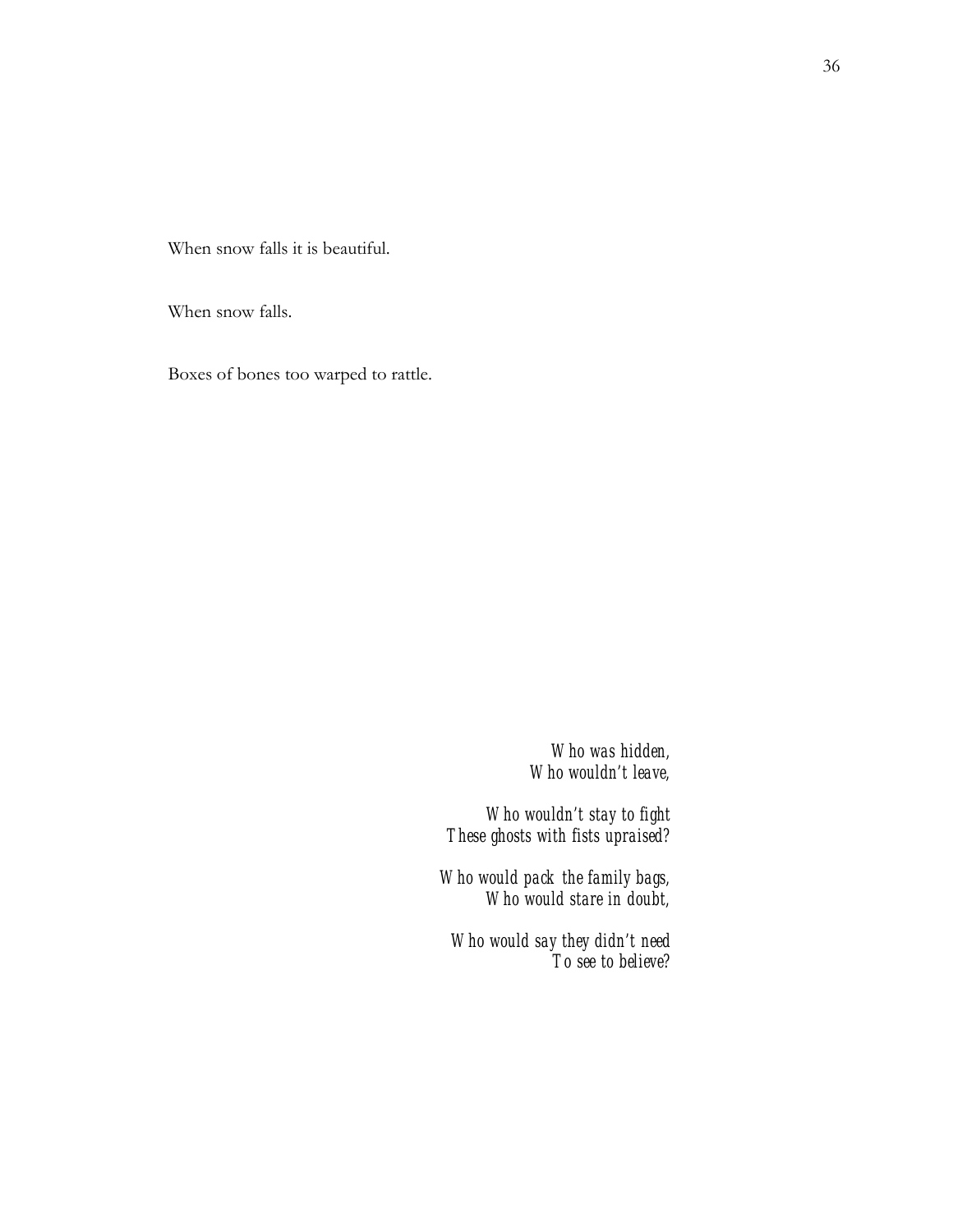Beyond the borders of this town is a giver to and a taker from. Ends,

births, middle-grounds, they came

to the dead zone's edge to start fires. What they did not burn

burnt later on its arrival elsewhere.

#### *All they mailed was burnt on arrival. All their names were burnt.*

Those who remain are new

ghosts by the tower, by the wheel, by the perfect shape sculpted by rain,

and the smell of fresh ground

after earth is sunk under with water forever can be given, but not taken.

> *Tell me now, city wind, how long will this take, To give away, give away?*

> *Tell me now, city wind, how long will this take, To take back, take back?*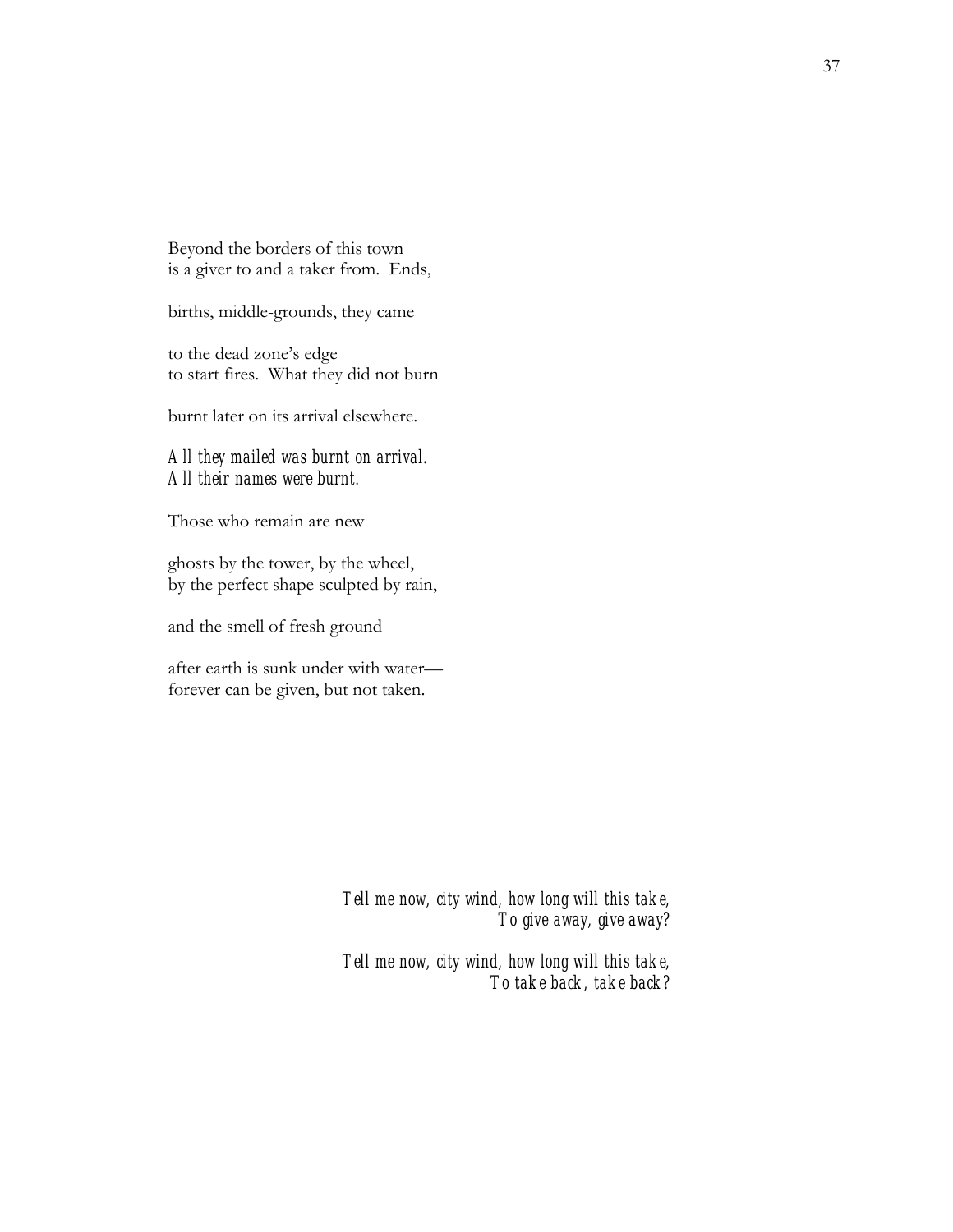Come away now. The start is to arrive at any moment,

 its long arms stretching the horizon's length, as would a red belt.

Time, like a dress, suffers alterations and is new. Voices, like a dress, snap at the thighs, and protect

the shyness of one's roots. They know darkness like a bow.

The clocks read 1:23; the stalks have dried. On thin fingers, nature counts its assets—

#### *Come away,*

your disappearance is in the cards. Allow it.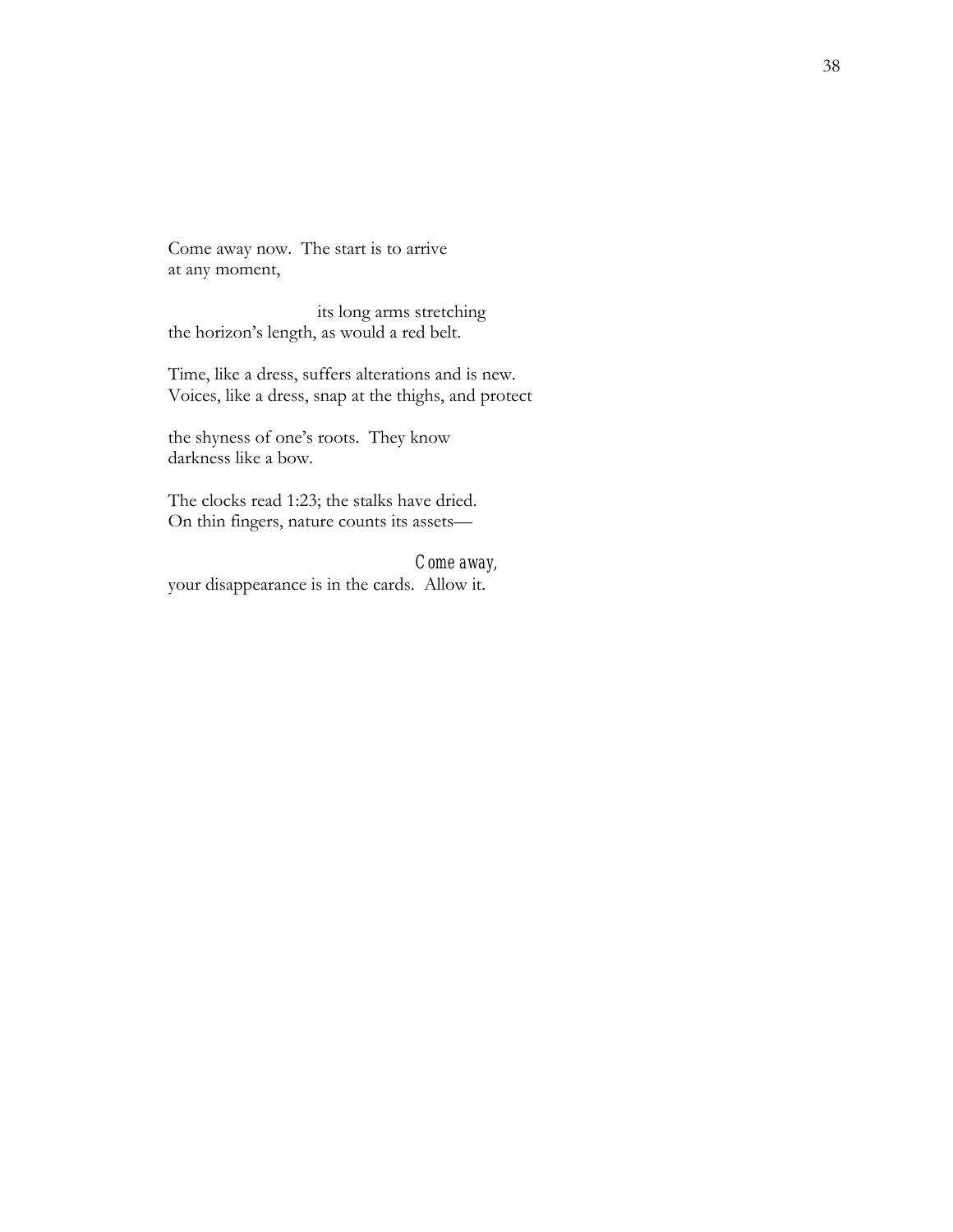III.

#### *Dedicated to tragedy and to the return of nature, or its never leaving*

The mountains borrow much of your amber lamplight, sun—the way

back is difficult to see. In your fiery pocket white Venus misses something

but is too proud to admit it. Wake up, you, you know crashing planets

are unexpected blue feathers sinking into grass, the furious rumpling

of hot and hot. Out here you can be touched. Rest your head on my shoulder.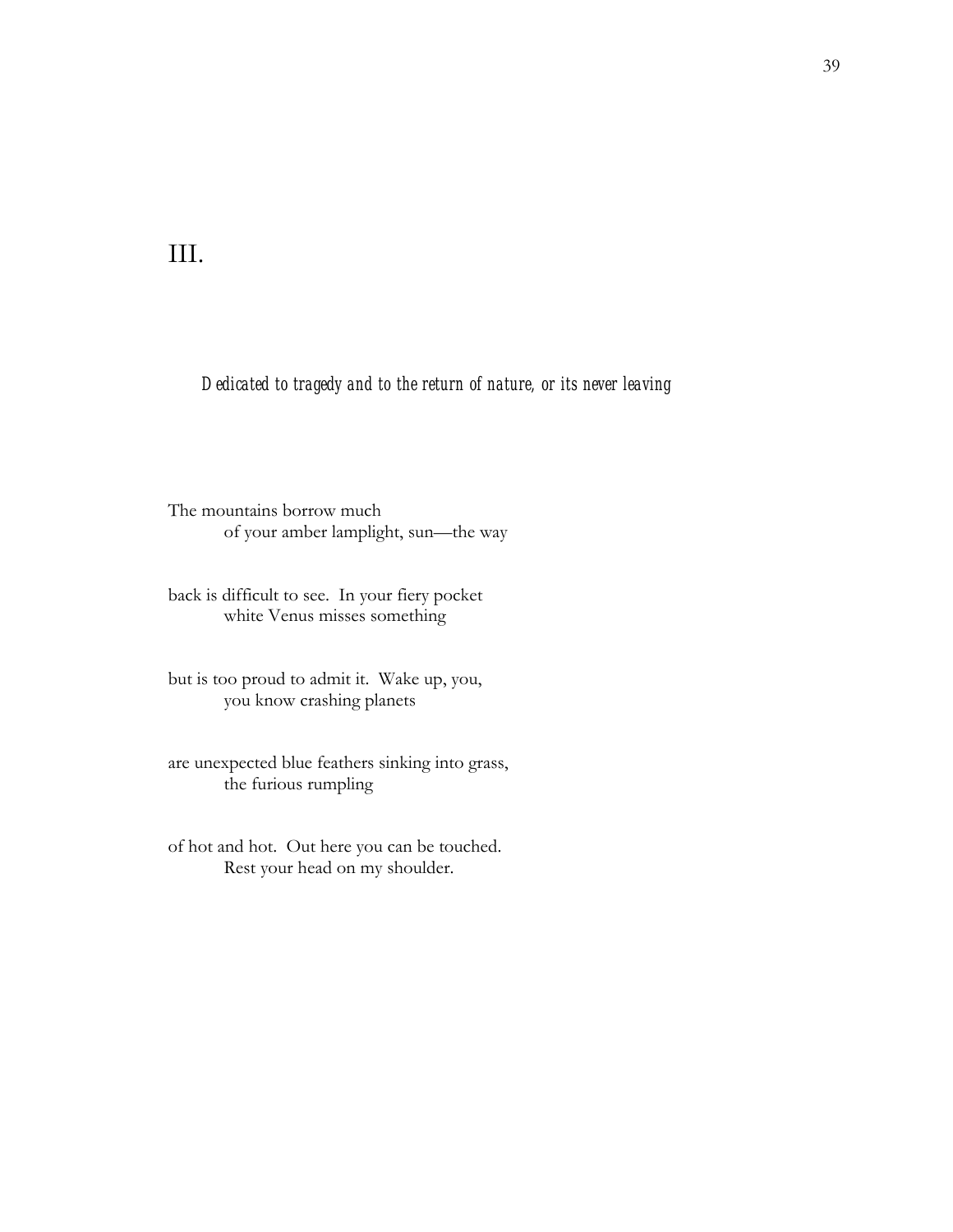#### *Slowly…*

:

:

:

Constellations of bones' clean shadows Advancing into men

Who reach unwieldy arms across concrete

Gun-gray land like many Whose bones refuse to stack up

Into a remembrance called stellarly

Ancient meandering of figures Idling from stone's side to stone's side

#### *The talk has yet to stop*

Silver emptiness or locks of silver hair Staying well past

Wisdom's well-lain hatchmark

The pounding of history's ultimatum Into the face of sightless night

When Acceptance arrives at your door :

The moth-addled shade drawn For the stop-gapped walking of years

#### *The talk has yet to stop*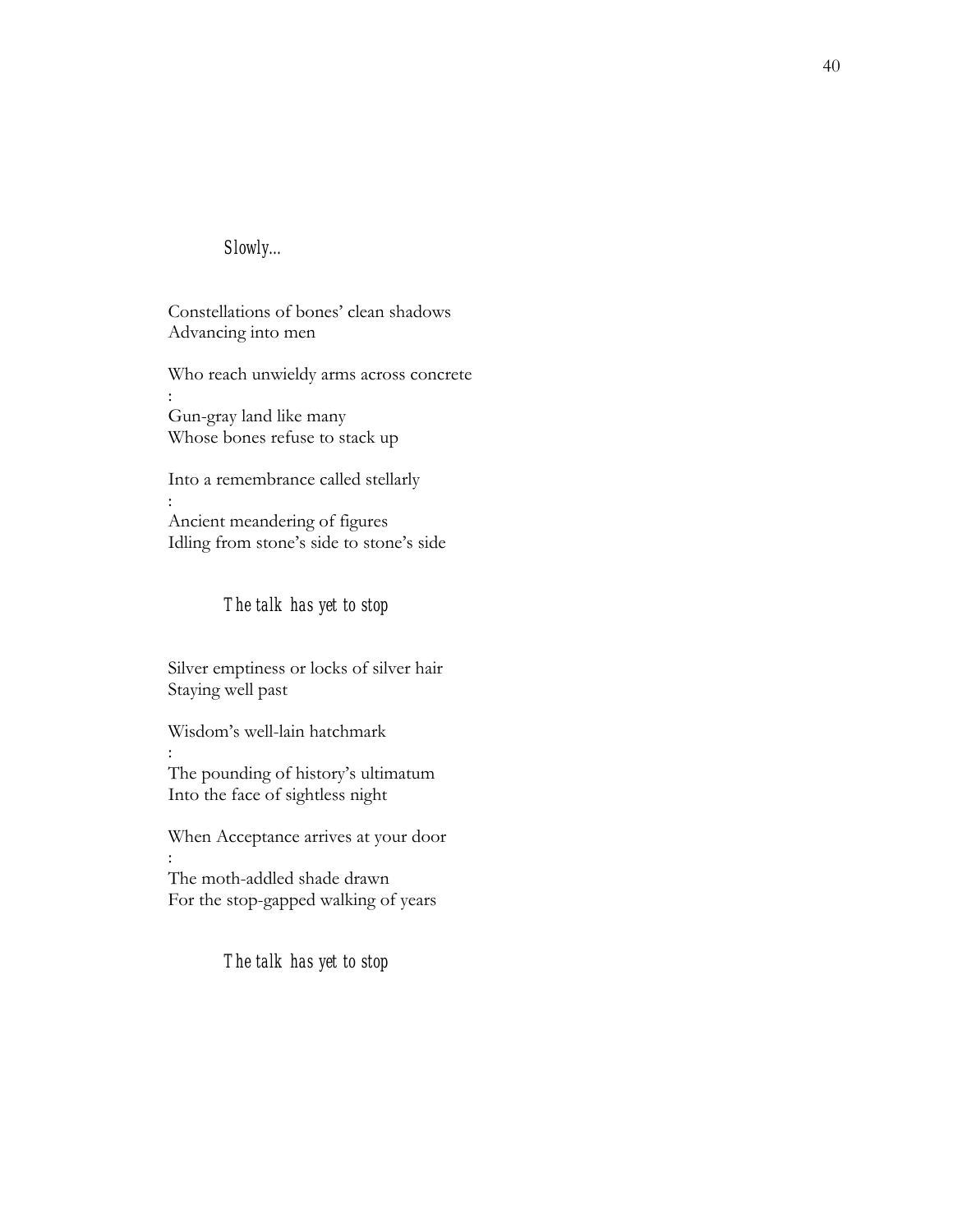On the television, in the papers—say it would be hundreds of years. *Hundreds*.

Fold swans from air, young fingers. Stay close, hold still the scraps with ambition or glue.

There is no other art. *Everything is other art.* 

 $\bullet$ 

At first it looked amazing.

Of course it did.

But do not say *Pripyat is a ghostland.* 

 $\bullet$ 

Growing up is not indifferent to learning, to calculation,

To the stealing-away of bread from market to kitchen, the pulling apart of the whole.

Childhood wanted perfect swans, but had never seen a swan.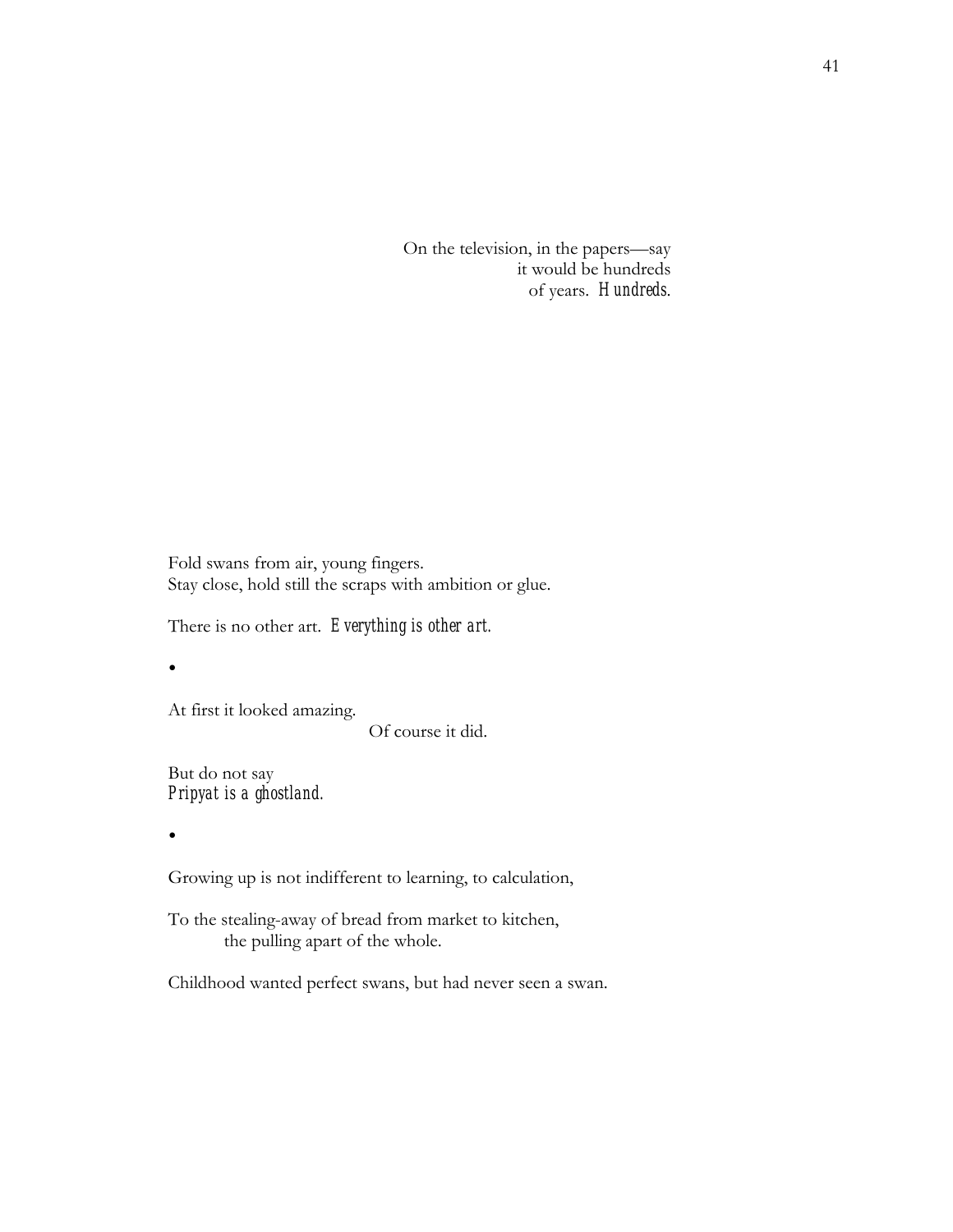Years roil through the breezeway and the buildings, Their harsh corners and rock-like ache. Time, time, time, is having its way.

Who is not better than men? Don't laugh For the lost, but see the blooming of the unexpected, The barn swallows' steady flight above the abandoned—

Animals have returned and made like home; this

is a game played when no one looks. Shivering, do this to nostalgia

prepped for photographers, the passing-throughs with government permission. Sweetest though

is bitter-root, is florid waterfowl's wing-scatter

and water moving only with desire…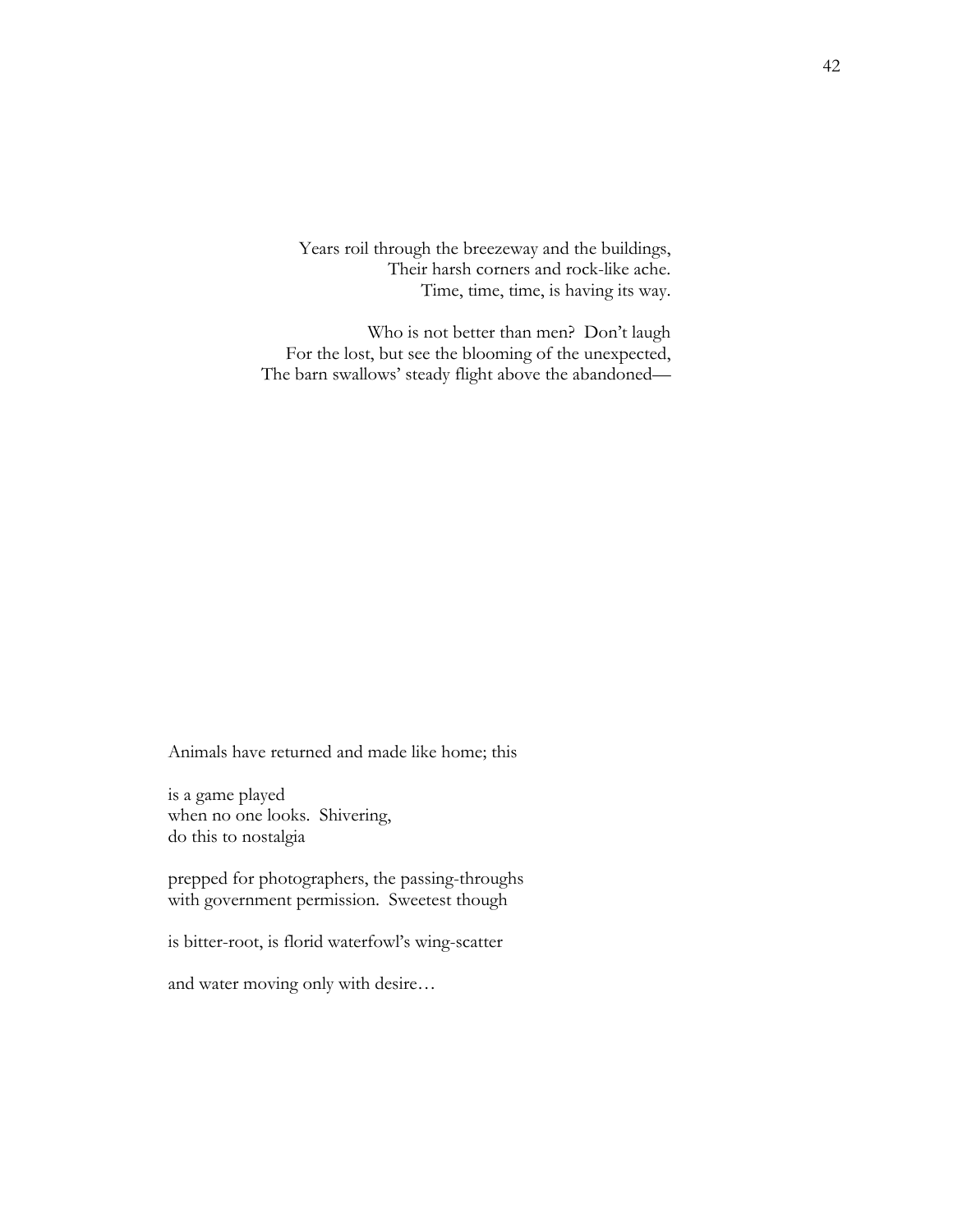Listen: a dirty joke in a foreign language, the synopsis of a single life, the vast ambition of the underfed, of the all-lost. The hereafter discussed: When the last man approaches the earth's edge, studying its lilt and bite, only for a signal does he wait.

> *to the abandoned city of Pripyat, where the workers lived.*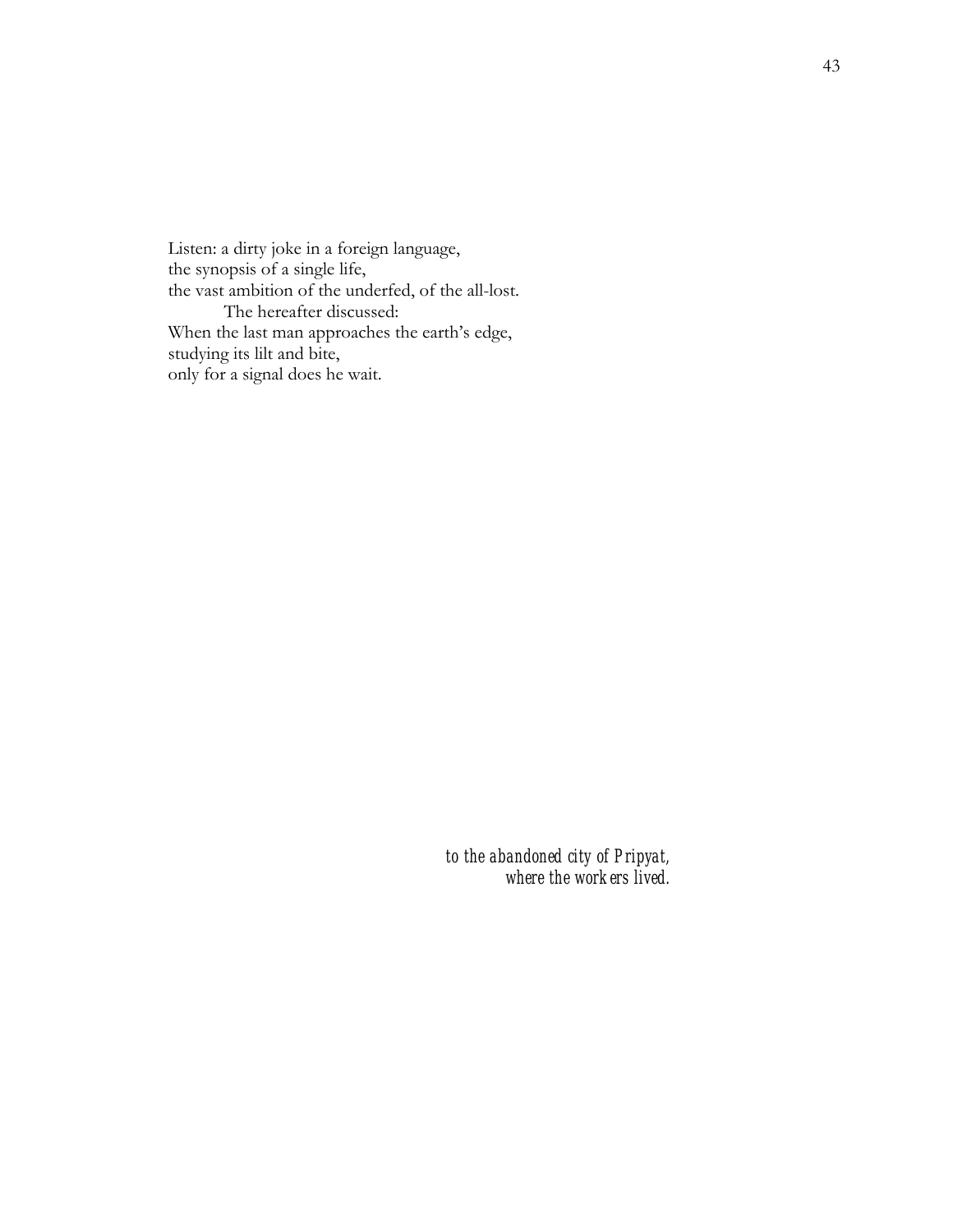When their hands are on fire and the wanting of belongings dares to subside,

when the taste of the weather is a long-awaited rain,

the city will be there.

 $\bullet$ 

#### Dangerous coat of skin,

skin-dappled earth-face, the peeling away of the onion one naked layer at a time, all this together

is family. And what hits the ground is music

 $\bullet$ 

to the touch down of bareness on sullenness, the dry endless sex of mountains and unceasing sky,

what should be done but a giving away of what has been made?

 $\bullet$ 

To give away: to allow the house its empty future, laying to lie the black and whites someone would have wanted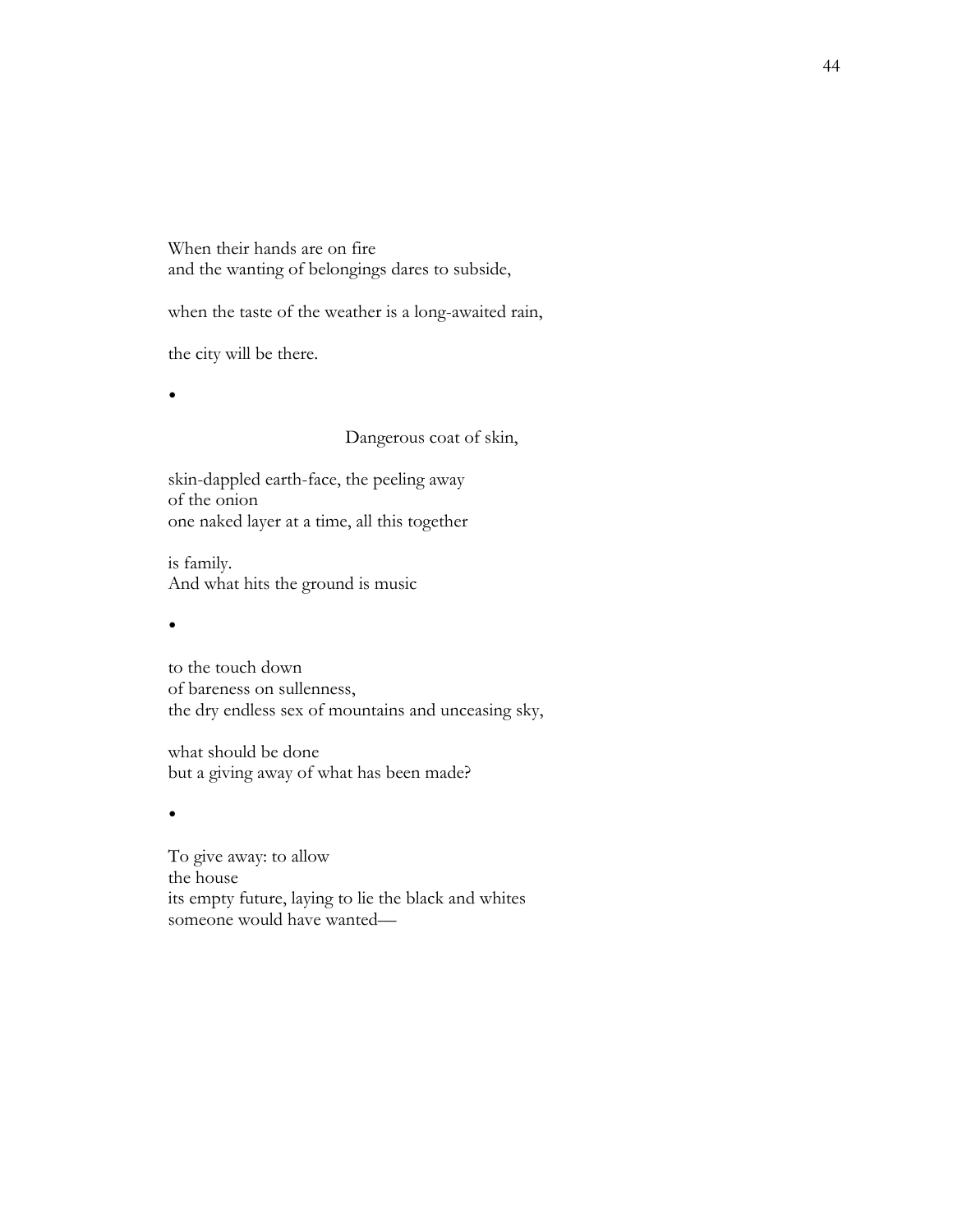*Soon, we can build and build, beyond the fields, beyond the once-smoldering to-do and the icy dress of the shoulders of progress. The wind shapes trees' leaves, and these days are for putting together the careful scissoring of hours, of months, of—.*

*Today is the newest of all days.*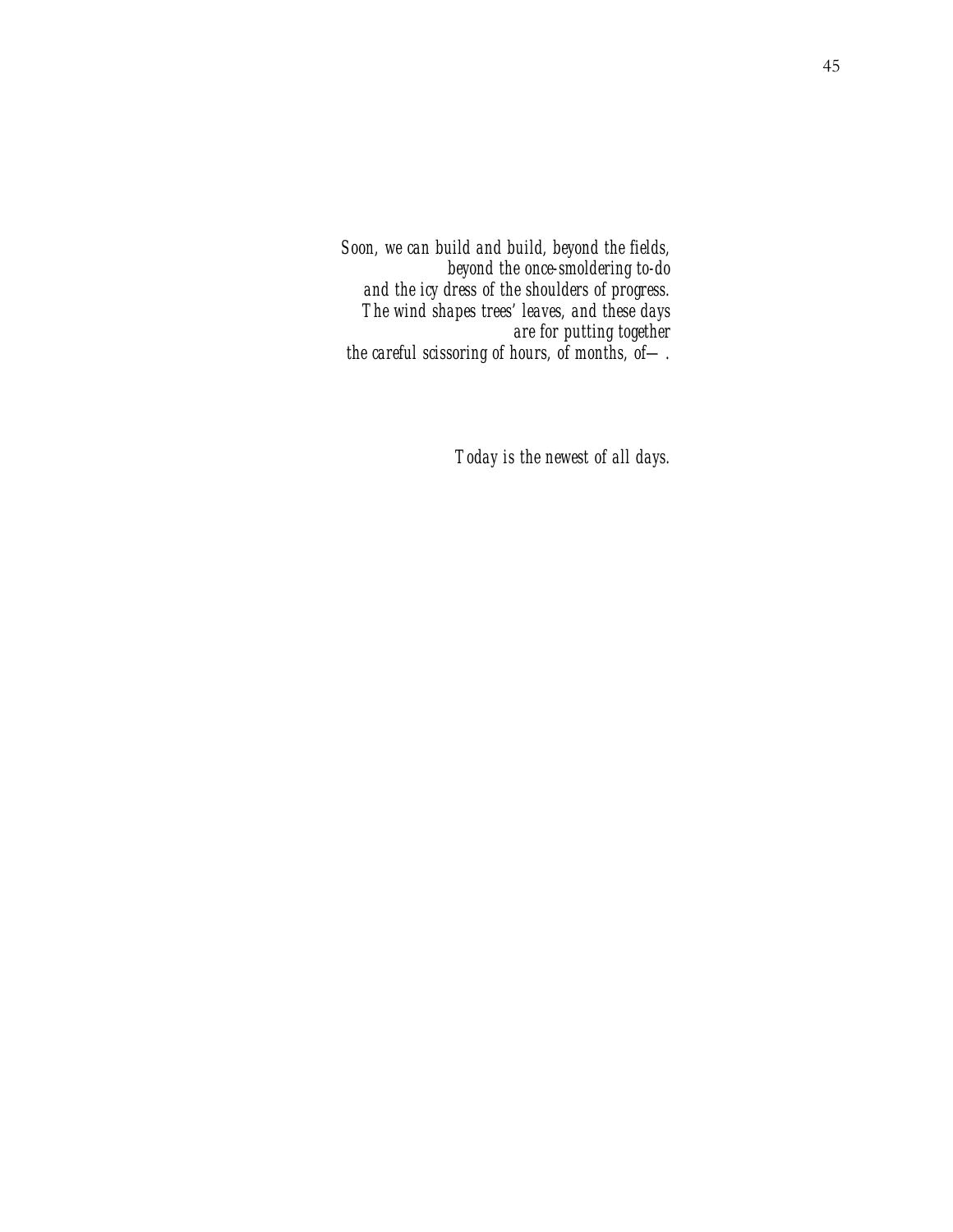# Coda

Forgive me if what I have said is already less right than when I said it, like

the here or there moon correcting its shape month after month in the brutal blind above—

it feels the Ferris wheel's never turning, the shivering of untouched seats in the stiff-stale breeze

and the mangled creeping of its shadow faltering through deadpan dusk—

forgive me if the nudeness of the pines is jarring, its comment on *once was* or *before before*,

when wolves did not walk daylit through the danger zone— *Number 4, this is your glory*. It is all

I will give you. Please, stay warm within your patchwork sarcophagus.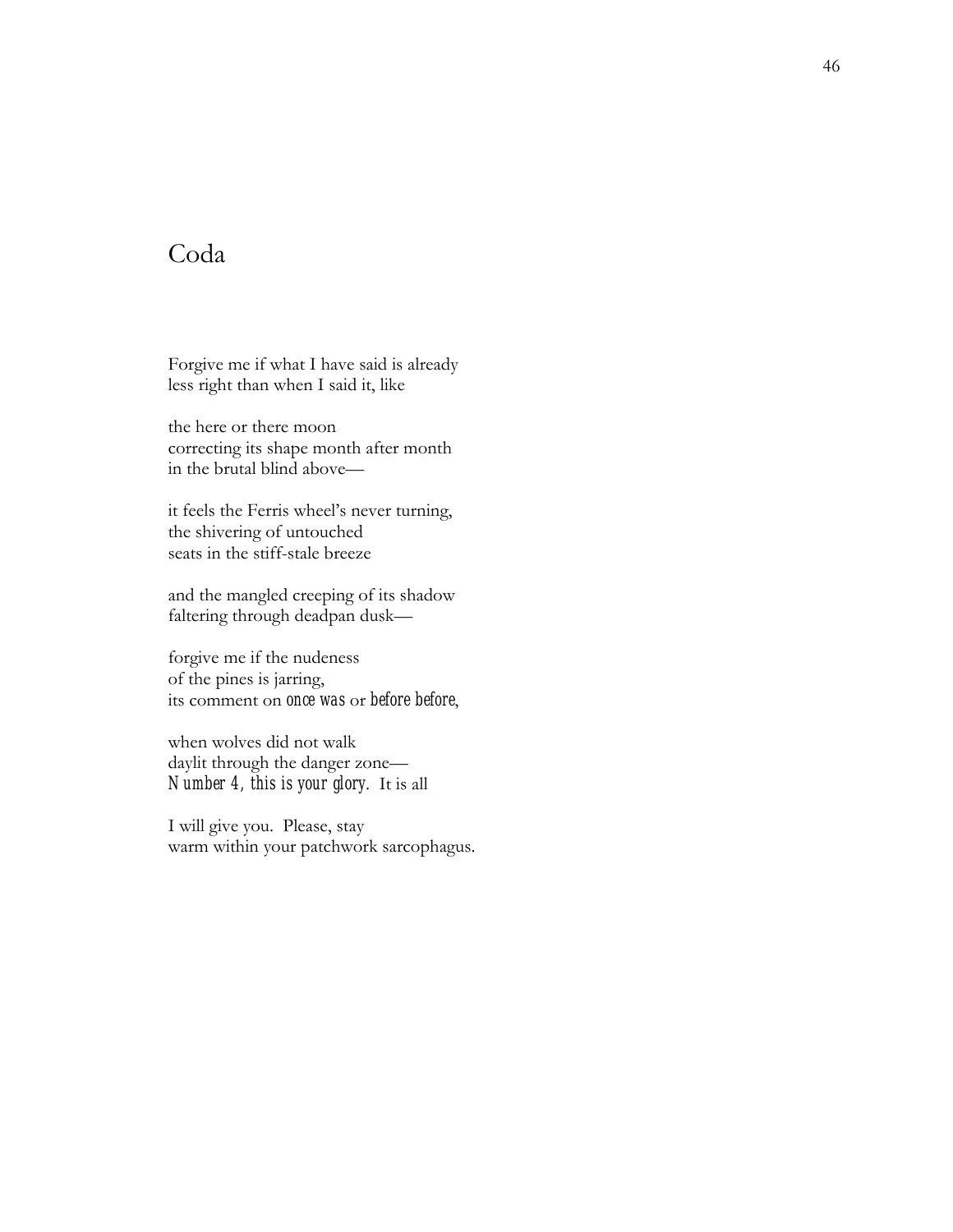# STEADY, WORLD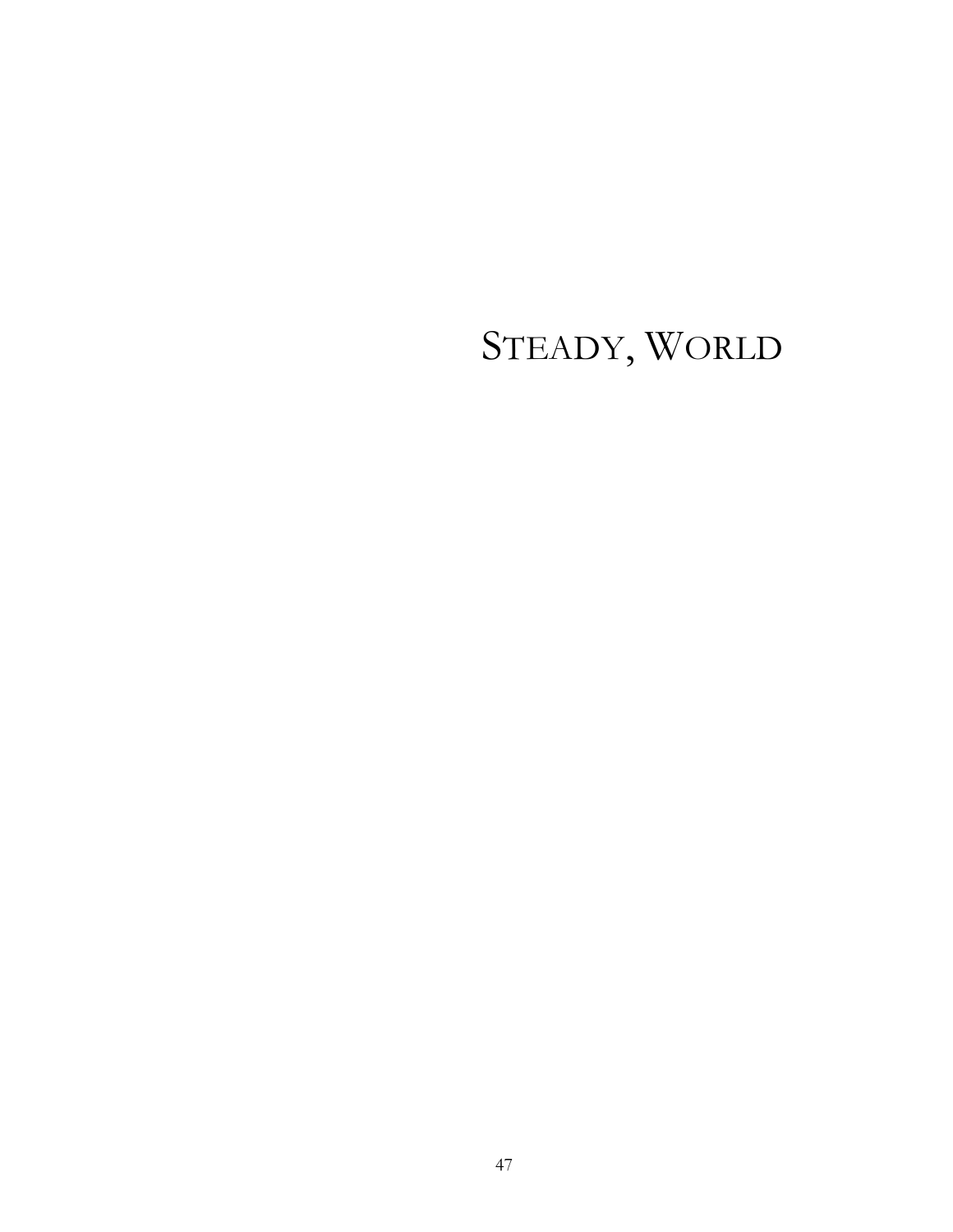#### The Garden

Expect little of me—the nodding heads of flowers pay little mind to people. True, the life in this little garden is not the responsibility of men. Even the groundhog takes care of his own.

I'm not sure if I'm as far away as I'll ever be in this neverending business of true love, but that's okay. Every one of us is under water, even the sky as it stretches its bluest arms.

Beneath today, the darkest secret of the night will hold us, and so will the length of rope that is every relentless year. Like a hero in captivity, I can try

to find my way beyond the walls, to find answers to the questions I cannot answer, while knowing that really, all I can do is wait. To this, there is only a certain, dolorous music.

When the garden takes hold, twisting itself into growth, the budding tomato has nothing but sun and water in its thoughts. Expect little of me—my concerns are very much the same.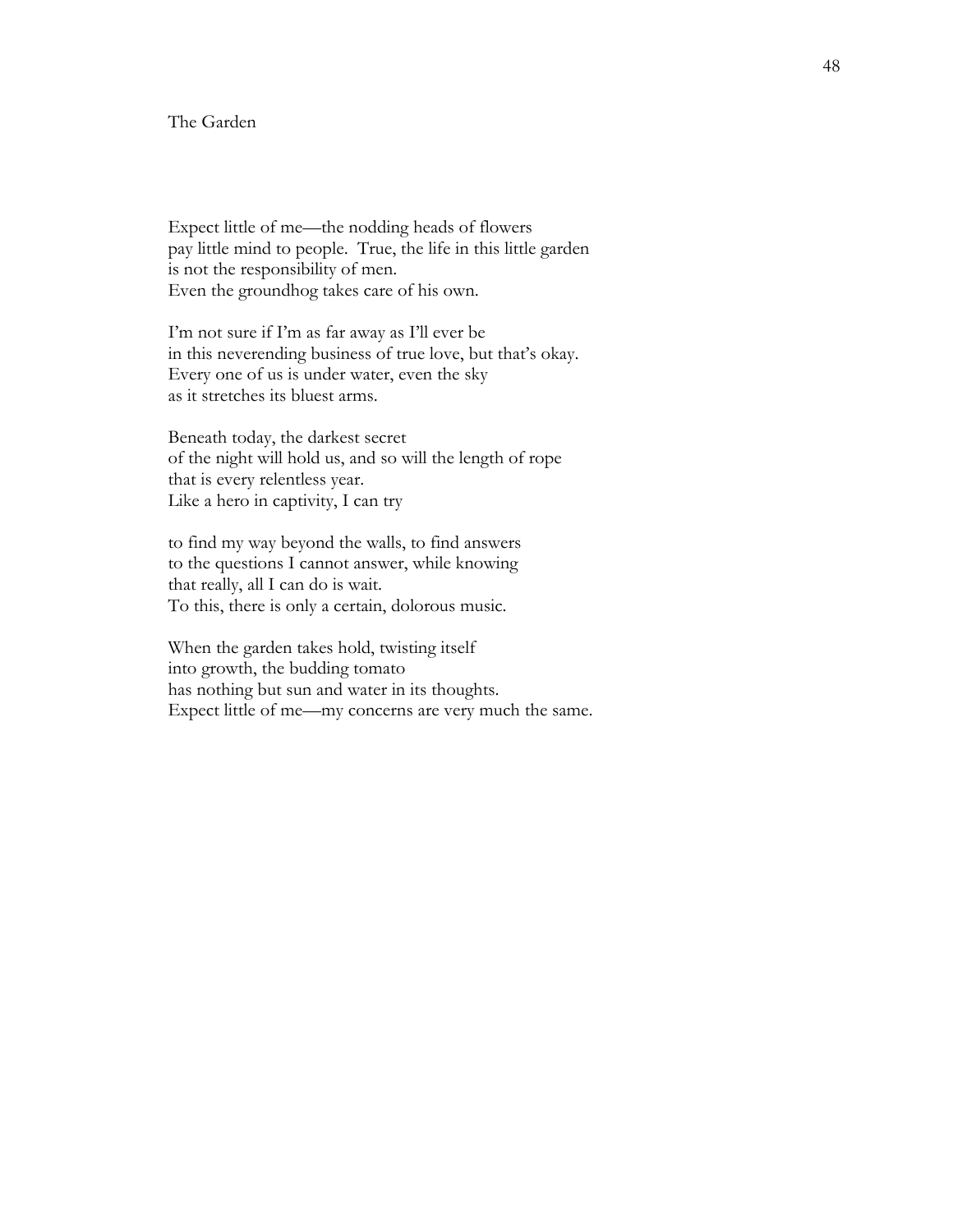Everyday Crash

It is a no-think day like an even dozen horseflies stuck to the glass but who put them there?

Lower eyes, keep them

on the street to see how here and there little bushels of grass all in row spring but don't look up

because a flag is waving like a rectangular tree for the love of the strange spinning earth again—

such a thing maybe would stop if it could but then what? —You can't say much about this

nor the flies with their sugary wings. But past those black legs, that body like a terrible costume,

your eyes would see if they could

those thin wings surely beautiful as any everyday crash of things against things.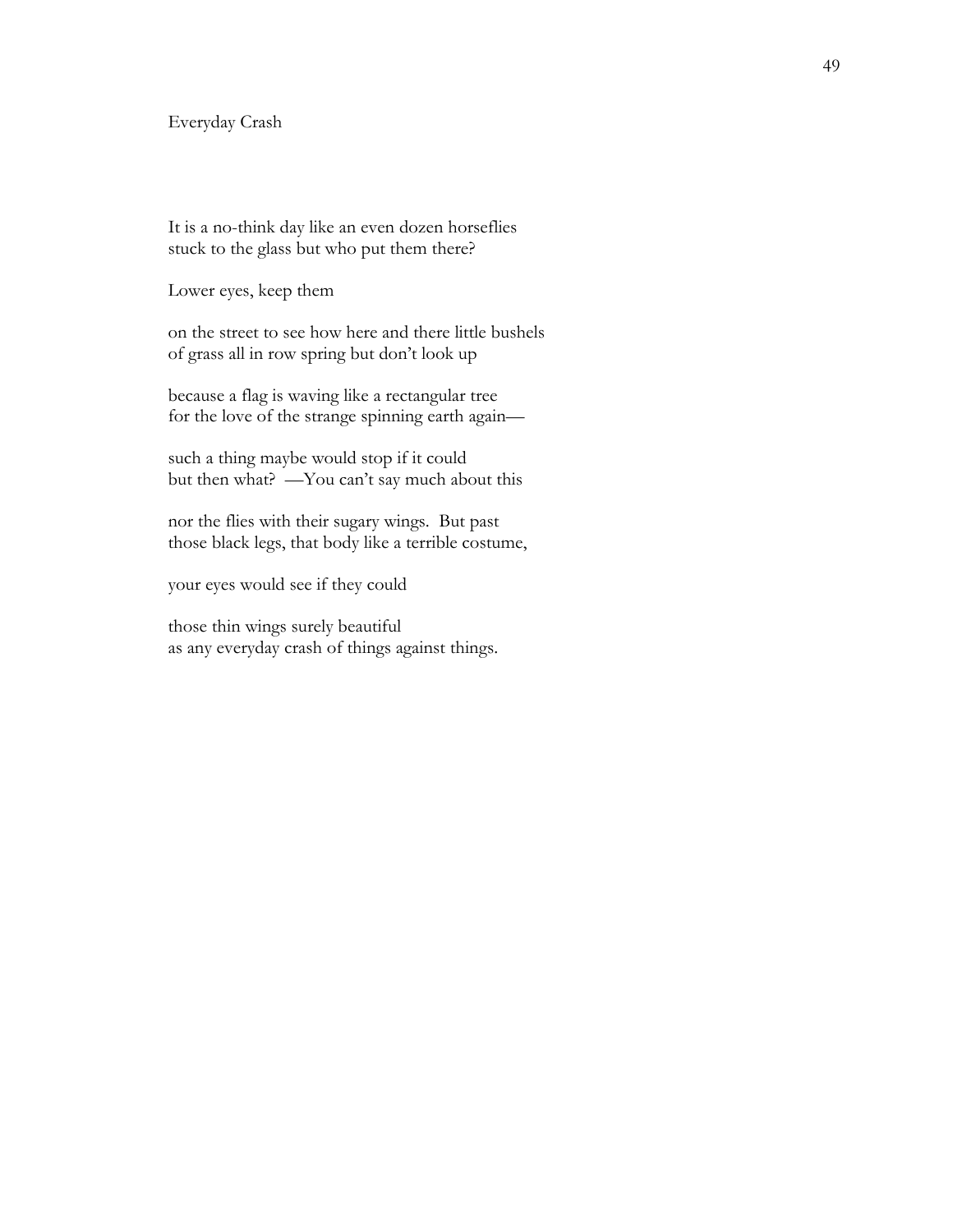#### Neighborhood in Andalucía

Death composes himself In the alleyway, checking the buttons of his shirt, the knot Of his tie. He hums softly. The brittle sunlight Eases behind a boy's guitar.

The sunlight isn't afraid of its drop, and could murder Three dogs at once If it wanted, their hollers vaporized. Death in the alleyway Does not consider what happens after himself.

Beneath the mad hair of olive trees A pack of feral cats Tears the body of a badger into its least elegant pieces. Beyond their song, the large mouths of red flowers

Draw in the last vestiges Of daylight, swallowing as quickly as possible, Not wanting a drop to escape. In a different kind of world You could say they were in a rush.

But what we want is freshwater Slipping down the mountainside, and a leaf To stand up once it learns the ground, to climb back up The tree, to settle on the branch of its birth.

Where I am, the valley is only the missing Of a mountain between mountains. Let me stay In its divot, where I can hear your beating heart. Tell me, Death, that my questions will be answered.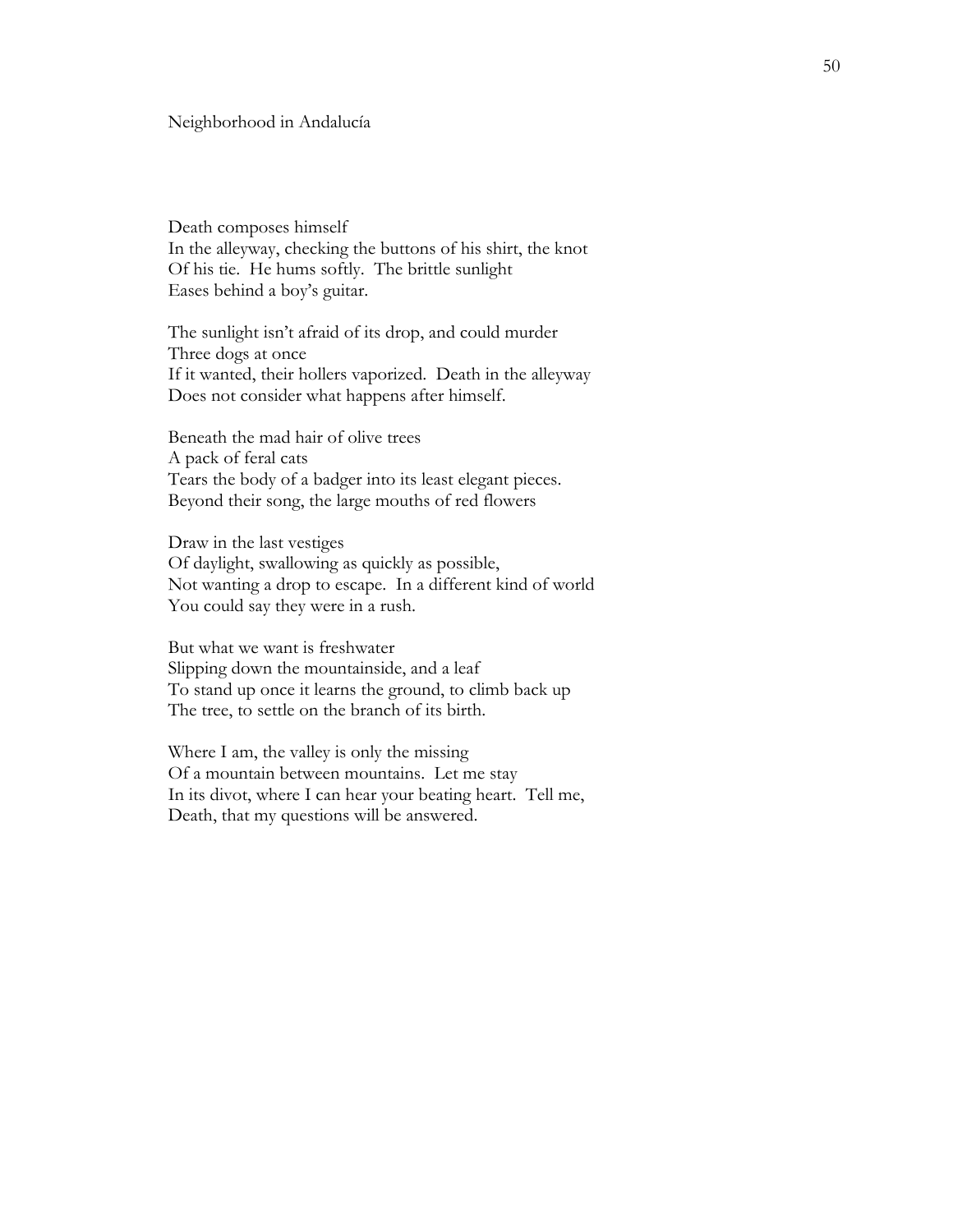#### The Modern Age

Something must have happened to make men into men and hawks Into lights upon the tops of pines. Something must have bade reward For human forms to rocket down the freeway, or for the angel-face

Of a fish on the ship-deck—the collecting of stuff has begun And already some have gathered more than others. Years Break off into little pieces, and damsels shout from their towers

Words which won't be heard, to wait behind while earth grows. Something big must have happened to make what is beneath burst Into colorless daylight, like firm clay roundest shapes roil into new

Roundest shapes. But none of our eyes have seen the twisted masts Of sunken ships billowing in the shifting salt, where it's simple to say *This is the best it's ever been, yes, this is the best it's ever been*.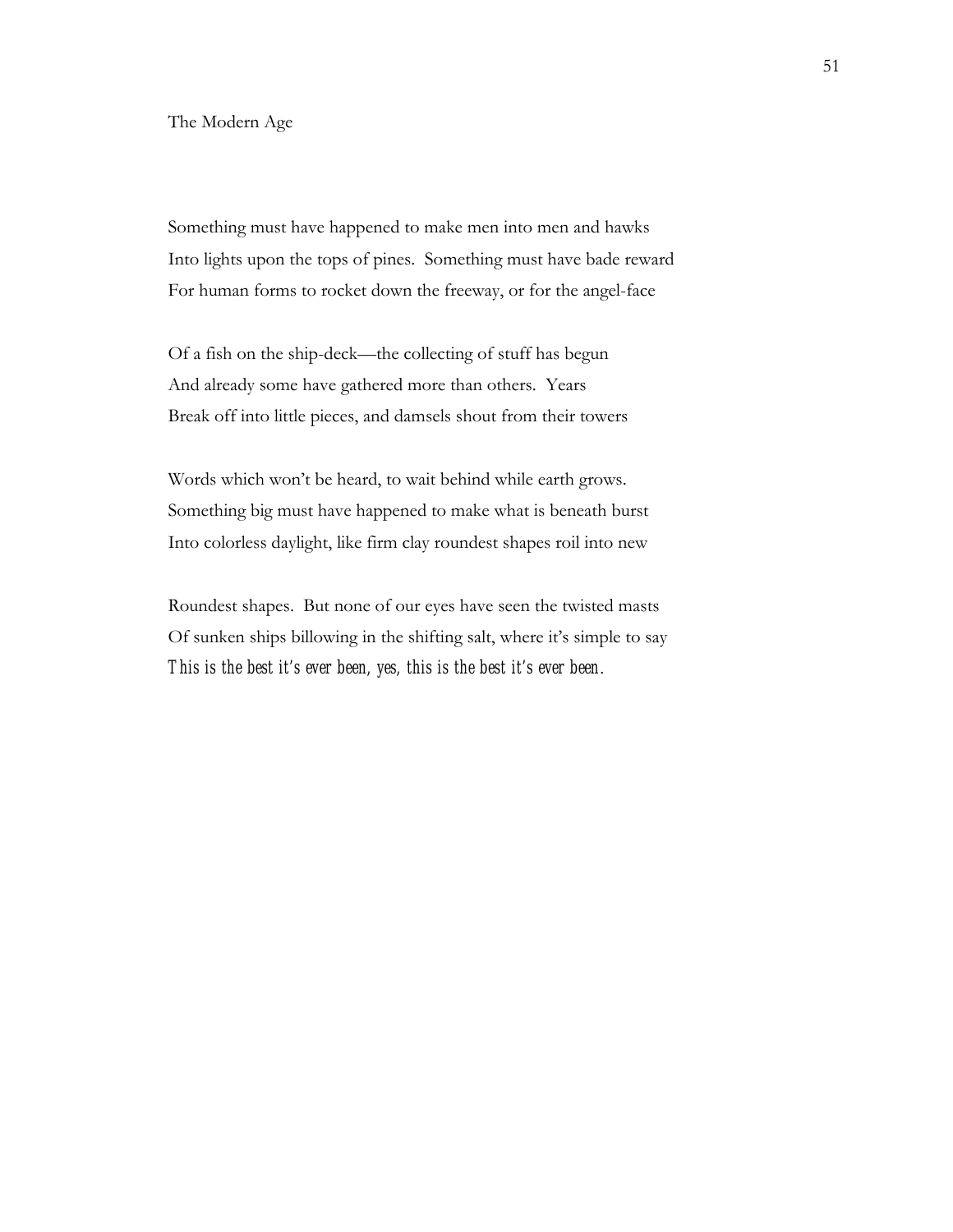#### Dresden

The stone is blackened and chosen by birds.

The library is empty, the grass is grass

And the marble fountains allow

Water to water—in the photo, below

The sharp points of churches and the sharp points Of men of stone of God, obstructing

The image—the top of your turned head.

Just your shock of hair.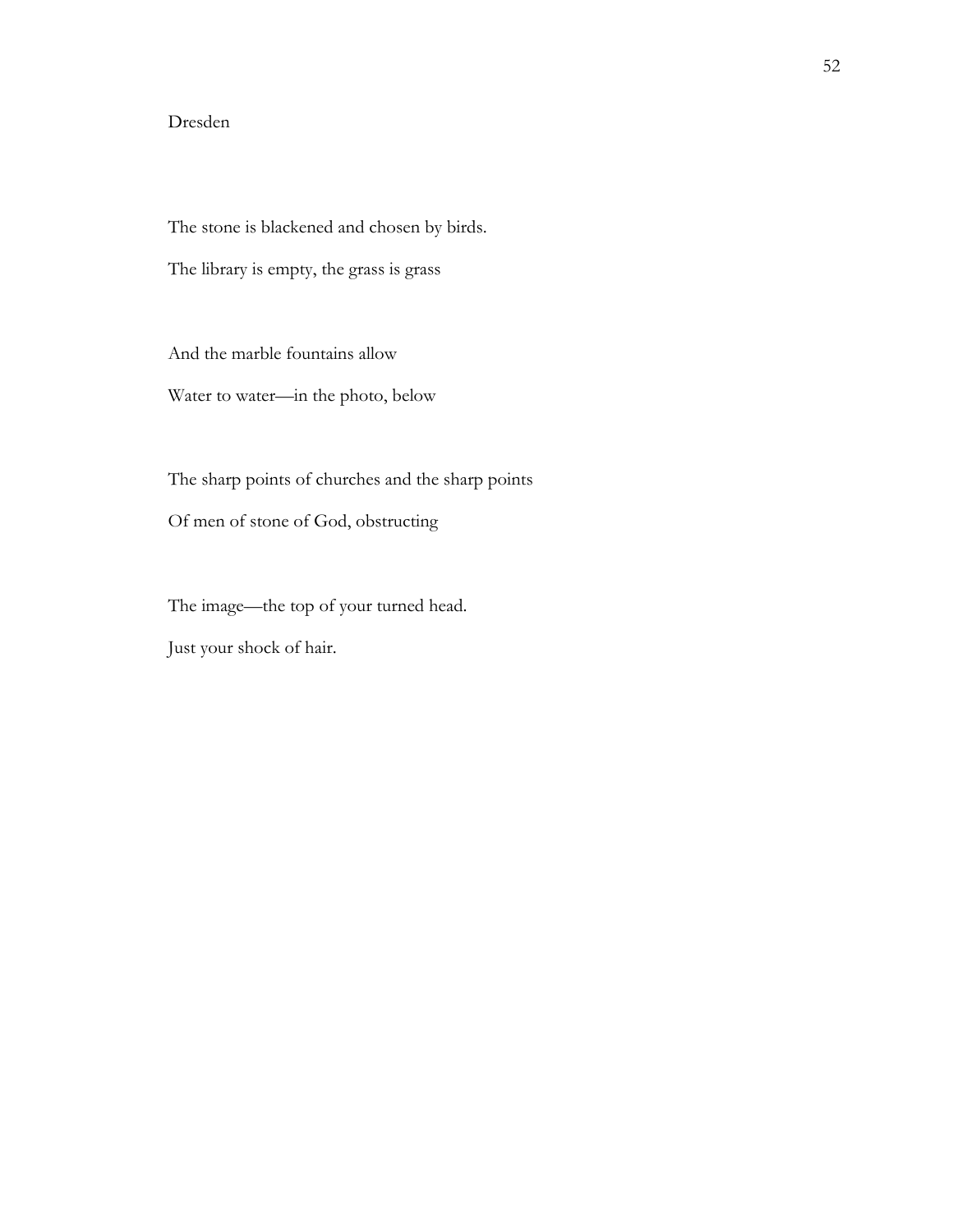The Smallest Room

#### *for Natascha Kampusch*

Sometimes at night you fear you will turn As untouchable as the sky. Watching a moth

In your loose fist, you try to witness it, to see Its giant eyes as the great mouth

Of winter, its small mouth like a mineshaft. Outside, wind wraps its chilled sash

Like a shiny claw about the city's legs, the tree Stump cradling its denial—you listen

For a creek endlessly whispering its one word. That word you never hear is *everything*.

For you, for eight years, the walls Of the smallest room pinch in at their angles.

There is no little window with yellow curtains. You have called this *a place to despair*.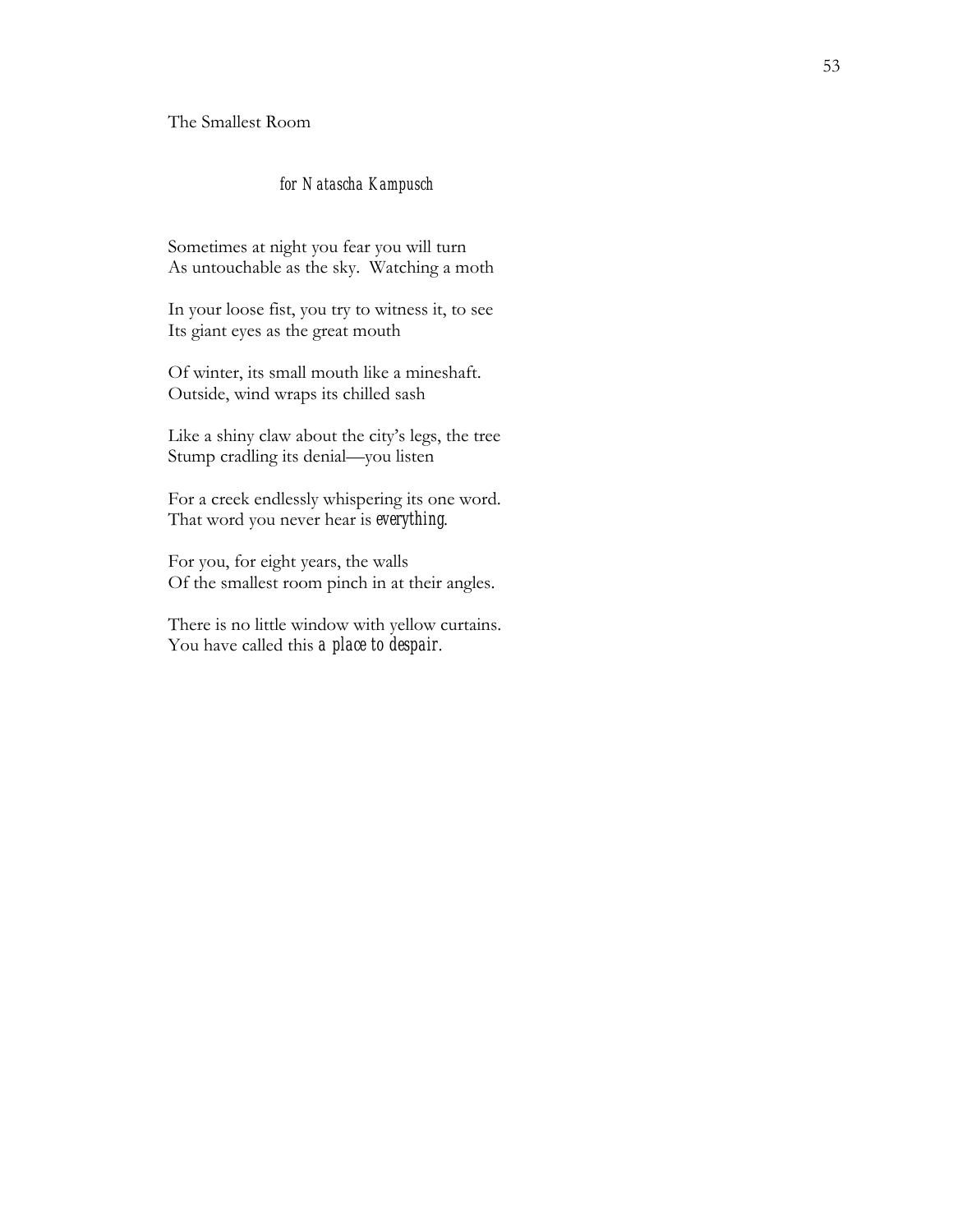Visit ( Reprise )

When breath folds into the glass and curls like legs

under the body *you shook*

 $\bullet$ 

*yourself still*  beneath the nerves of so long as if under water

you feel yourself the doll of the night and you are such

but *no* you say *we are the past*

 $\bullet$ 

who wants to reflect the gunmetal of the moon

and the parts of the brain which remember

but only parts

 $\bullet$ 

#### *when breath folds into the glass and curls like legs*

and you on the bed and

what is gone and what is not gone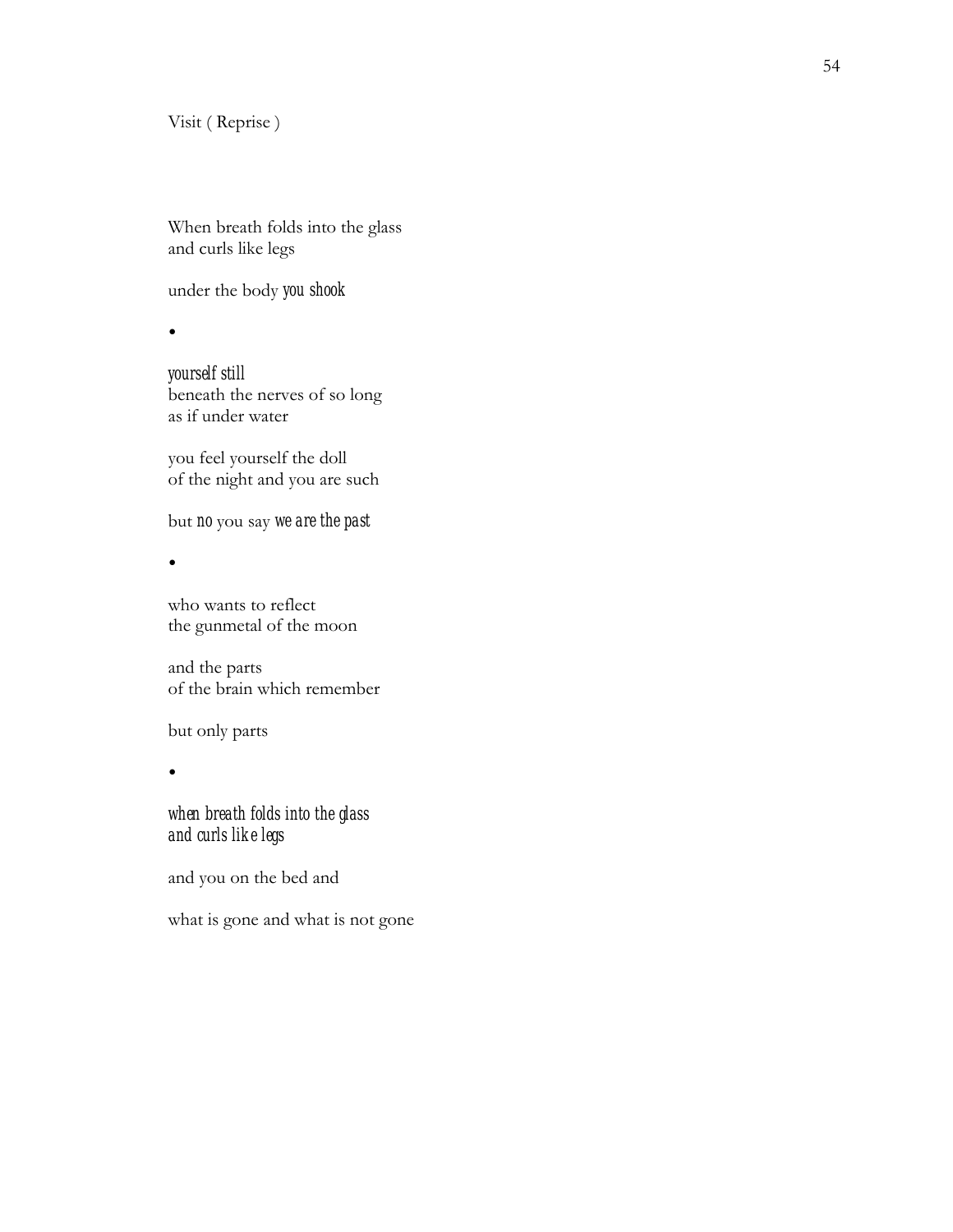Preparing for the Fire

Even the smallest bits, invisible to the eye, belong To us and we to them. Rain is the same.

Leaving this place is hope for a red morning. A moth pounds the window, in love with human light.

I walk through the front door, and you say One day you will wake to find yourself finished.

I walk through the front door. Look at the time, You say. Look at the time.

Your bags and my thousand flaming trees are full. Hills fall over each other, rumpling their outfits.

In the ghosts between clothes and skin, so much. Outside, our cold forest warms itself with itself.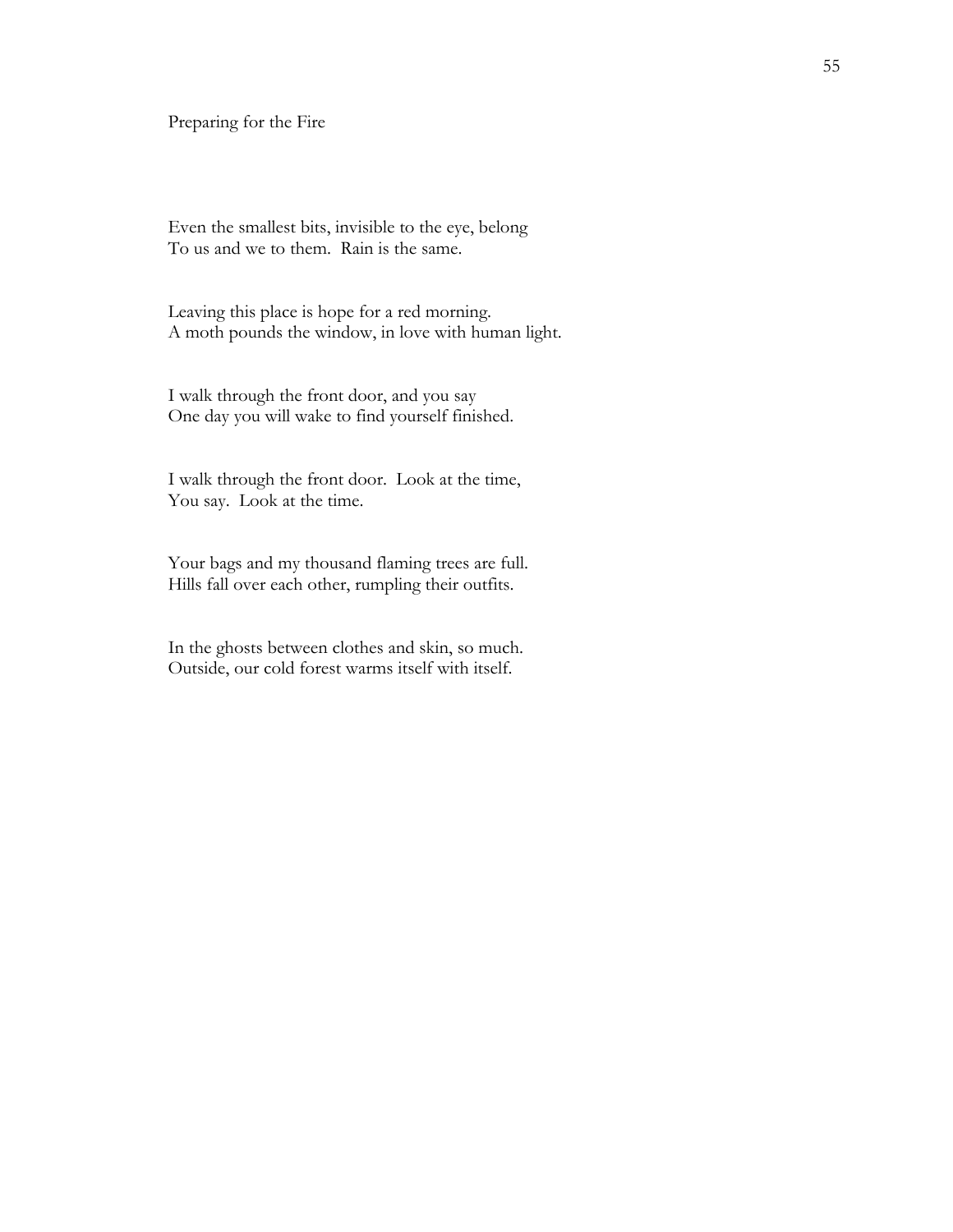#### Rhododendron

Nameless, alive, she leans into her own shadow even as it shames the tallest trees, and at night

she hides her face inside itself and waits: drypetaled before a rain, her body burns away.

She can hear the black echo of her love, packing its bags with her fallow whisper: this land has lost

all but its own space. So alone in the thicket: the thoughts of smoke, an open floor still orange…

Yes, the forest has been devoured by the flame. Yes, this quiet is not the usual quiet.

And yes, she waits, and knows the ghostly moon above is still the same moon, and that, with gentle fingers,

birth will take root in the rain to come. But, alas: to the flower's heart, this is a beating beyond.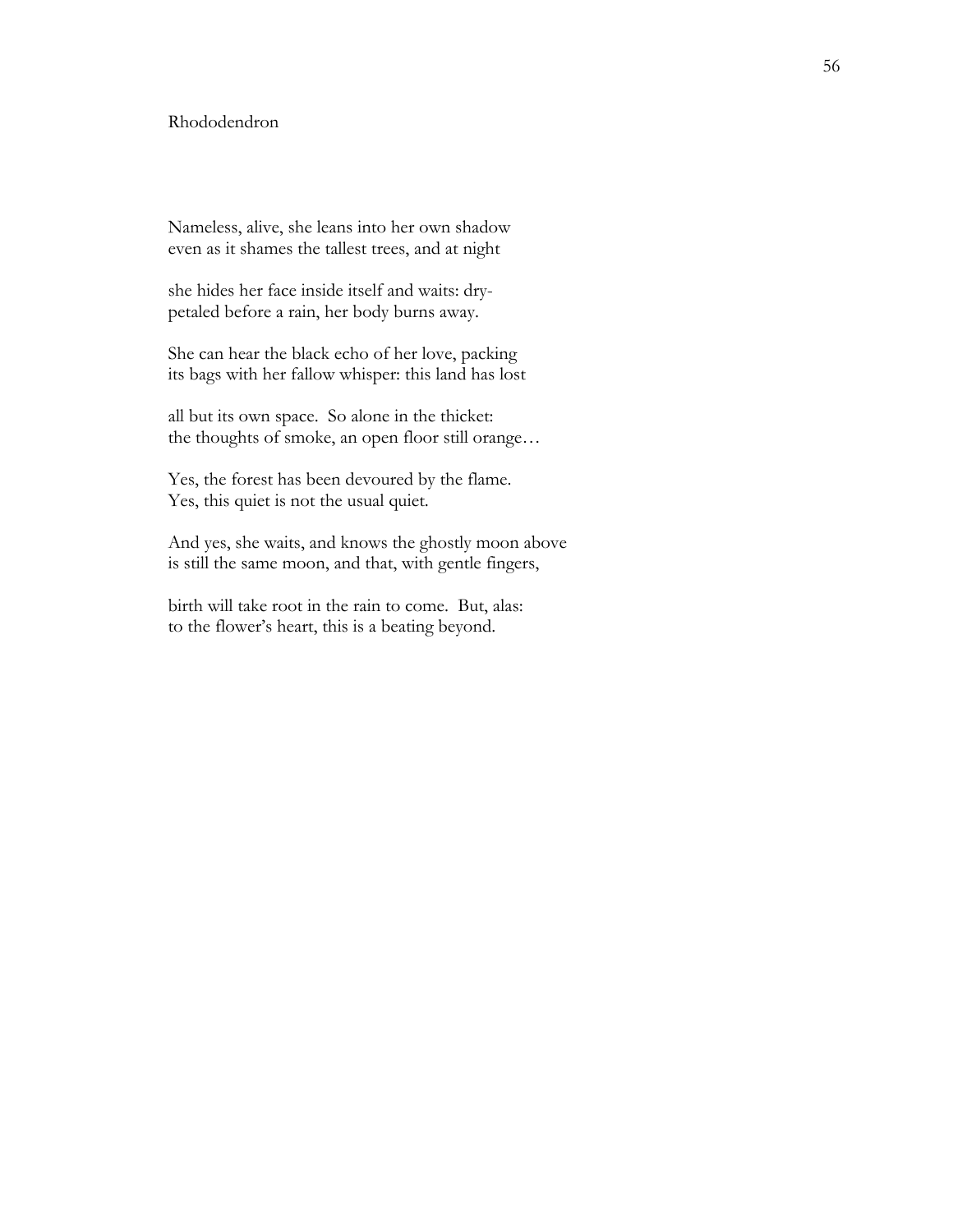#### **Condolences**

The falling of the jaw from the skull, bone-white as it must be, The eyes of the skull unsurprisingly ashamed, hollow.

 $\bullet$ 

In a dream you come to me. We are inside a church. I can hear The organ's pleas, its pipes urging me on, its pipes not letting go.

 $\bullet$ 

I see us. We become condensation on the pipe; world, world. —Earth will do so much and so little with your bones.

 $\bullet$ 

Don't be so hard on yourself; for the first time the river overflows. By any other name water is only wet, and you are only gone.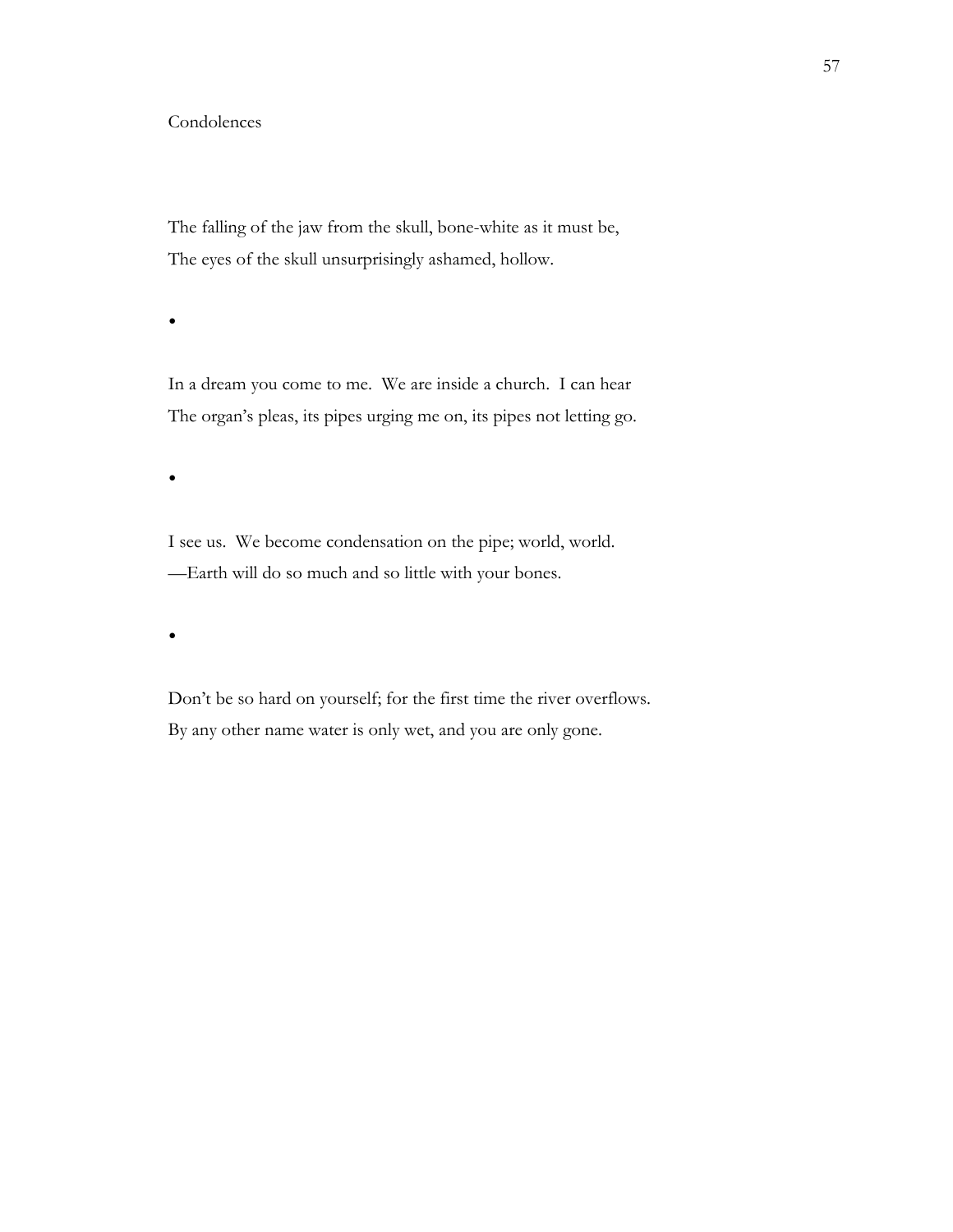#### The City

Touch faces like the blind touch faces. Say to everyone *you're very beautiful*

because you know no better. Forget mothers won't admit

everyone considers the end from time to time. Don't wonder *what it would feel like*.

And don't worry: at too-soon passing, most people fail.

So look up, lilac, before your neck is broken by expectation—

skyscraper faces mirror automobiles as they float by,

their steel swimming like barracudas just below the water's surface.

Do you see how their scales shimmer, how their teeth are bared?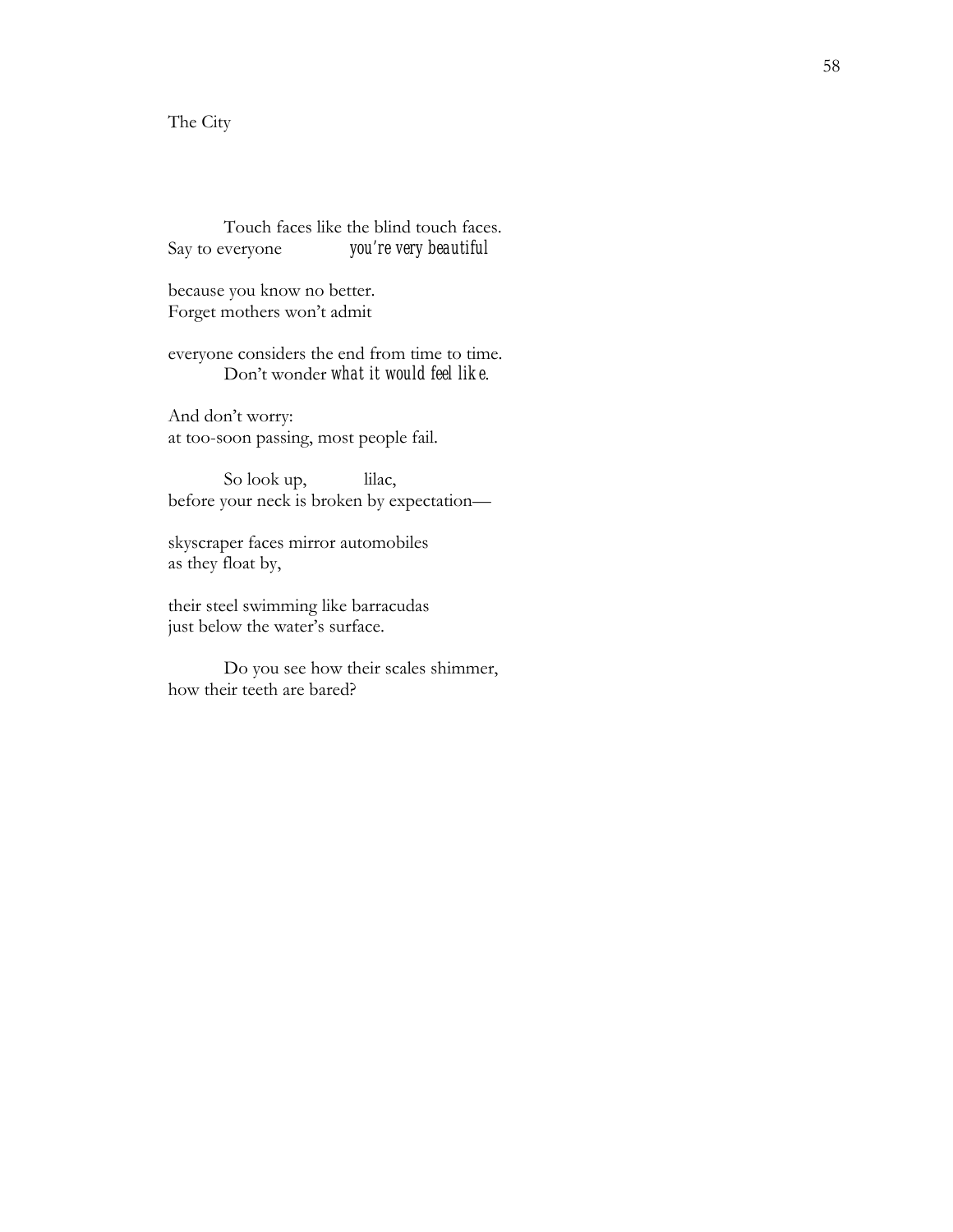Far from the artist's home, anthills tumble under the weight of dwelling, each small body like a piston. They run in every direction, and only he cares if they know where they're going.

See? The night—look how far it goes. He cannot deny the landscape as it carves itself from the sky, like a sculptor forming something merely for interpretation.

In the middle of the greatest city, no one has ever heard his name, but billions are strangers to their own hearts. That's when the sky clenches its fists, and the umbrellas open. But now,

he is only an artist, with all the time in the world. A huge explosion later and no one looks anyone else in the eye. Months pile up their ultimatums, while like ants

the cold forges the man and his city. Now is when he strikes out on his own to become the only man in the world. Now is when he is the one thing left shining.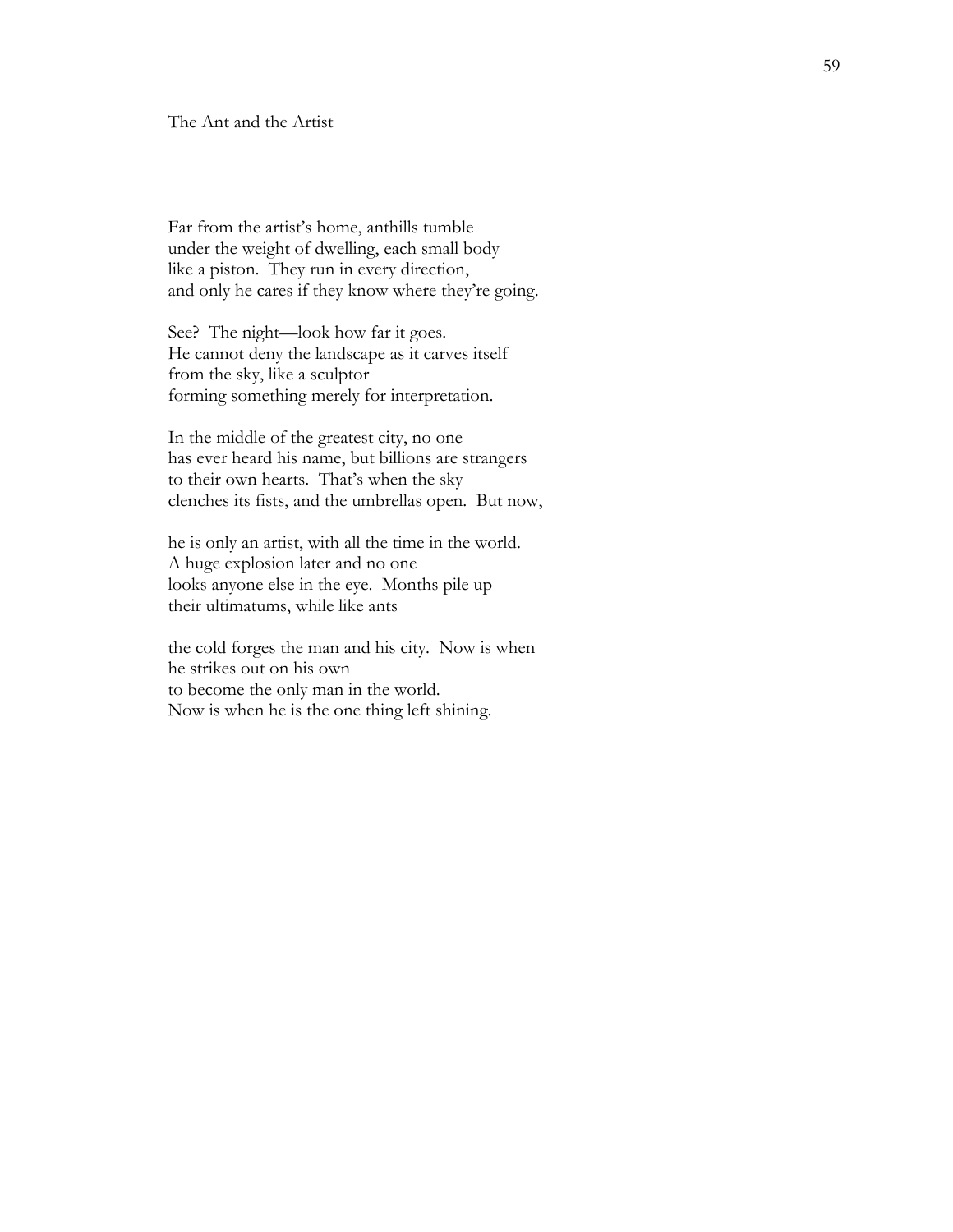#### The Clock

Through the trees, see the sobriety in the hides of animals. Their opinion is never dishonest. These are unsteady lines in the sides of a story, the creases Where one woman's tale folds differently than another's.

It is in the trees that men's leaves wither, and thus, Become closer to their new purpose. The palm of the hand is one of these leaves—look at it And notice how fairly its rivers fade into nothing, How effortlessly they fade into the skin of smaller rivers.

Is it possible that when we dreamt we dreamt we were Animals, so we could be free from shame, And could stand on the hillside naked and in love? Like a coyote, if only we could laugh at the sheets of earth, The hidden face that is earth, the greatest cemetery.

Lives are the story of time's endless and beginningless joy. Outside the opinions of trees, The gold sun allows its own insight to shine, and last For so long. It is the clock by which our truth tells time.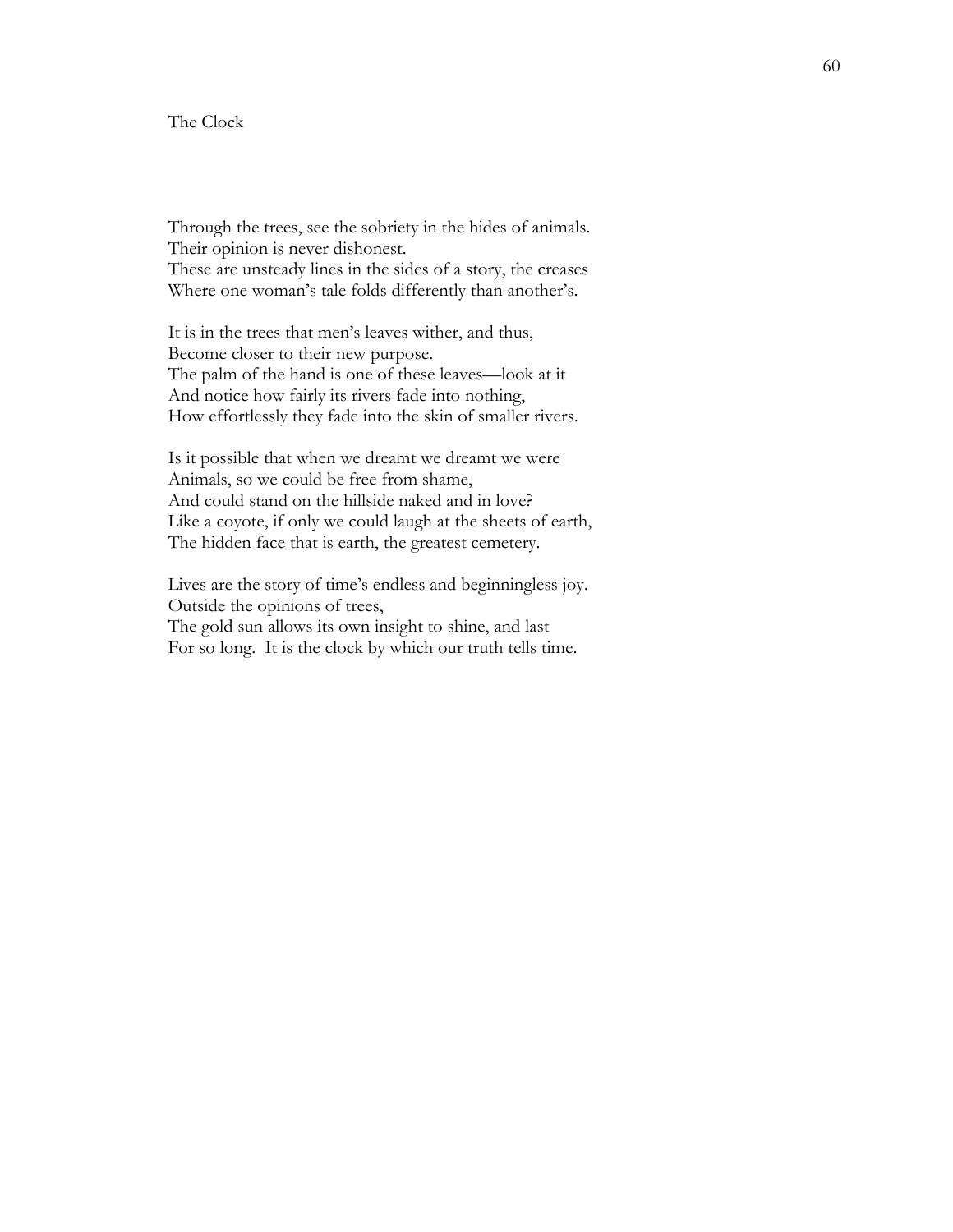The Sky

Meteor shower seen from the city, unseen, where they fall they are too small to touch, and too bright. Little flags

of wind bloviate their indescribable opinions. One would think the speeding

earth through heaven brought them upon us, but no, we are

a snow globe, and inside the glass, that which hugs us is the water, and our lives: the snow.

 $\bullet$ 

*Belly and mouth like fires snuff out the coiling leaves of an overhead birch—*

*two billion tons of land or too-small palms of sky, we have no help righting the rock on which we stand.* 

 $\bullet$ 

There are nights, stone-fisted nights: a place inside the body, far within the bone, far within the marrow is a place

after the horizon, beyond its lasting evenness. For the love of life which will not end, there is

no elegy. As the good wind grows and grows, the body rises

and as it rises the mountains rise and as they rise the rivers rise and as they rise, the meteoroids become meteorites.

Left then in the galaxy is nothing but what beats—not the heart but the *heart*.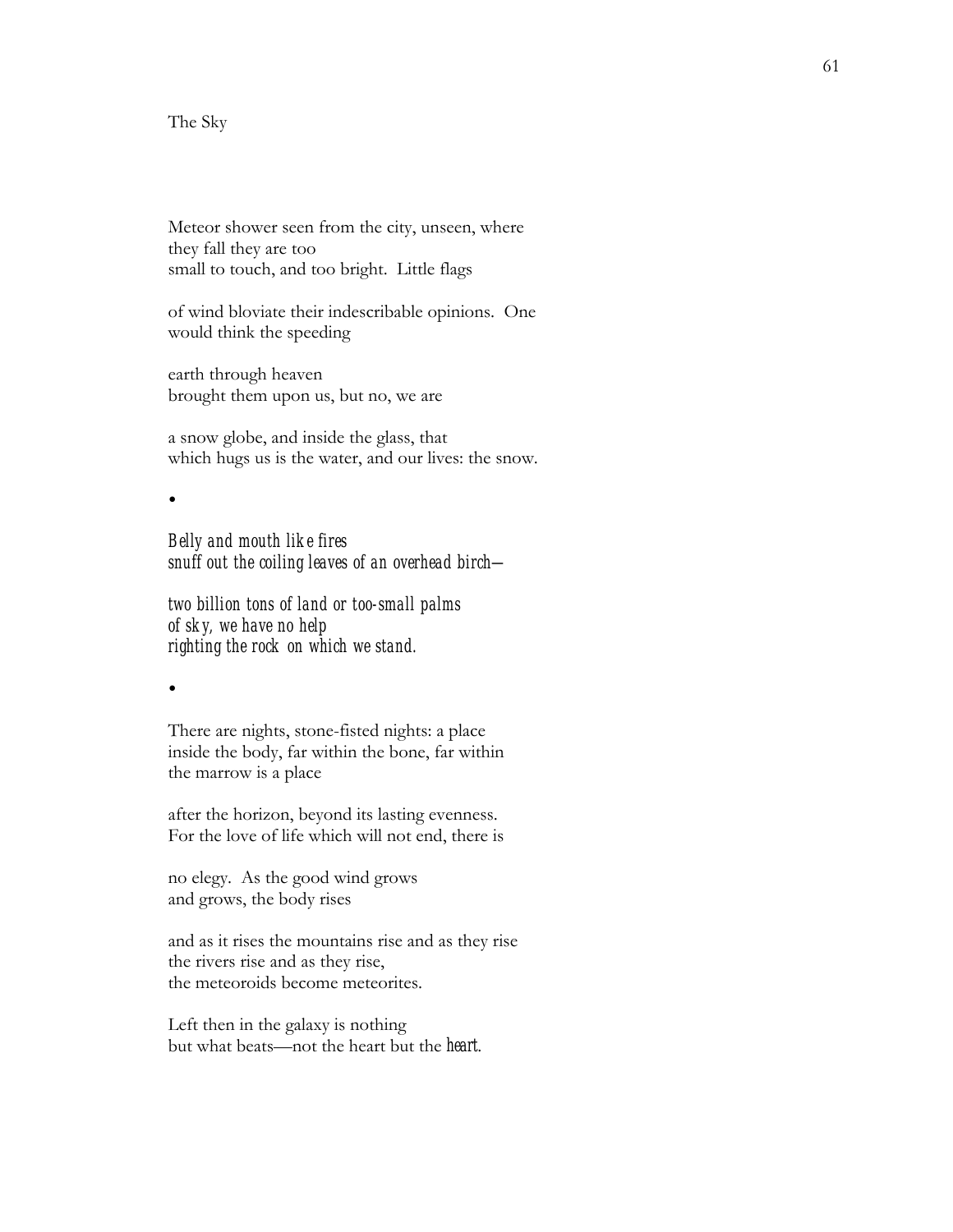#### Elegy for the Builder's Wife

Slow build, houses where thousands live, skeletons of houses without roofs, without walls,

houses like strange bones rising along red paths we've always walked but will not walk again—

these are like sheets that will never feel the skin, the white silences made most desperate

amongst so many indistinct voices, when her red throat gently closes up.

In her hands the geraniums shake like railroads, the plaster skin of walls becomes unattached

and a great wave draws back, making naked the unknown earth beneath the sea, only

to close it off again. We are the builders trembling under a bridge, pouring the gray rock

as her death calls through the din, and he remembers nothing but what he whims.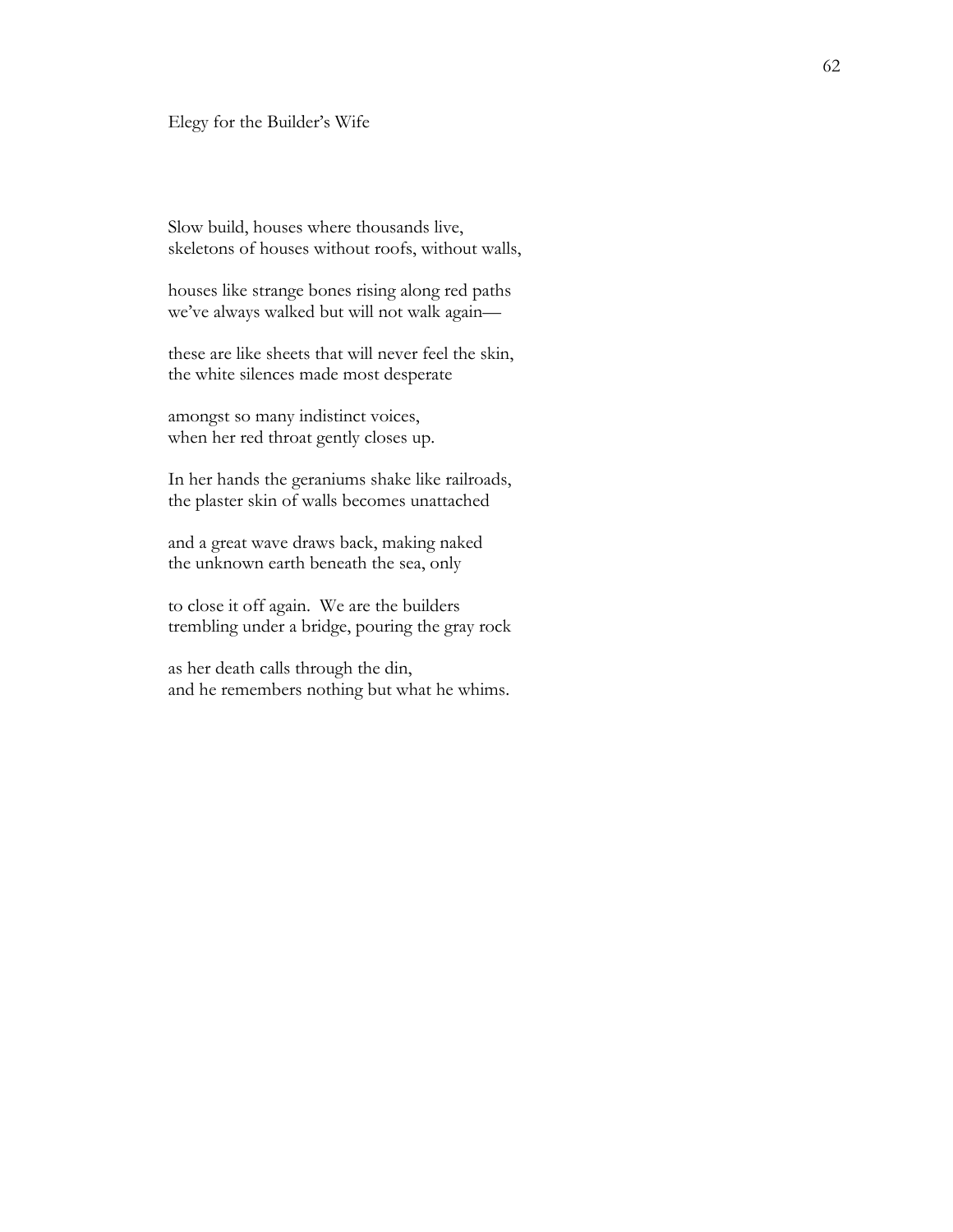#### Admittance / Mantra

Much of what I've known is now unknown: Ancient Rome, Had it survived, would not be called Ancient Rome. Still, the Tyrrhenian claps its stale hand against the shore.

The cathedral is full of ghosts. All of them are just as pleased As they'd like to be. Probably, I'll die too late, or too soon, To ever be the kind of ghost I'll strive an eternity to be.

I won't worry about starting over, because in this life Starting over is sealed in every second—from the statues, The doves do not plan for silence this morning.

A million whispered prayers have slipped the cracks. Quiet, tired, lost in crossed wires or bad patches. All is okay: what is done with time is not done.

The sun is closer to the earth than it's ever been. Daytime has driven everyone mad, and dusk is a quilt: This is how I apologize for everything I've ever wanted.

I'm in a black New Roman night. I taste it as much as I can. Breath that's blown down buildings does not move. And to think, for a moment I thought I would never die